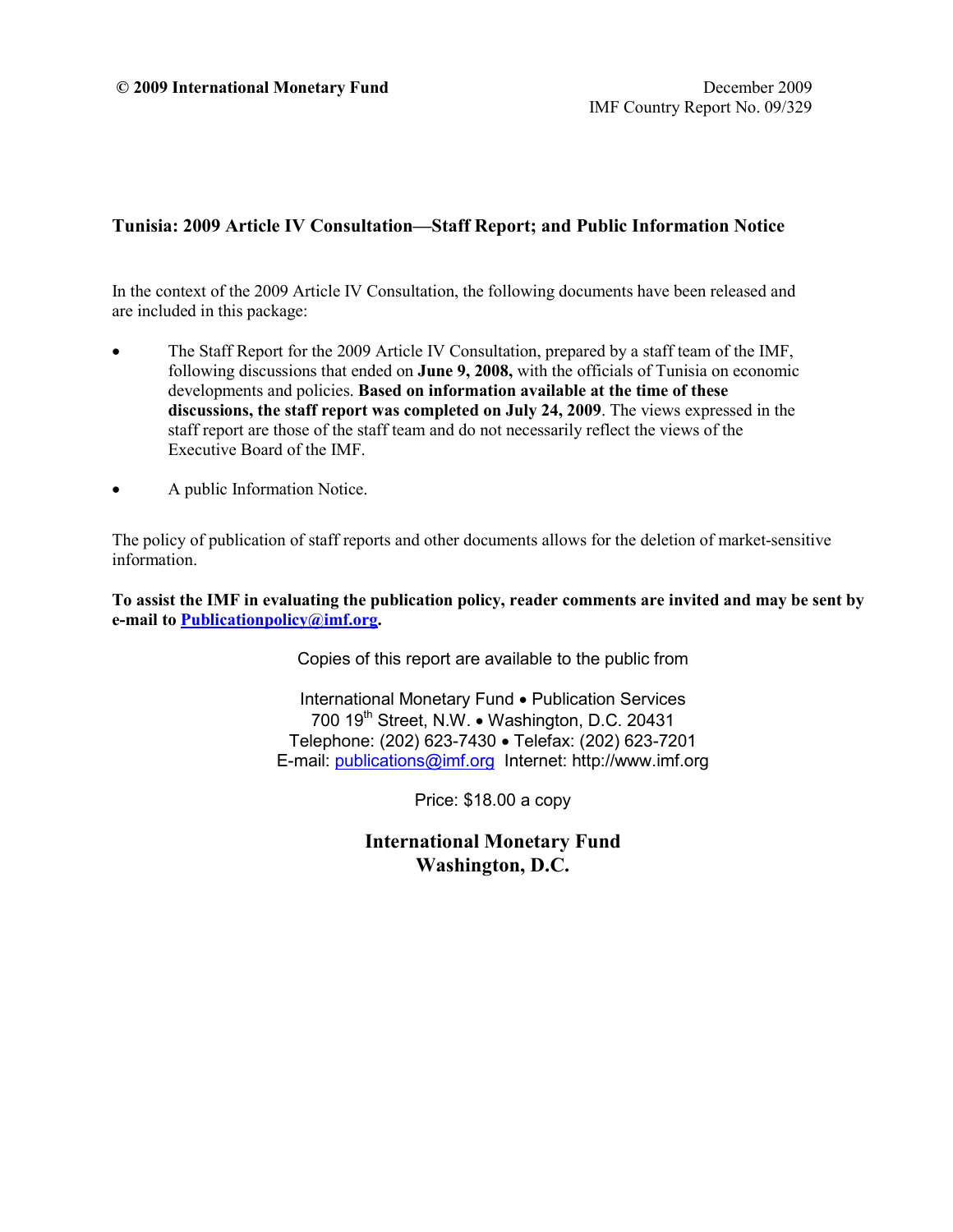#### INTERNATIONAL MONETARY FUND

#### TUNISIA

### **Staff Report for the 2009 Article IV Consultation**

Prepared by the Staff Representatives for the 2009 Consultation with Tunisia

Approved by Amor Tahari and Dominique Desruelle

July 30, 2009

Discussions took place during June 10–24, 2009 in Tunis. The mission comprised Mr. Toujas-Bernaté (head) and Ms. Simard (both MCD), Ms. Valderrama (INS), and Mr. Bayle (Banque de France expert). Mr. Tahari (MCD) and Mr. Rouai (OED) participated in the discussions.

The mission met with Governor Baccar, Minister of Finance Kechiche, Minister of Economic Development and International Cooperation Jouini; the ministers of agriculture, industry, tourism and social affairs, and other government officials; and private sector and labor representatives.

Tunisia continues its close dialogue with the Fund while retaining full ownership of its economic program. The previous consultation was concluded on August 6, 2008. The staff report and PIN are available at <http://www.imf.org/external/country/TUN/index.htm>

The *de facto* exchange rate regime will be reclassified from "*conventional peg to a composite*" to "*floating*."

Tunisia accepted the obligations of Article VIII, sections 2, 3, and 4 in 1993. It subscribed to SDDS in June 2001. The timeliness and coverage of macroeconomic data are generally adequate for surveillance.

Tunisia has consistently published all documents related to the Article IV consultations. Outreach activities included a meeting with parliamentarians; a presentation by Mr. Tahari of MCD's Regional Economic Outlook to the media and at a conference of the Union of Maghreb Banks; and an interview and a press release at the end of the mission.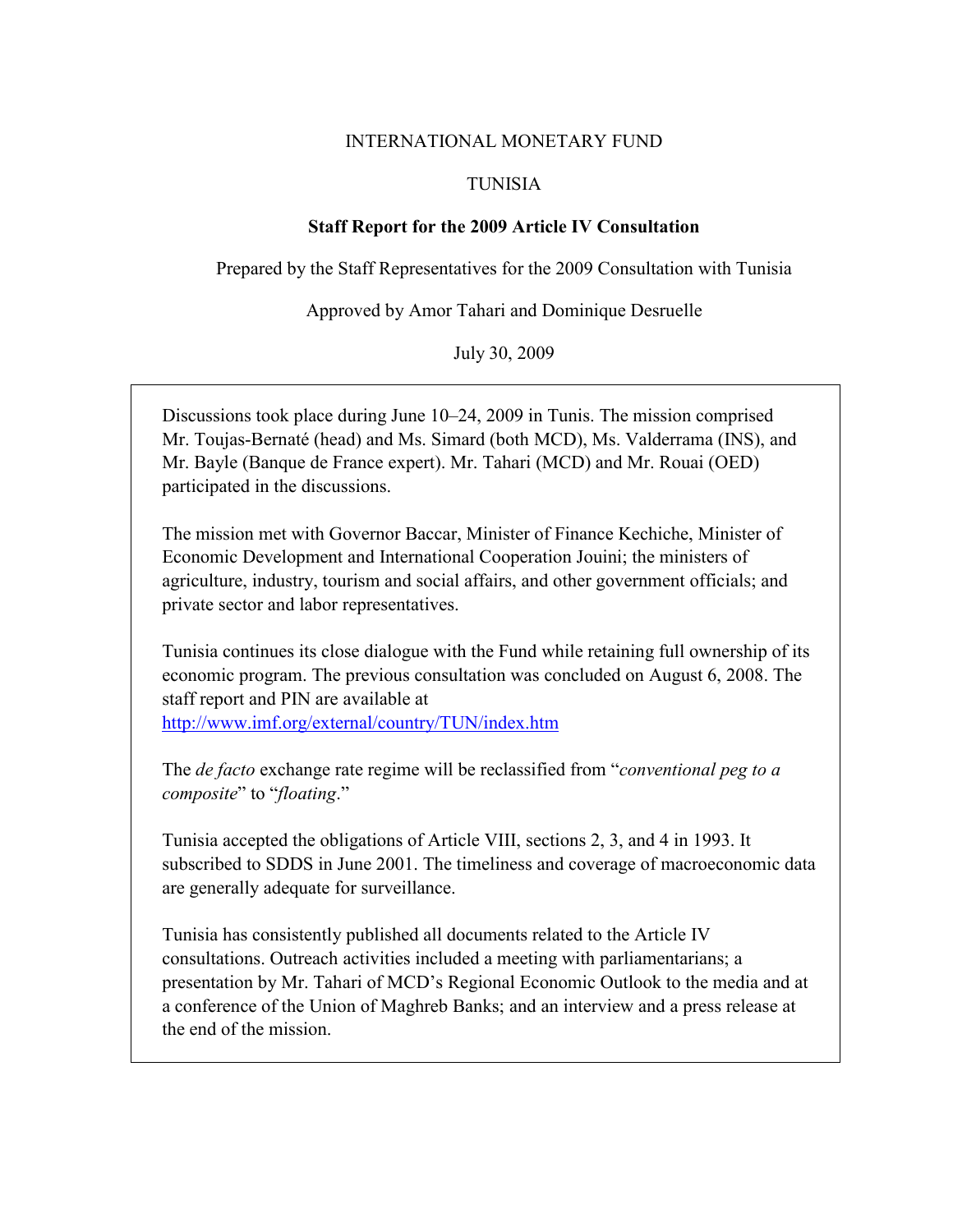| <b>Boxes</b>                                                             |  |
|--------------------------------------------------------------------------|--|
|                                                                          |  |
|                                                                          |  |
|                                                                          |  |
| Figures                                                                  |  |
| Panel A. Exports Fell and Real GDP Growth Slowed Down But Reserve Remain |  |
|                                                                          |  |
|                                                                          |  |
|                                                                          |  |
|                                                                          |  |
|                                                                          |  |
|                                                                          |  |
|                                                                          |  |
|                                                                          |  |
|                                                                          |  |
| Tables                                                                   |  |
|                                                                          |  |
|                                                                          |  |
| Annexes                                                                  |  |
|                                                                          |  |
|                                                                          |  |

 $\overline{2}$ 

# Page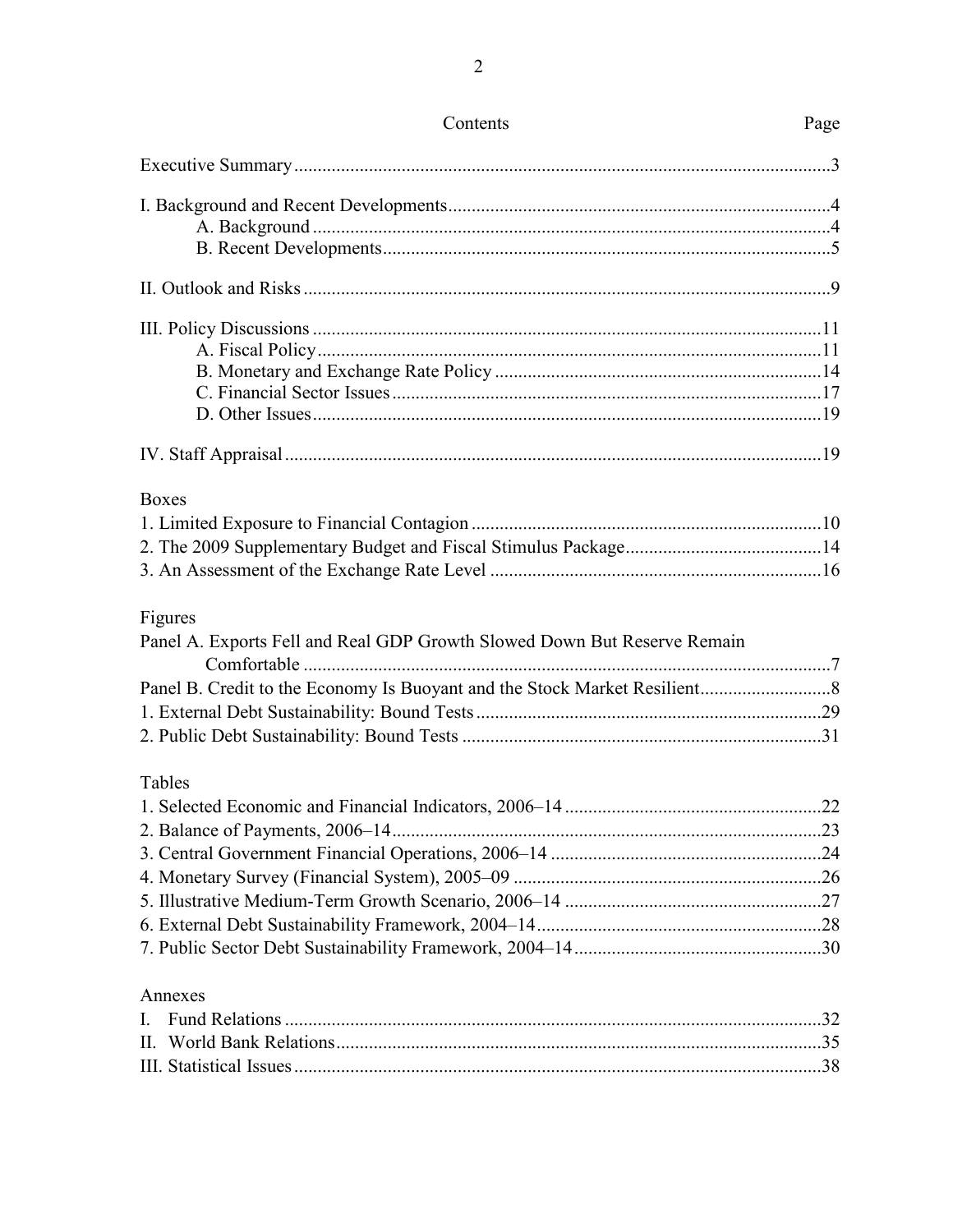#### **EXECUTIVE SUMMARY**

#### **Background**

Sound economic policies and structural reforms underpinned by increasing trade openness allowed Tunisia to record higher growth in recent years and strengthen its footing to face the current global crisis. Tunisia's immediate challenge is to mitigate the adverse impact of a depressed external demand. Over the medium term, its main objective remains to reduce the still relatively high unemployment rate. Although affected by the crisis mainly through falling exports, Tunisia is weathering its impact relatively well, thanks to resilient remittances and tourism receipts. Growth may reach 3 percent this year if the fiscal stimulus swiftly impacts demand. Discussions focused on short-term macroeconomic policies to support demand while preserving medium-term financial sustainability, and reforms for productivity gains.

### **Authorities' views**

- Fiscal prudence remains a key priority of the authorities, but they will implement a fiscal stimulus package given the exceptionally depressed external environment. They will reevaluate it for 2010, considering a deficit target of 3.8 percent of GDP as an upper bound. They are resolutely committed to reverting to medium-term fiscal consolidation as soon as growth firms up.
- The authorities stand ready to further ease monetary policy to sustain demand if necessary. They reaffirmed their objective of a freely floating exchange rate over the medium term.
- The authorities have taken steps to strengthen the banking sector and recognize the need for further progress. In the context of the transition towards Basel II, they agree that a more prospective approach to risk management is required.

#### **Staff recommendations**

The staff broadly supports the authorities' macroeconomic policy stance and encourages them to continue implementing reforms to enhance the economy's resilience and improve growth and employment. In particular:

- The targeting of expenditure should be refined to free up more resources for fiscal stimulus in 2010 and accelerate fiscal consolidation over the medium term.
- Further adjustments in monetary policy should be gradual, in order to preserve its credibility, particularly in a context of rising world prices as the recovery takes hold.
- Continued strengthening of the banking sector is needed, and it would be desirable to systematize and formalize stress tests to better assess its potential vulnerabilities.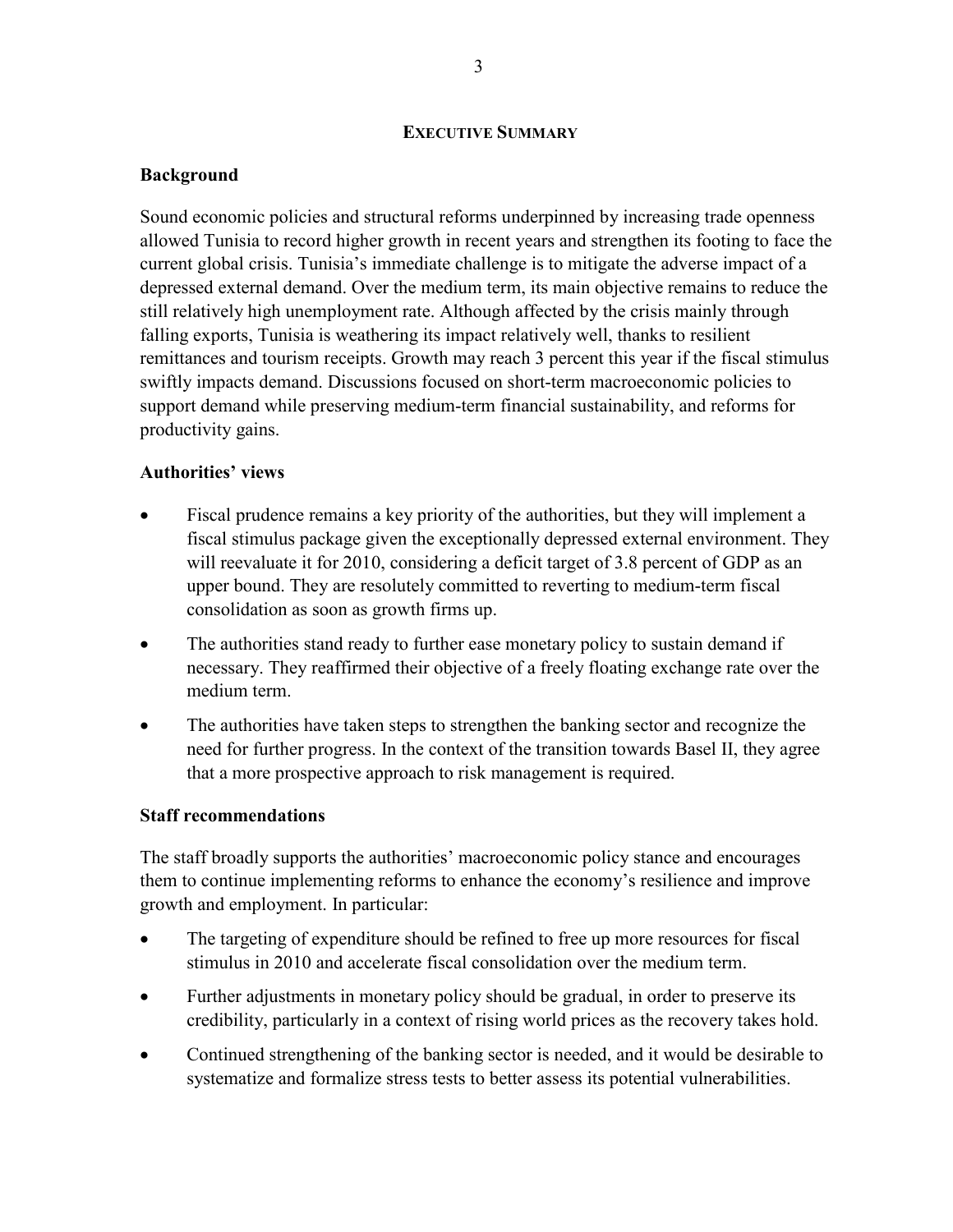4

#### **I. BACKGROUND AND RECENT DEVELOPMENTS**

#### **A. Background**

1. **Sound economic policies and structural reforms, underpinned by increasing trade openness, allowed Tunisia to record higher growth and strengthen its footing to face the current global crisis.** Over the last decade, growth averaged 5 percent, real GDP per capita increased by 46 percent, inflation was maintained at 3 percent on average, the public debt-to-GDP ratio declined by 9 percentage points to 47½ percent of GDP, and reserves increased from 2⅓ to 5 months of imports. The Association Agreement with the European Union (EU), signed in 1995, was instrumental in raising trade openness and inducing productivity gains by exposing the industrial sector to global competition. Tunisia's prudent macroeconomic policies and structural reforms have improved its resilience to economic slowdowns with lower public and external indebtedness and much higher reserves coverage of short-term external debt.

|                                                                                                                                          | 2001        | 2002 2003   |             | 2008                               | 2009                     | 2010   |
|------------------------------------------------------------------------------------------------------------------------------------------|-------------|-------------|-------------|------------------------------------|--------------------------|--------|
|                                                                                                                                          |             |             |             | (In percent)                       |                          |        |
| Real GDP growth                                                                                                                          | 5.0         | 1.7         | 5.6         | 4.6                                | 3.0                      | 4.0    |
| CPI inflation (average)                                                                                                                  | 1.9         | 2.7         | 2.7         | 5.0                                | 3.5                      | 3.4    |
|                                                                                                                                          |             |             |             | (In percent of GDP)                |                          |        |
| Central government balance 1/                                                                                                            | $-3.8$      | $-3.5$      | $-3.4$      | $-1.2$                             | $-3.8$                   | $-3.8$ |
| General government debt                                                                                                                  | 62.7        | 61.5        | 60.5        | 47.5                               | 48.7                     | 49.0   |
| External debt                                                                                                                            | 66.5        | 67.5        | 66.8        | 53.7                               | 52.5                     | 52.3   |
| Gross official reserves<br>In months of next year's imports of goods and services<br>In percent of short-term debt at remaining maturity | 2.4<br>55.0 | 2.5<br>58.9 | 2.5<br>61.8 | 4.9<br>(In percent of total loans) | 5.1<br>150.3 171.2 173.7 | 5.5    |
| Nonperforming loans                                                                                                                      | 21.0        | 21.4        | 23.6        | 15.5                               |                          |        |

Episodes of Economic Slowdown: 2002 and 2009 Selected Indicators

Source: Tunisian authorities; and IMF staff estimates.

1/ Excluding grants and privatization

2. **In the current severely deteriorated international environment, Tunisia's immediate challenge is to mitigate the adverse impact of a depressed external demand.** It is highly dependent on European countries for exports, tourism receipts, remittances and FDI inflows. These countries are experiencing the worst recession in sixty years and their activity is projected to strengthen more slowly than elsewhere. Thanks to its prudent policies in the past, Tunisia has room for short-term expansionary fiscal and monetary policies to sustain demand.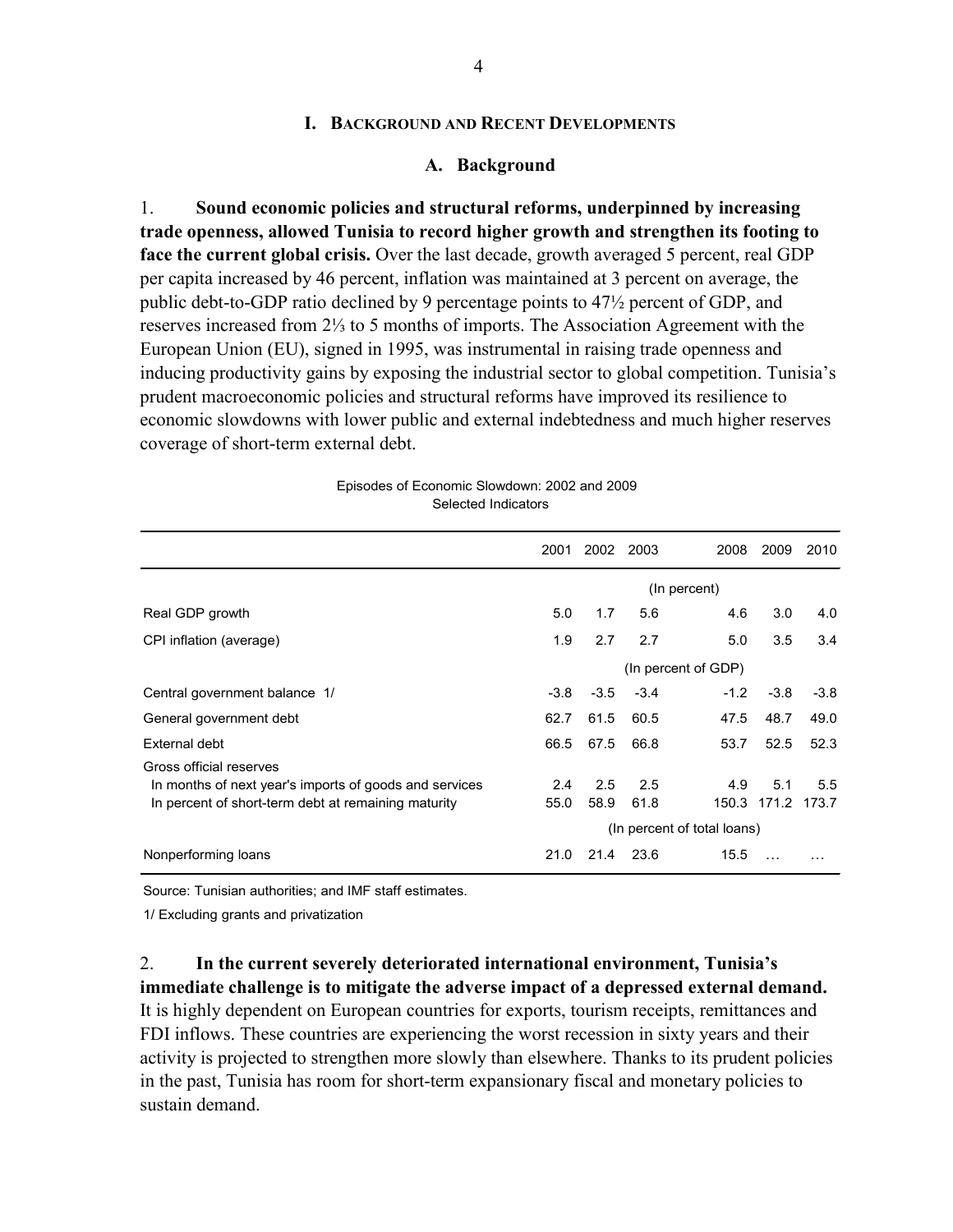

### **Main Links Between Tunisia and the European Union, 2008**

Sources: Tunisian authorities; and IMF staff estimates.

 $\overline{a}$ 

## 3. **Over the medium term, Tunisia's main challenge remains to reduce the still relatively high unemployment rate, particularly among young university graduates.** Bringing unemployment down from 14.2 percent in 2008 to the authorities' objective of 10 percent by 2016 will require sustaining a 6 percent annual growth for several years. This will necessitate continued structural reforms aimed at additional productivity gains, including through further integration in the regional and global economies. Tunisia's resilience to shocks will be enhanced through prudent macroeconomic policies and further strengthening of its financial sector.

## **B. Recent Developments**

4. **Although affected by the global crisis, Tunisia is weathering its impact relatively well. Exports fell but resilient receipts from tourism and remittances have so far contributed to maintaining a comfortable level of reserves.**

- **Real GDP growth slowed down from an average of 4.6 percent in 2008 to 0.5 percent (year-on-year) in the first quarter of 2009,** reflecting mainly a fall in exports of manufactured goods to EU countries. This drop was partially offset by buoyant growth in the mining and energy sectors and in some services. Domestic demand was sustained by investment and strong consumption fueled by salary increases.<sup>[1](#page-5-0)</sup>
- Inflation declined from an average of 5 percent in 2008 to 3<sup>1</sup>/<sub>2</sub> percent (year-on**year) in June 2009** due to the fall in global food and fuel prices and an appropriate

<span id="page-5-0"></span> $<sup>1</sup>$  As part of the 2008 triennial agreements, salaries were raised by 4.2–5.5 percent for private sector employees,</sup> 4 percent in public enterprises, and 4.7 percent for civil servants.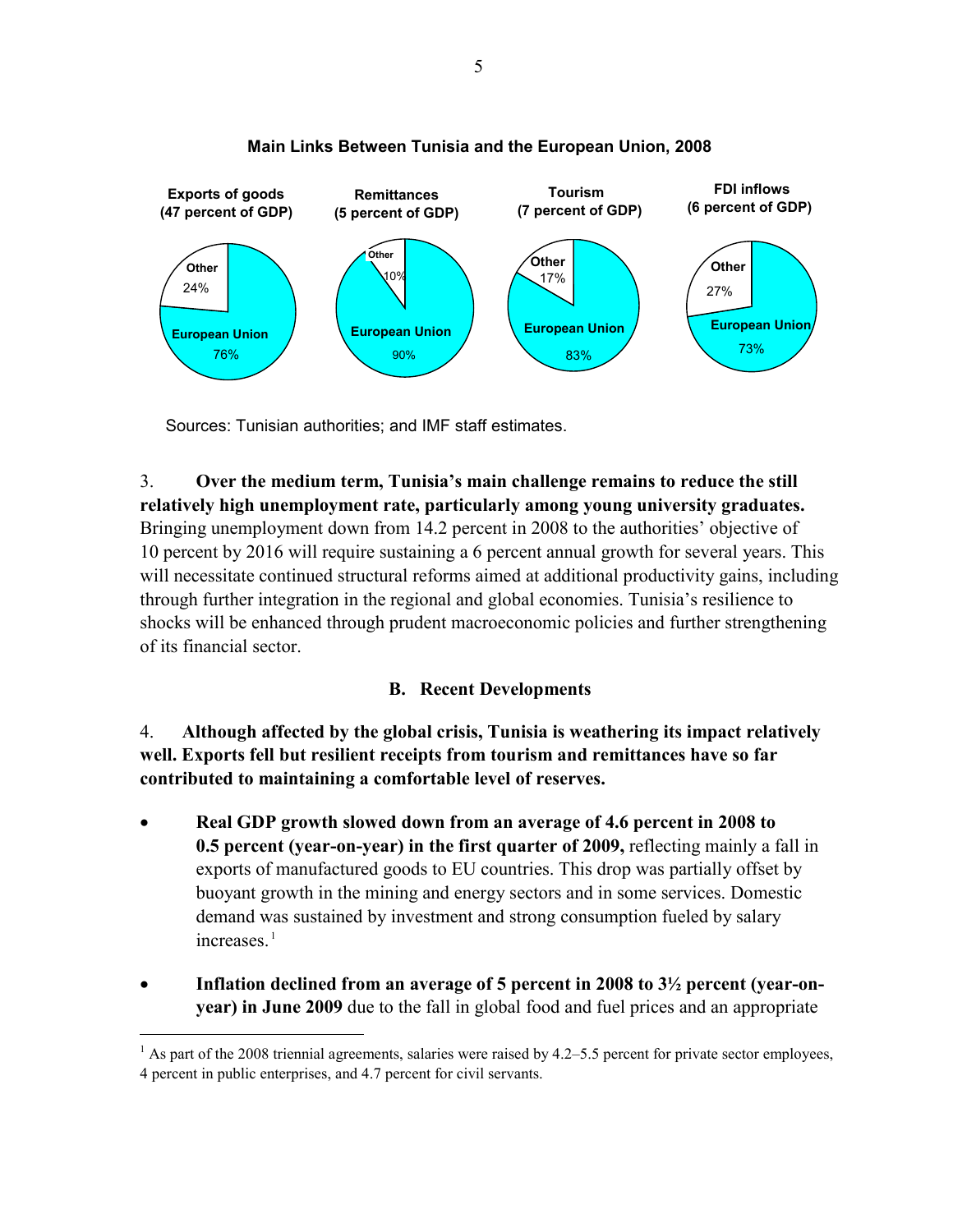monetary policy, while price increases for other services accelerated slightly, in line with rising salaries.

• **The current account deficit, after widening in 2008, contracted in the first quarter of 2009.** Increases in imports of raw materials and capital brought the current account deficit to 4.2 percent of GDP in 2008. With lower import prices contributing to an improved trade balance and resilient tourism and remittances receipts, the deficit declined in early 2009. Despite somewhat smaller foreign investments inflows in early 2009, the external position remains comfortable with reserves at US\$9 billion at end-May 2009 (5.6 months of projected imports).



Source: Tunisian authorities; and IMF staff estimates.

- **The fiscal deficit declined markedly in 2008 to 1.2 percent of GDP and the public debt-to-GDP ratio was further reduced.** Revenue increased by over 2 percentage points of GDP from 2007, boosted by buoyant customs duties levied on higher priced imports and strong corporate income tax receipts from high 2007 profits. Combined with lower interest payments, this more than offset expenditure overruns on subsidies for staple foods and petroleum products due to higher world prices. With this fiscal consolidation, the public debt-to-GDP ratio declined from 50 percent in 2007 to 47½ percent in 2008. In January-April 2009, the continued good revenue performance and lower subsidies offset the wage bill increase.
- **The Central Bank of Tunisia (BCT) reacted to the economic slowdown by loosening its monetary policy in 2009.** After raising it twice in 2008, the BCT lowered its required reserves ratio from 10 percent to 7.5 percent at end-2008. It also reduced its key policy rate from  $5\frac{1}{4}$  percent to  $4\frac{1}{2}$  percent in February 2009, its first such policy change in thirty months. Meanwhile, the BCT almost continuously absorbed the abundant liquidity in the banking system mainly due to Treasury operations and foreign reserves inflows. In the year to May 2009, the nominal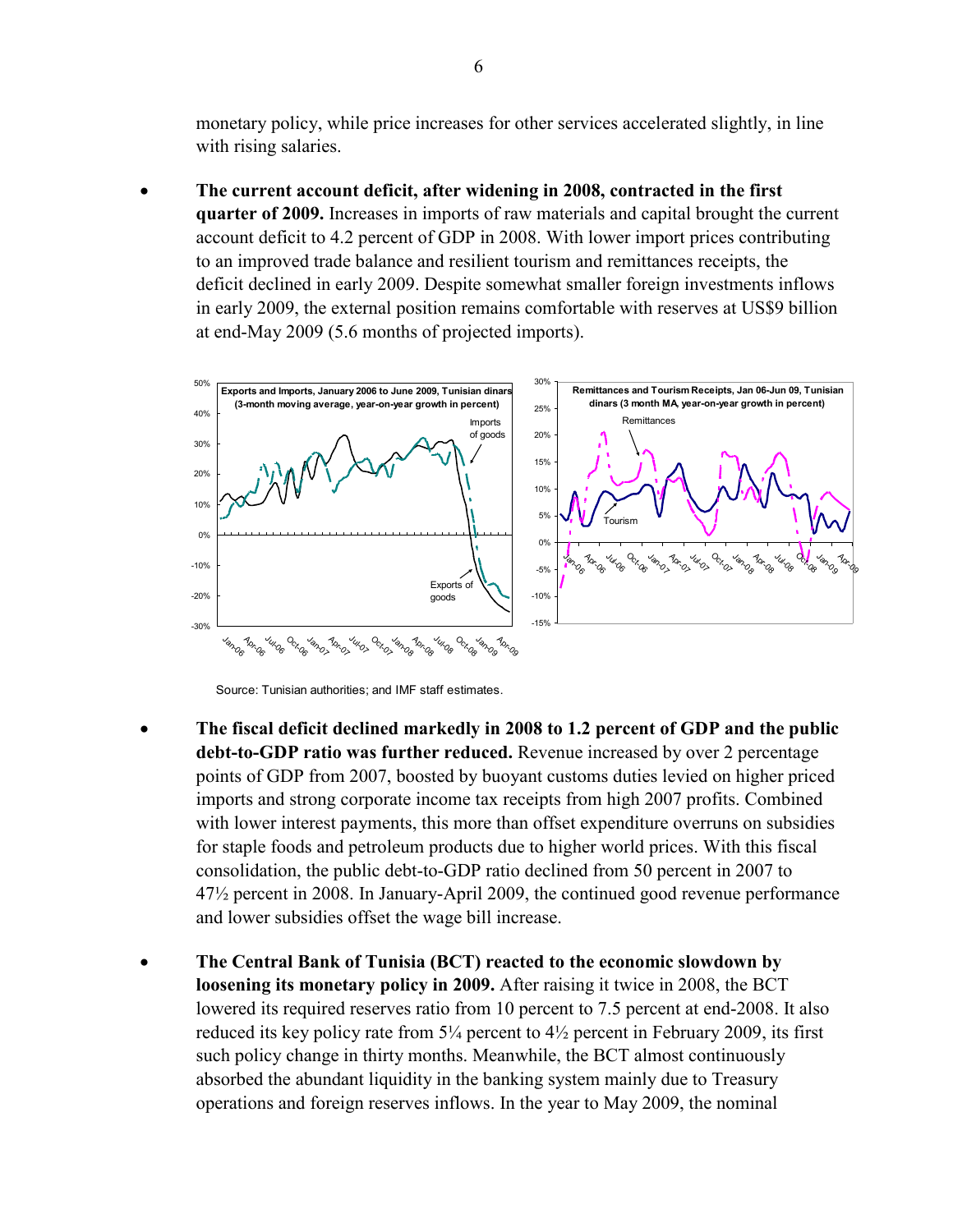

**Panel A. Exports fell and real GDP growth slowed down but reserves remain comfortable…**

1/ The ratio for the first quarter is annualized, IMF projections for 2009.

2/ The ratio for January-April is annualized, IMF projections for 2009.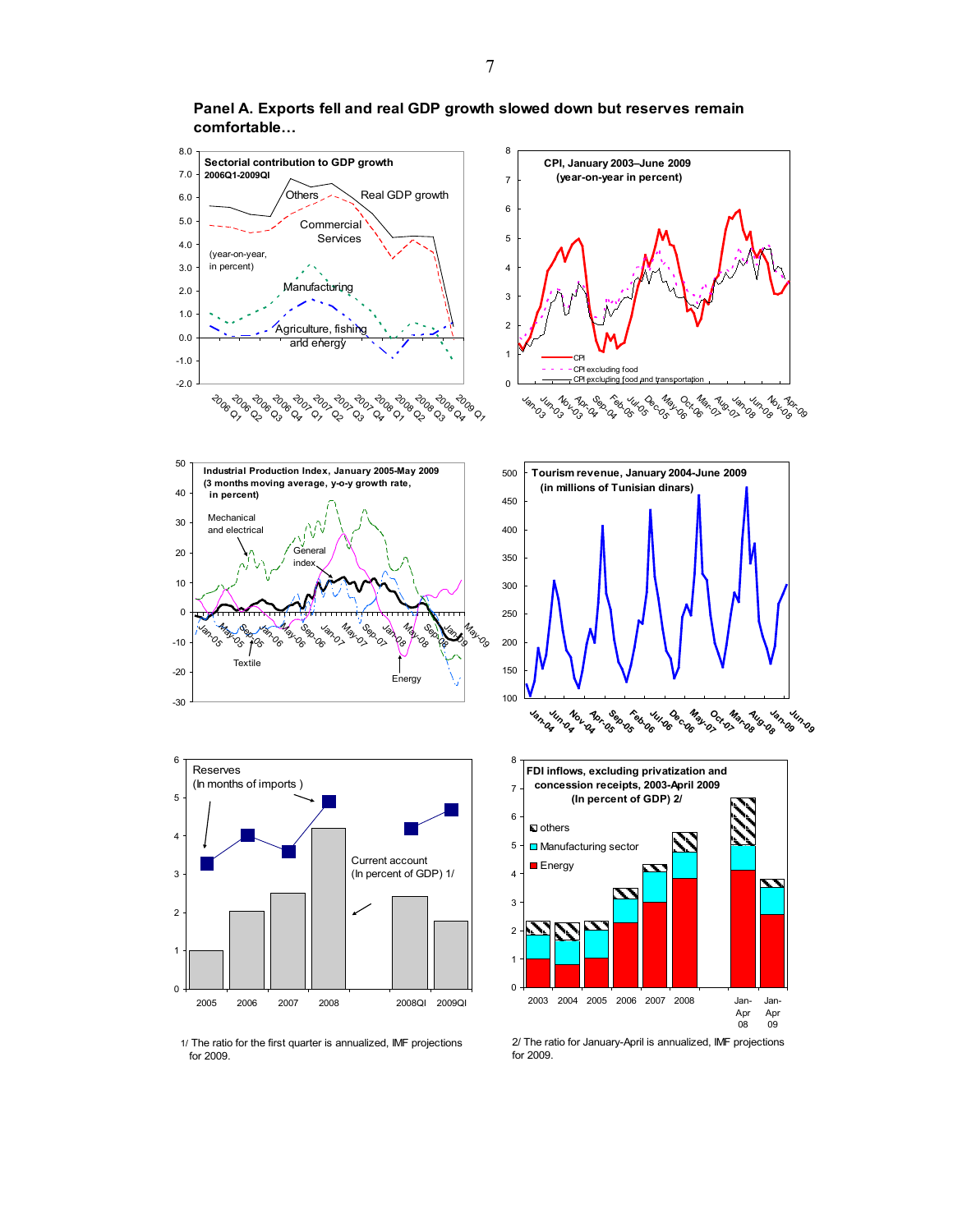

**Panel B. ...Credit to the economy is buoyant and the stock market resilient.**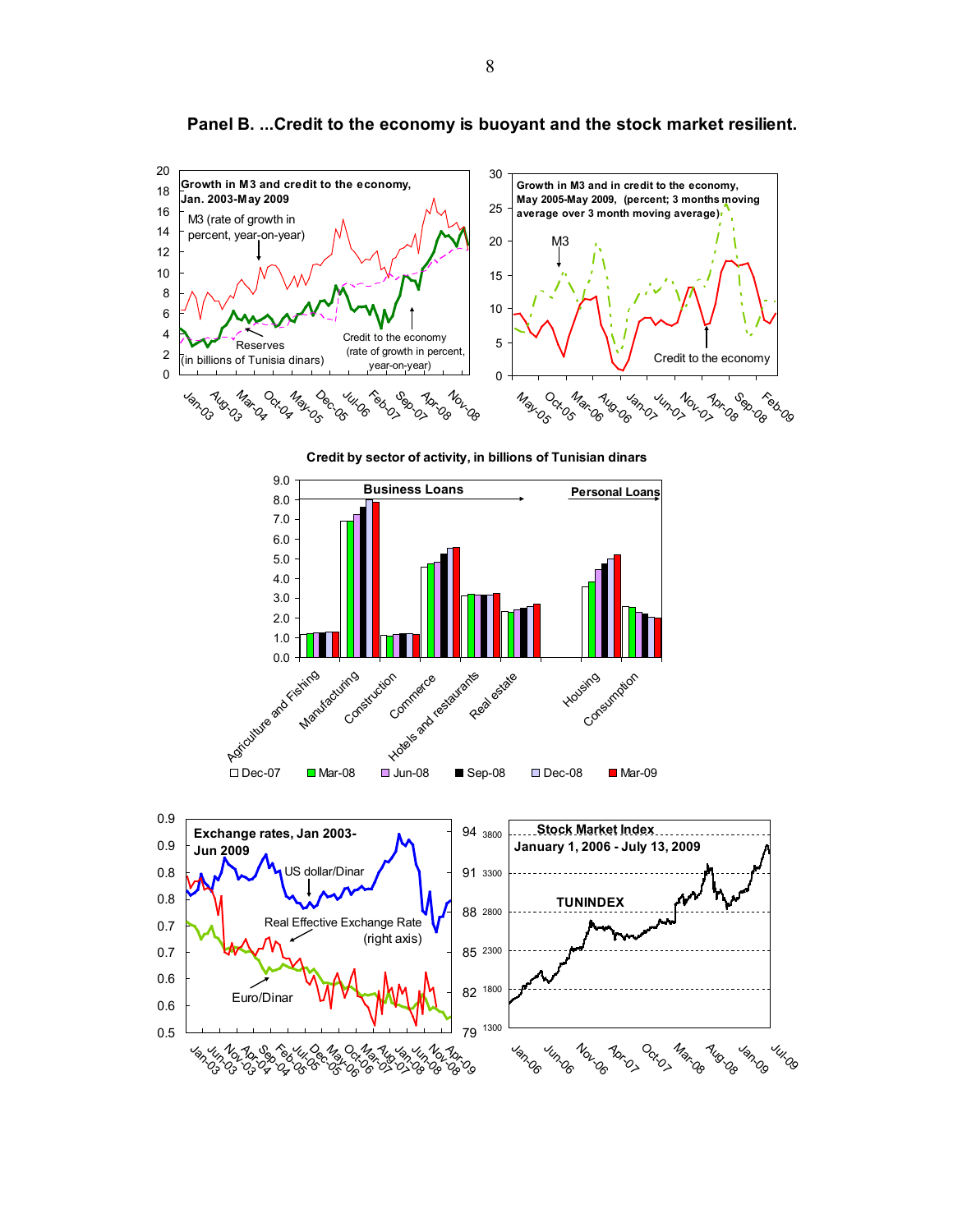effective exchange rate depreciated by 3.4 percent, reflecting in part the dinar's depreciation against the Euro by 4 percent, while the real effective exchange rate depreciated by 0.3 percent.

• **The Tunisian financial sector was not directly affected by the global financial crisis.** Banks rely only slightly on external financing and continued attracting strongly growing deposits. Credit to the economy further increased in the first quarter of 2009, particularly for services, while loans to the manufacturing sector slowed down. Banks' profitability increased in [2](#page-9-0)008, which contributed to a buoyant stock market.<sup>2</sup> This performance was also helped by stable foreign capital and the creation of two investment funds.

### **II. OUTLOOK AND RISKS**

5. **Tunisia was relatively insulated from international financial contagion (Box 1) but is exposed to a slowdown in economic activity in its partner countries.** Tunisia has a capital account which is only partially open, low rollover risks, limited need for external borrowing thanks to sizeable privatization receipts, and has been gradually strengthening its banking sector. However, it is vulnerable to adverse shocks to its external demand and their eventual repercussions on its domestic services sector, including the banking system. In particular, spillover effects from European partners are relatively strong and will weigh on Tunisia's growth prospects in the short term. [3](#page-9-1)



Tunisia and Main EU Partner Countries Growth in Real GDP (year-on-year in percent) 2002 QI to 2010 QIV

Source: Tunisian authorities; and IMF staff projections.

1/ France, Italy, Germany, Spain.

 $\overline{a}$ 

<span id="page-9-0"></span><sup>2</sup> Banks account for 49 percent of its capitalization.

<span id="page-9-1"></span><sup>&</sup>lt;sup>3</sup> See accompanying Selected Issues paper.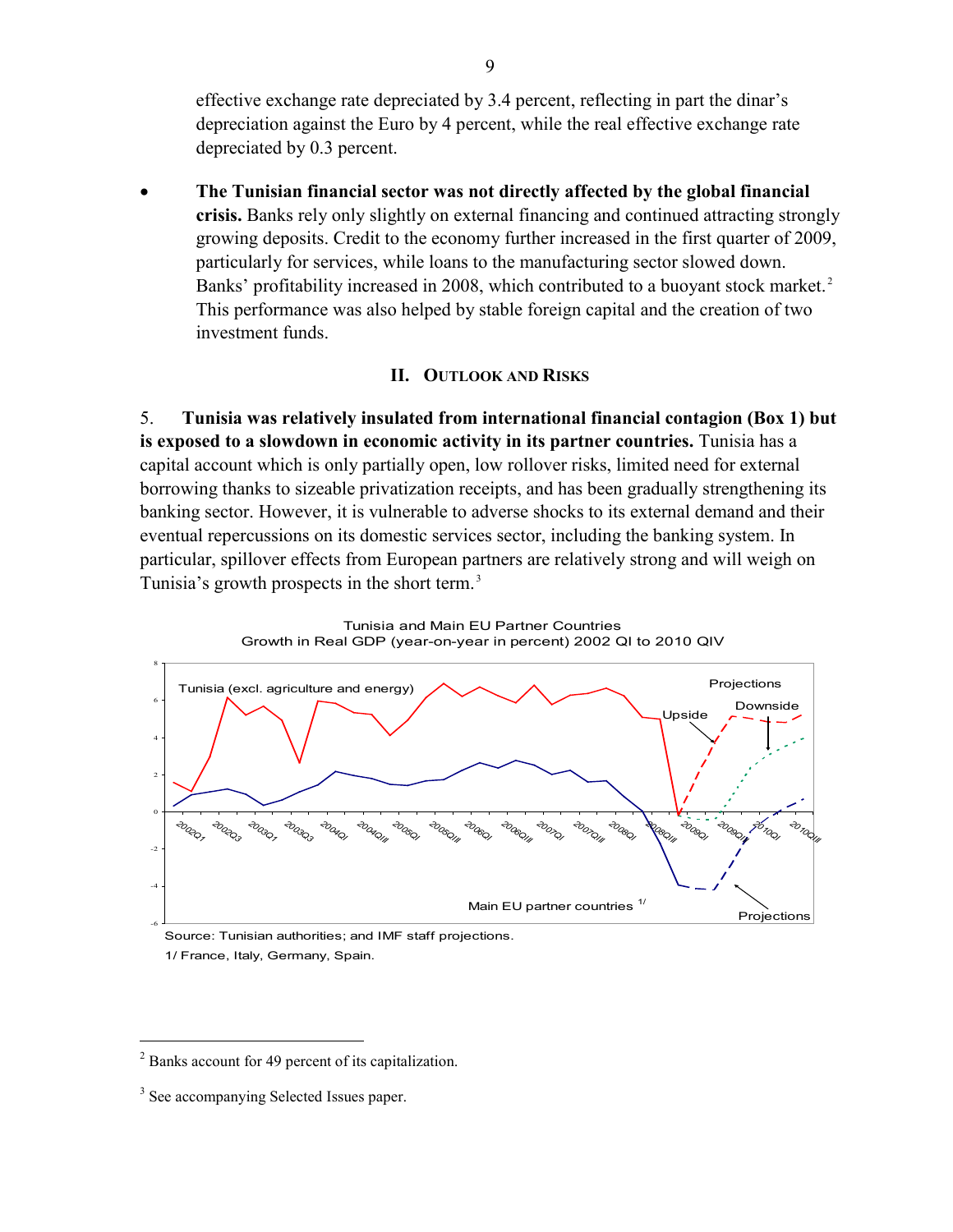## **Box 1. Limited Exposure to Financial Contagion**

• **The capital account is only partially open,** which has prevented the integration of Tunisian banks with the international financial system. External assets of Tunisian banks represent only 4 percent of their total assets while external liabilities amount to 8½ percent of total liabilities. Several restrictions limit capital transactions in foreign currency, including an obligation for banks to transfer their outstanding daily foreign exchange balances to the BCT and ceilings on foreign investment by Tunisian firms, foreign borrowing by banks and foreign investment in Tunisian firms. Foreign ownership—mostly long-term investors in prominent Tunisian holdings—accounts for 25 percent of stock market capitalization.

• **Tunisia has no pressing need to borrow on international capital markets.** It still disposes of significant resources (3 percent of GDP) from the partial privatization of Tunisie Télécom in 2006, and just concluded new lending agreements with the African Development Bank and the World Bank amounting to US\$500 millions over 2009–10.

• **Low rollover and interest risks for external debt.** Most external debt is contracted over the medium and long term, owed to multilateral and bilateral official lenders with fixed interest rates, and only a small share of external debt is maturing in the next five years.



Structure of Tunisia's External Debt, 2008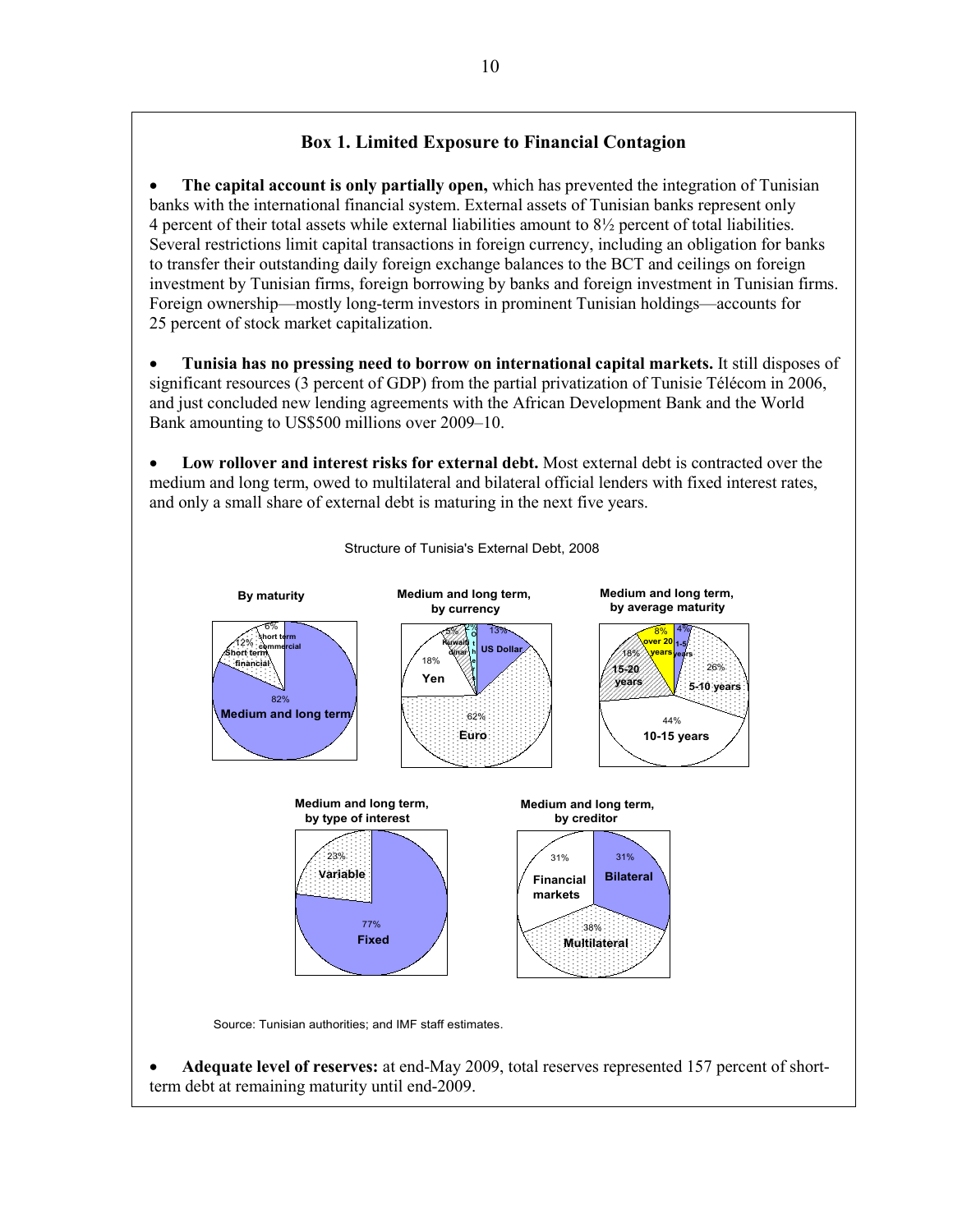6. **The authorities' real GDP growth objective of 3 percent in 2009 may be reached if downside risks do not materialize and Tunisia's fiscal stimulus swiftly impacts demand.** In line with the projected recession of about 4 percent in partner countries, exports of goods will decline. Based on developments during the first half of the year, tourism receipts and remittances are projected to be only mildly affected by the crisis this year.<sup>[4](#page-11-0)</sup> The measures deployed by the authorities to contain the impact of the global crisis, including with the recently adopted fiscal stimulus package and a more accommodating monetary policy, would sustain demand. Moreover, Tunisia's growth will likely benefit from a good cereal crop and a sharp increase in gas production. Nevertheless, such a growth performance—about 7 percentage points higher than in partner countries—is unlikely to prevent a rise in unemployment, and adverse developments in the next few months remain possible.

7. **The highly uncertain international environment and the possibly delayed impact of the fiscal stimulus package represent significant downside risks to these projections.**  The recession and higher unemployment in European partners may depress remittances and tourism receipts during the remainder of the year. A slower rebound of these economies in 2010 would also limit Tunisia's growth performance next year. Moreover, the implementation of the fiscal stimulus measures—particularly accelerating infrastructure investments—may be hampered by bottlenecks.

8. **The medium-term outlook is favorable, based on the projected global economic recovery.** Tunisia could take further steps to fully benefit from the global economic recovery by pursuing structural reforms, including in the banking sector where continued reinforcement would be beneficial. Once the crisis subsides, fiscal consolidation should bring back the public debt-to-GDP ratio to a declining path.

## **III. POLICY DISCUSSIONS**

9. Discussions focused on short-term macroeconomic policies to minimize the impact of the crisis on growth and unemployment while preserving macroeconomic stability and reforms that could further foster productivity gains over the medium term.

## **A. Fiscal Policy**

## **Background and staff analysis**

 $\overline{a}$ 

10. **Tunisia has leeway for implementing fiscal stimulus measures to mitigate the impact of the recession in partner countries.** A fiscal deficit of up to 4 percent of GDP would still leave the public debt-to-GDP ratio below 50 percent (its 2007 level). Revenues are projected to decline significantly in 2009 (by  $2\frac{1}{2}$  percent of GDP)—a reversal from

<span id="page-11-0"></span><sup>&</sup>lt;sup>4</sup> In particular, a drop in tourism from Europe has been offset by increases from neighboring countries.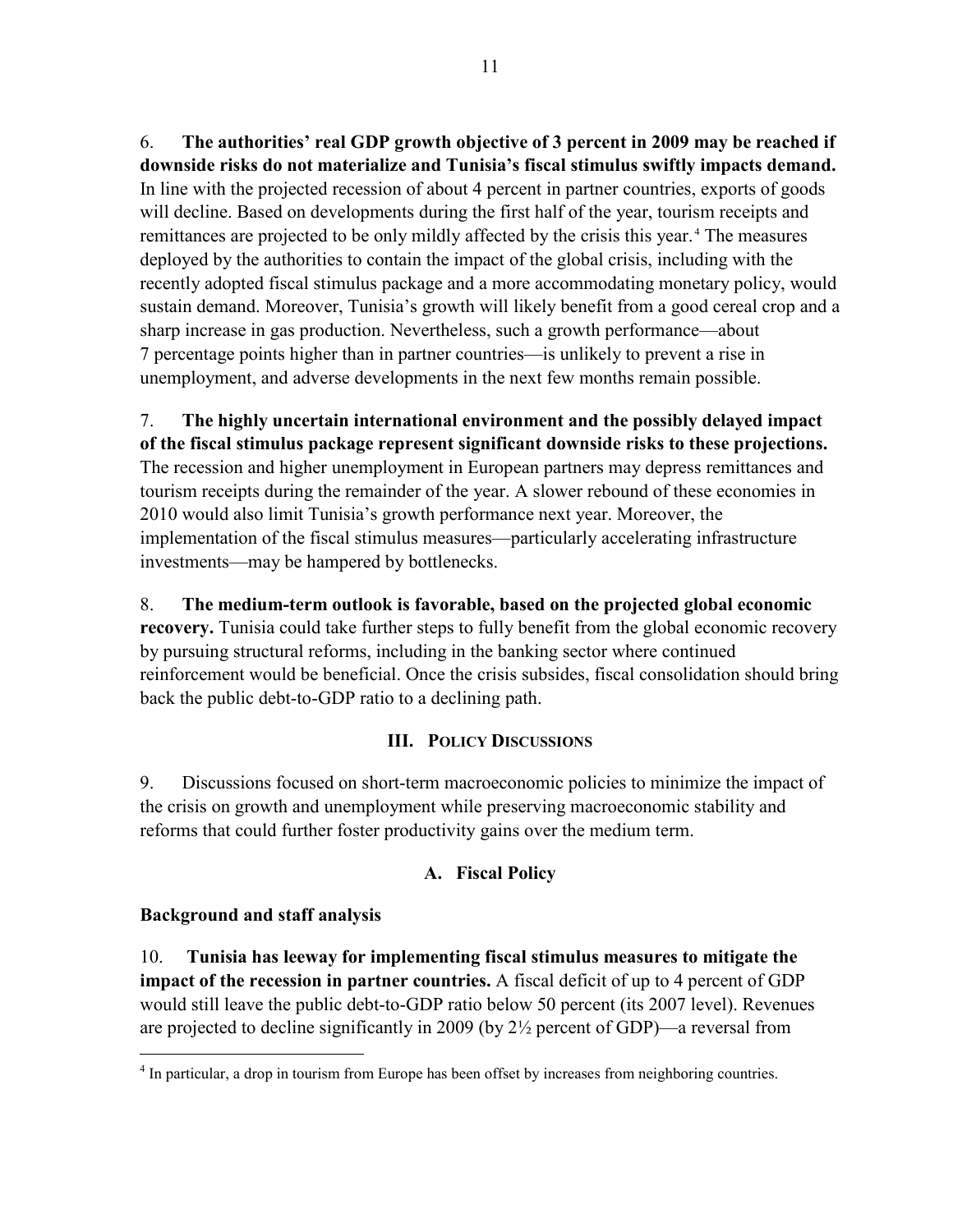2008—but savings on subsidies for petroleum products and staple foods would allow discretionary increases in expenditures of close to 1½ percent of GDP. Given the abundant liquidity in the banking system, the higher deficit could be financed domestically without crowding out credit to the economy, and avoiding the need for external financing. To be most effective, the fiscal stimulus package should:

- *Be executed rapidly* so that it can impact growth this year.
- *Ensure that expenditure is well-targeted* in order to maximize its impact.
- *Be extended into 2010,* given the still weak global outlook anticipated for 2010. However, maintaining budgetary expenditures in 2010 at their 2009 level may be constrained by a revenue base weakened by the economic slowdown and the capacity to borrow externally.

11. **The fiscal expansion in the short term should be set in a medium-term framework where public debt would revert to a declining path once growth firms up.** Although Tunisia's public debt-to-GDP ratio has declined in recent years, it remains near the median of countries with similar sovereign ratings. Its experience in 2009 underscores the importance of maintaining fiscal space to counter the impact of shocks on aggregate demand. Two key pillars of that strategy would be to further streamline food and fuel subsidies and implement a reform of the pension scheme to prevent a deficit in the near future.



Public Debt: Tunisia vs. Median for Emerging Market Economies with Similar Sovereign Rating<sup>1/2/</sup> (In percent of GDP)

Sources: Tunisian authorities; and IMF staff estimates.

1/ Tunisia, Barbados, Brazil, Bulgaria, Croatia, Jordan, Kazakhstan, Mauritius, Morocco, Romania, and Russia. 2/ Figures for 2009 and 2010 are IMF staff projections.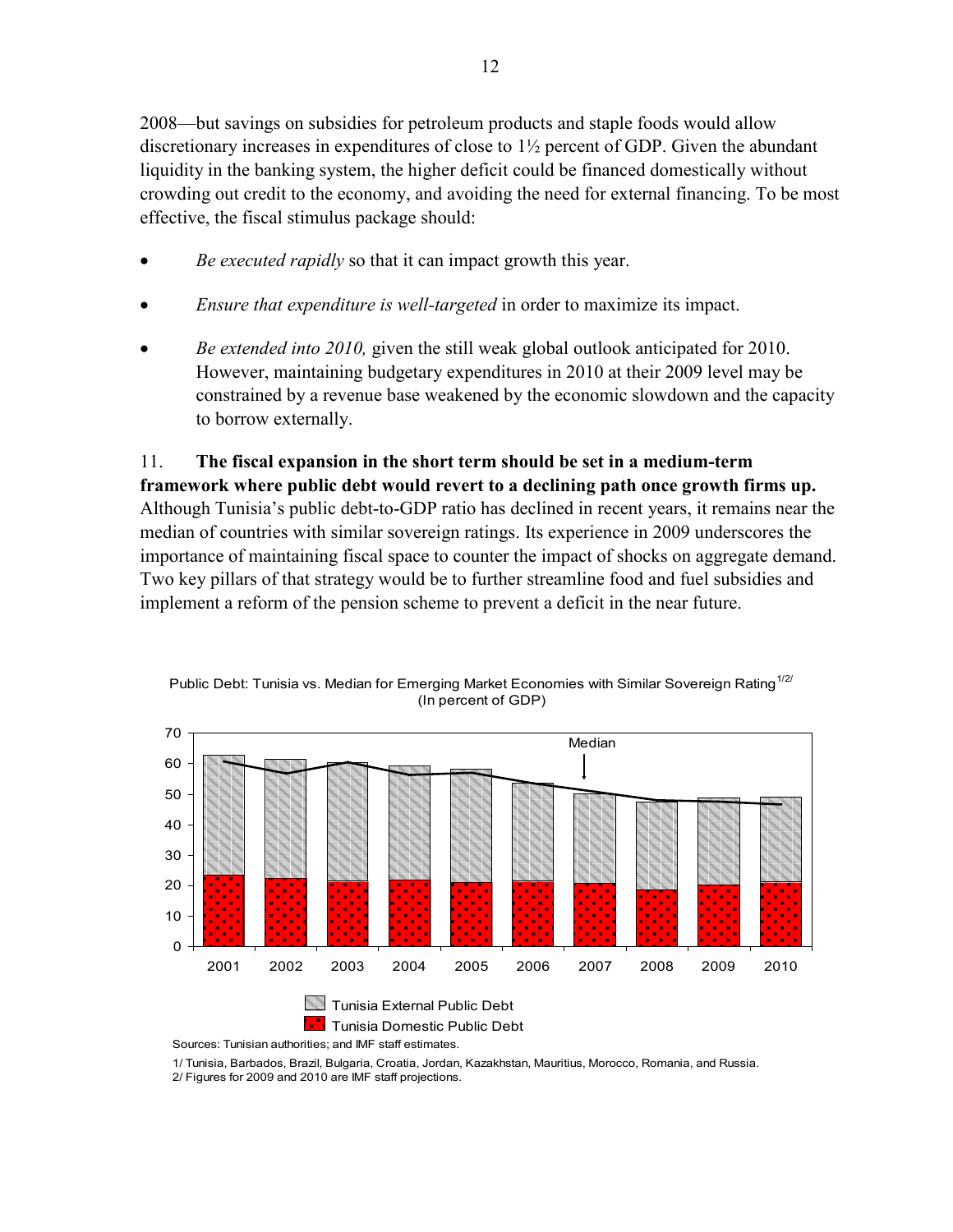12. **Tunisia has a relatively wide social safety net, built over the years, that should help cushion the potential social impact of the crisis.** There is no unemployment insurance scheme, but fired workers are eligible for social assistance for up to one year. The coverage of social security is nearly universal and Tunisia has a widespread program of subsidized housing for the poorer segments of the population.

## **Authorities' views and policy intentions**

 $\overline{a}$ 

13. **Fiscal prudence remains an overarching priority of the authorities, but they saw the need for reasonable short-term fiscal expansion given the exceptionally depressed external environment.** The authorities emphasized their prompt reaction to the crisis through targeted support for exporting firms from end-2008, which limited the number of layoffs. Since the impact of the global crisis could become more widespread and prolonged, the authorities adopted in mid-2009 a fiscal stimulus package of 1.4 percent of GDP in the supplementary budget and extended and expanded the support measures already in place (Box 2). The authorities estimate the effect of the fiscal stimulus on growth at  $\frac{1}{2}$  percentage point of GDP in 2009,<sup>[5](#page-13-0)</sup> as they are accelerating its implementation and maximizing its impact through labor-intensive investment projects with low import content.

14. **The authorities will reevaluate the fiscal stimulus measures for 2010 based on economic and financial developments, but consider the deficit projected in 2009 of 3.8 percent of GDP as an upper bound.** Although much improved, they see Tunisia's capacity to weather two consecutive years of a difficult international environment as under test. Therefore, they aim to enhance the revenue base through programs to stimulate energy production, and to improve expenditure targeting.

15. **The authorities are resolutely committed to reverting to medium-term fiscal consolidation as soon as growth firms up.** They intend to streamline the subsidies for petroleum products based on the price adjustment mechanism introduced in 2009, while maintaining subsidies on staple foods. They consider the administrative costs of effectively targeting the needier households with direct cash transfers as exceeding the cost of the current system, for which direct controls prevent abuse. They also intend to reduce interest on public debt by using privatization receipts for accelerated debt repayment when deemed financially advantageous. Finally, they launched preparation for a pension reform that should address the impact of demographic pressures.

<span id="page-13-0"></span><sup>&</sup>lt;sup>5</sup> Some leakage of the fiscal stimulus package may be expected, in particular for measures in support of the offshore export sector which imports almost all inputs, and employment measures which may stimulate savings and imports.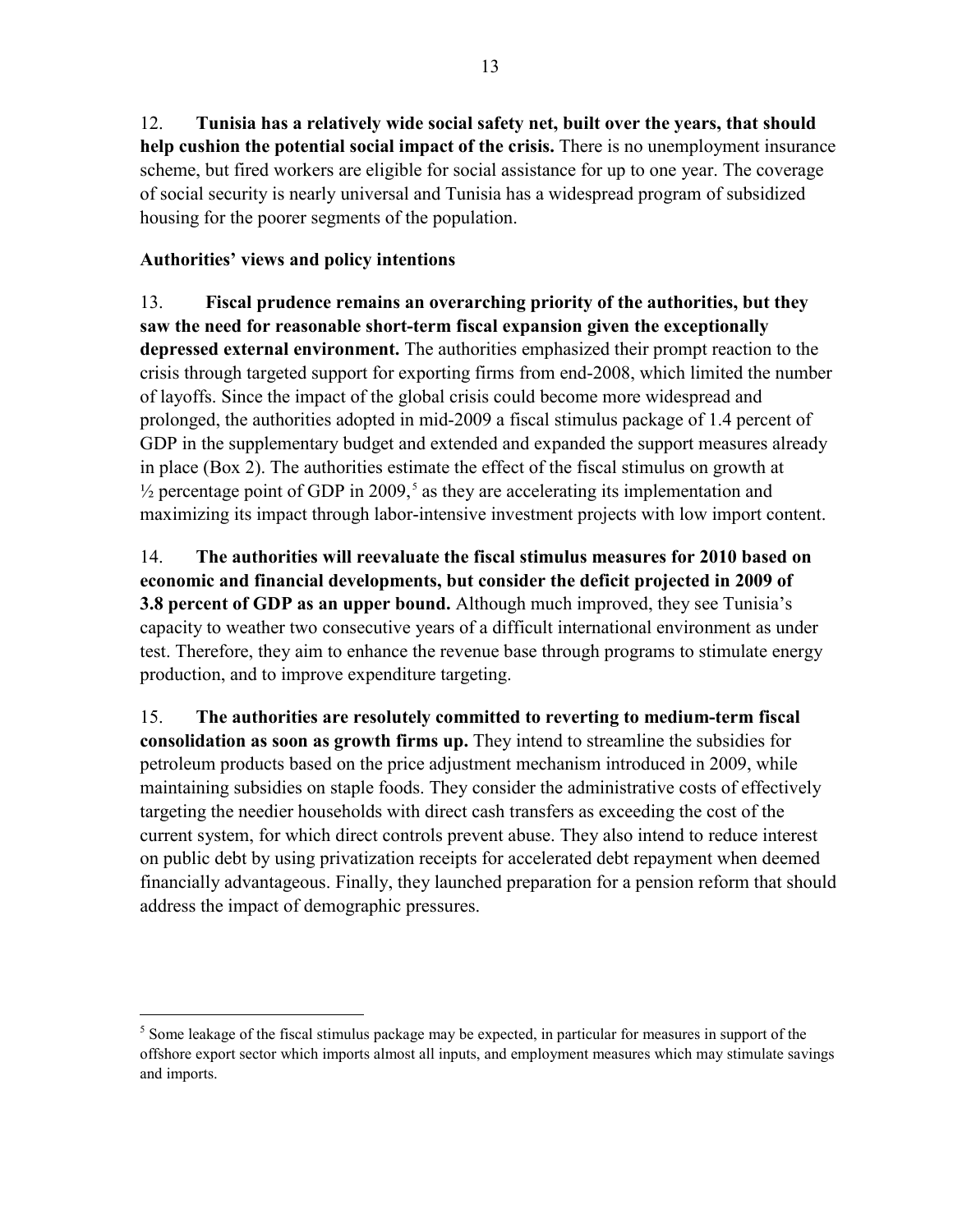### **Box 2. The 2009 Supplementary Budget and Fiscal Stimulus Package**

The authorities adopted in December 2008 several temporary measures to support exporting firms affected by the crisis, including partial exemption of social security contributions, fiscal incentives, and credit guarantees.

An allocation of TD 730 million (1.4 percent of GDP) is provided in the supplementary budget adopted in July 2009 for additional expenditures in 2009 relative to 2008, including for accelerated public investment projects and expanded direct support measures.

The economic recovery program includes the following additional expenditures:

1. Accelerated investment projects: 0.3 percent of GDP;

2. Maintenance (in education, health, and finance): 0.1 percent of GDP;

3. Support for employment (professional training courses, exemption of social security contributions, and a special recruitment program): 0.2 percent of GDP;

4. Support for exports (export guarantees and other budgetary transfers to export credit and insurance companies): 0.1 percent of GDP;

5. Support for enterprise restructuring: 0.3 percent of GDP;

6. Support for energy production (oil exploration and production of electricity): 0.2 percent of GDP;

7. Regional development: 0.2 percent of GDP.

16. **The authorities continue to pursue social reforms.** The health insurance reform was completed in 2008 to ensure the system's sustainability. The authorities also favor for now active employment policies over an unemployment insurance scheme, as the latter could reduce Tunisia's competitiveness and attractiveness as an investment location. [6](#page-14-0)

## **B. Monetary and Exchange Rate Policy**

## **Background and staff analysis**

 $\overline{a}$ 

17. **In the context of declining inflation and lower economic activity, a more accommodating monetary policy helped to sustain demand.** Further easing, if warranted, would need to take place only gradually and in coordination with fiscal policy, and take into consideration potential inflationary pressures from the rebound in commodity prices or the

<span id="page-14-0"></span><sup>&</sup>lt;sup>6</sup> An early retirement program for civil servants will be implemented to make room for hiring 5,000–7,000 among university graduates. This would also contribute to improving the delivery of government services.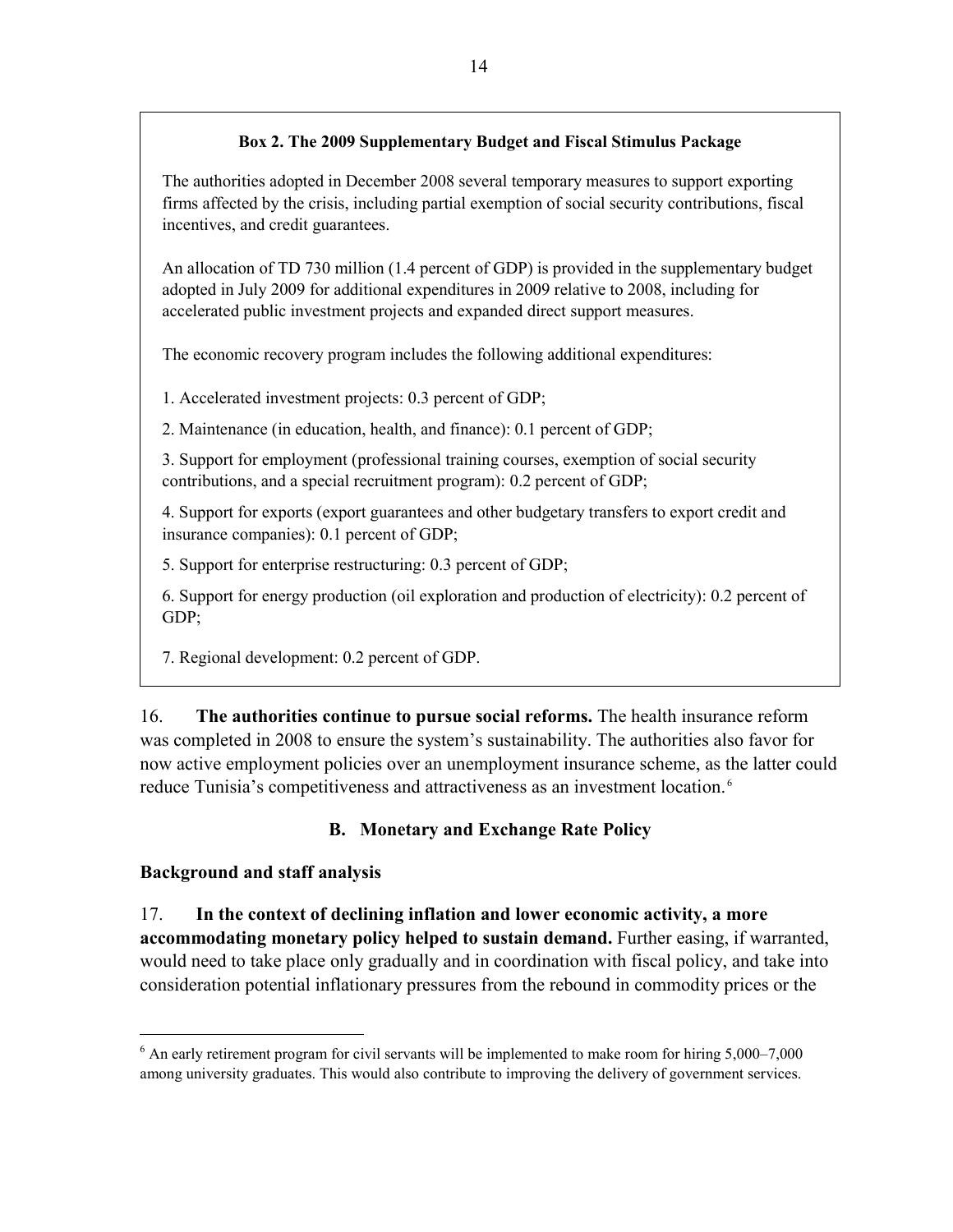abundant liquidity. A further deepening of the money market would help enhance monetary policy transmission.

18. **The BCT continues to implement the building blocks of an inflation targeting framework for monetary policy.** It created a center devoted to the analytical underpinning of the monetary policy framework, and has received EU technical assistance for training and software support.

19. **Tunisia's exchange rate remains broadly aligned with its fundamentals, and current account developments and exchange rate policies are consistent with external stability (Box 3).** Interventions by the BCT on both sides of the foreign exchange market have declined since 2007, except in October-November 2008 when market participants preferred transacting through the BCT. Tunisia is expected to continue to attract foreign capital to finance a level of investment above its domestic savings, with a sustainable current account deficit of around 3 percent over the medium term.

## **Authorities' views and policy intentions**

20. **The authorities stand ready to cautiously ease monetary policy further to sustain demand as needed**. In order to deepen the money market and improve its liquidity management tools, the BCT introduced in February 2009 two new facilities for deposits and borrowing by banks, which resulted in more variable money market rates within the band provided by these facilities. It sees the need for further progress, including by developing the secondary market for Treasury bills, enhancing the role of insurance companies and issuing debt certificates available for foreign investors.

21. **The authorities will pursue preparatory steps towards an inflation-targeting framework**. In that respect, they would welcome technical support from IMF staff for the new center for financial and economic analysis to develop data bases and enhance practical expertise.

22. **The authorities reaffirmed their objective of a freely floating exchange rate over the medium term.** They noted that the BCT's interventions on foreign exchange markets were for liquidity management purposes, and declined with the easing of restrictions on the capital and current accounts. This trend will continue as Tunisia further liberalizes its capital account. They also remarked the relative stability of Tunisia's exchange rate in contrast with other emerging economies more affected by the financial crisis.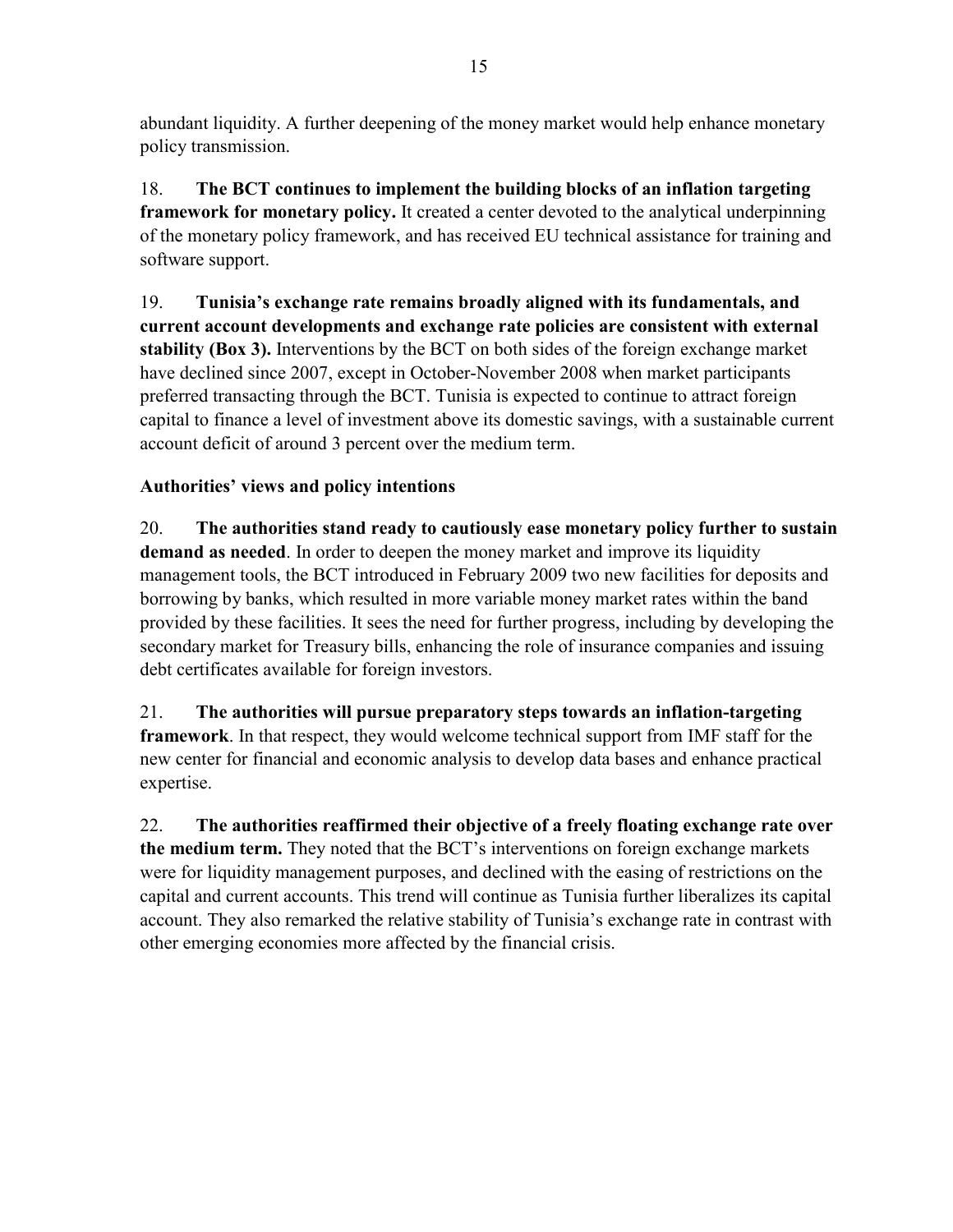#### **Box 3. An Assessment of the Exchange Rate Level**

**Results using the CGER methodology suggest that the current level of the real effective exchange rate (REER) is broadly in line with fundamentals.<sup>1</sup>**

- Using the CGER's *macroeconomic balance* (MB) yields a very small undervaluation of the REER (1.2 percent).
- The *external sustainability* (ES) approach suggests an undervaluation of 4.7 percent.
- Tunisia is not included in the CGER sample for the CGER *equilibrium real effective exchange rate* (EREER) approach.

Exchange rate assessment using CGER panel estimates (In percent)

|             | Uderlying CA<br>balance 1/ | CA norm | <b>REER</b><br>misalignment |
|-------------|----------------------------|---------|-----------------------------|
| MB approach | $-3.1$                     | $-3.5$  | $-1.2$                      |
| ES approach | $-3.1$                     | $-5.3$  | -4 7                        |

1/ Adjusted for exchange rate changes.

Overvaluation (+); undervaluation (-)

To complement the study, a country-specific

cointegration relationship was estimated for Tunisia. Under this specification, the equilibrium real effective exchange rate is determined by the labor productivity relative to trading partners (prod), the terms of trade (tt), and the trade openness (open):

reer\* =  $7.36 + 1.67$  prod + 0.26 tt -0.91 open

 $(23.4)$   $(8.5)$   $(3.6)$   $(-10.5)$ 

This approach suggests a small undervaluation of 3.9 percent for 2008, in line with the estimates under the CGER approach.

This analysis suggests that the depreciation in the REER over the past five years is consistent with an equilibrium real exchange rate depreciation driven by higher openness and a deterioration in the terms of trade that outweigh the Balassa-Samuelson effect from increased productivity gains against trading partners. Alternative measures of the REER (unit labor costs- and producer price index-based) point at a slight improvement in competitiveness in recent years.

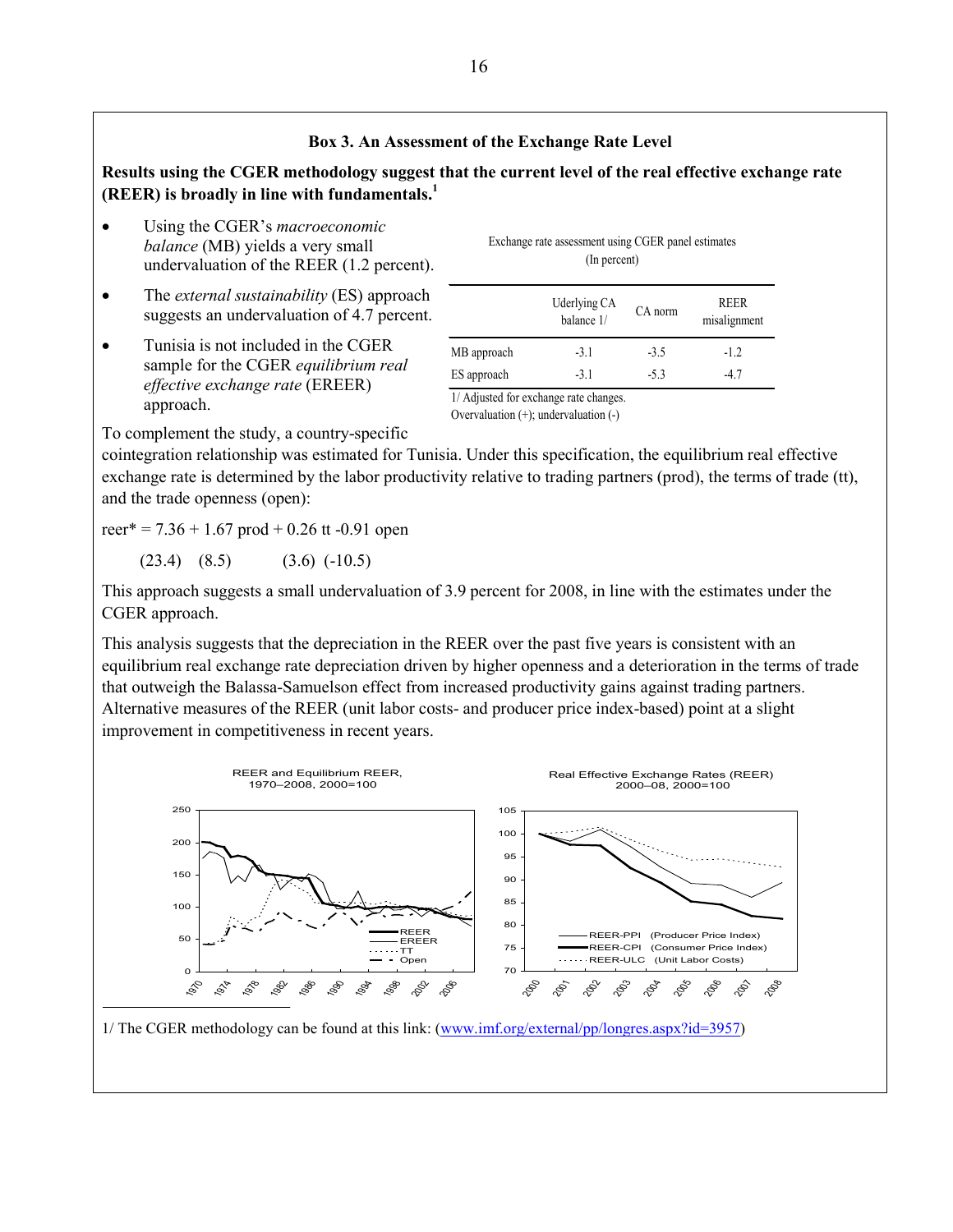#### **C. Financial Sector Issues**

#### **Background and staff analysis**

23. **Banks soundness indicators continued to improve in 2008, but the level of nonperforming loans (NPLs) remains relatively high** requiring additional provisioning which hampers banks profitability and development. Continuing recent trend, banking activity, liquidity and profitability increased in 2008, the ratio of NPLs to total loans declined, and the provisioning improved. New NPLs related to the recent credit growth appear very small, while the stock of older NPLs did not decline significantly. The situations of individual banks differ widely: while many of them will be able to achieve the authorities' provisioning objective of 70 percent by end-2009, some banks will need new recapitalization.

#### 24. **Past and international experience show that the banking system can be**

**vulnerable to the current economic slowdown.** Tunisia's tourism crisis in 2002 resulted in a subsequent significant increase in NPLs, yet unresolved. In the context of the current global crisis and its impact on Tunisia, implementing comprehensive stress tests is a priority, since it would further shed light on potential vulnerabilities and a possible need for strengthening measures to reduce them. Fund staff stands ready to assist in this area.

|                               | 2003 | 2004 | 2005 | 2006 | 2007 | $2008^{2/3}$ |
|-------------------------------|------|------|------|------|------|--------------|
| Capital adequacy ratio        | 9.3  | 11.6 | 12.4 | 11.8 | 11.6 | 11.7         |
| Private banks                 | 8.4  | 12.4 | 13.5 | 12.1 | 9.7  | 11.0         |
| Public banks                  | 10.8 | 10.1 | 10.0 | 9.3  | 9.9  | 9.6          |
| Former development banks      | 54.3 | 55.3 | 50.3 | 46.0 | 38.5 | 36.2         |
| NPLs (percent of total loans) | 24.2 | 23.6 | 20.9 | 19.3 | 17.6 | 15.5         |
| Private banks                 | 21.6 | 20.4 | 20.0 | 19.0 | 18.1 | 15.3         |
| Public banks                  | 26.7 | 27.4 | 22.1 | 19.7 | 17.3 | 15.9         |
| Former development banks      | 29.6 | 21.5 | 21.0 | 19.6 | 16.0 | 15.0         |
| Provisions (percent of NPLs)  | 44.1 | 45.1 | 46.8 | 49.0 | 53.2 | 56.8         |
| Private banks                 | 39.9 | 43.5 | 45.9 | 48.4 | 52.0 | 55.0         |
| Public banks                  | 46.2 | 47.6 | 49.1 | 50.2 | 55.0 | 58.1         |
| Former development banks      | 62.3 | 23.0 | 28.5 | 42.9 | 48.1 | 63.1         |
| Return on assets              | 0.5  | 0.5  | 0.6  | 0.7  | 0.9  | 1.0          |
| Return on equity              | 4.6  | 4.8  | 5.9  | 7.0  | 10.1 | 11.2         |

Commercial Banks Soundness Indicators<sup>1/</sup>

(In percent)

Source : Tunisian authorities.

2/ Preliminary.

3/ Prior to 2006, the average capital adequacy ratio only includes private and public banks.

<sup>1/</sup> International comparisons of the NPL ratio should be interpreted with caution since calculation methods may vary from one country to another. In the case of Tunisia, international standards for classification of NPLs are strictly observed.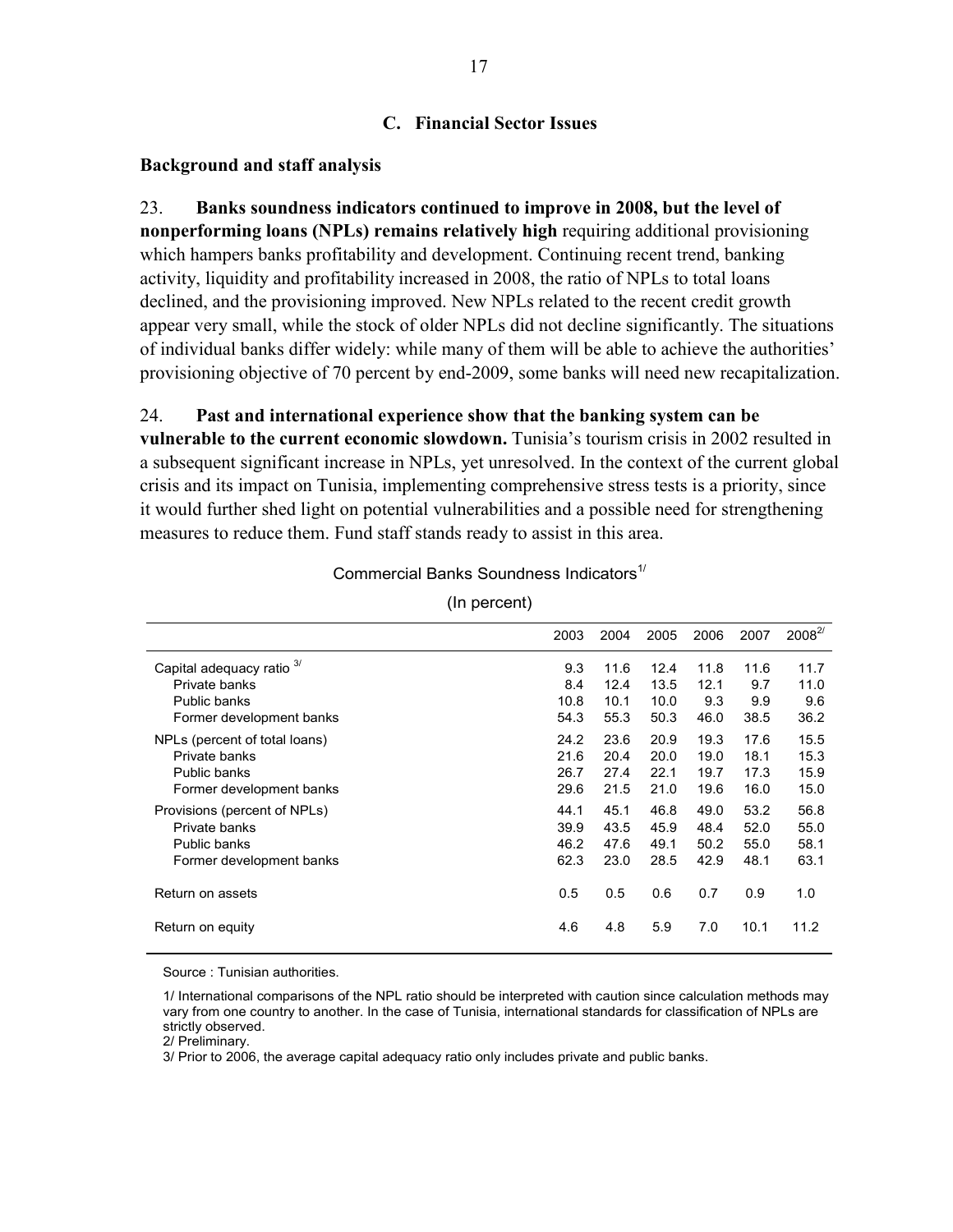25. **A more forward-looking approach to banking supervision could be beneficial, including in the perspective of Basel II.** The authorities' careful attention to NPLs and provisioning relates to already materialized credit risks. The capital adequacy ratio, which improved slightly in 2008 but remains below its 2005 level, is a measure of banks' capacity to face future risks. With the implementation of Basel II, requirements for the coverage of credit, market and operational risks will be more stringent, and may necessitate further increases in capital adequacy ratios.

## **Authorities' views and policy intentions**

26. **The authorities emphasized the important steps achieved in strengthening the banking sector and aim at further steady progress in this area.** Setting clear objectives for NPLs and provisioning ratios by end-2009 (of 15 and 70 percent, respectively)—in the context of their long-term strategy—induced a proactive stance by all parties that resulted in limiting new NPLs. Banks' capacity for risk assessment improved with effective use of credit risk databases, prudential requirements for governance and control of credit distribution were strengthened, and action plans for troubled banks were agreed and their implementation is closely monitored. The authorities encouraged the capping of dividend distribution and increases in capital, and the government has always been ready to inject new capital in public banks, as demonstrated again in early 2009. They will set new medium-term objectives to drive additional improvements, including more resolute actions to reduce the existing stock of NPLs. The authorities will also support improvement in banks services, including through pooling of logistic and technical resources.

27. **The authorities consider that Tunisia's banking system is not subject to significant vulnerabilities.** They conducted stress tests based on crisis events experienced in the past by key sectors of the economy to assess additional provisioning needs under such events. Under a scenario combining these shocks, the NPL ratio would not exceed its 2003 peak and the authorities are confident that the shareholders of the most affected banks (public and private) would easily cover the recapitalization needs. They also noted that domestic banks had very limited exposure to the sectors most affected by the global crisis so far (offshore exporting firms).

28. **The authorities agree that a more prospective approach to risk management is required.** They indicated that preparatory work for Basel II was completed, but its implementation is not yet fully planned. They noted that transparency of the sector improved with the publication of key indicators by banks.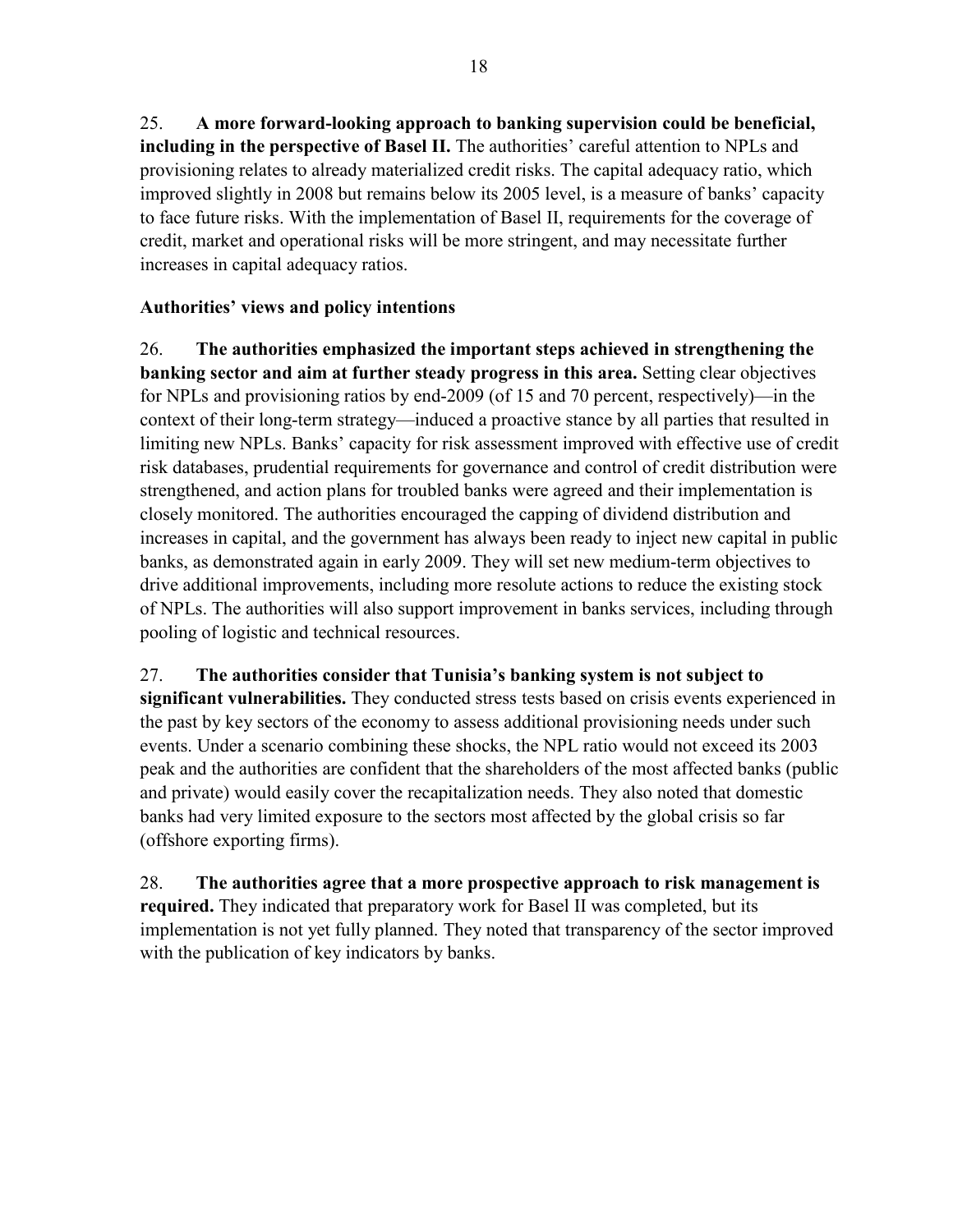## **D. Other Issues**

## **Background and staff analysis**

29. **Tunisia continues its policy of opening up its economy.** Bilateral negotiations with the EU are under way to extend the Association Agreement to services. Tunisia is also actively engaged in the Maghreb integration process, and signed a preferential trade agreement with Algeria in December 2008.

30. **Tunisia is implementing policies to improve the business climate and setting up the "Tunis Financial Harbor**.**"** Tunisia's procedures for starting a new business were markedly improved last year following the implementation of the 2007 law on economic initiative. Updating customs procedures, which resulted in fewer delays, are expected to continue with the new Customs Code implemented since January 2009. In the context of the Tunis Financial Harbor project, the authorities prepared a bill to harmonize the provision of on- and off-shore financial services consistent with international standards.

## **Authorities' views and policy intentions**

31. **The authorities emphasized their steadfast actions aimed at gradually opening the Tunisian economy despite the currently adverse global environment.** They plan to overhaul the environment for services in order to improve their competitiveness ahead of their exposure to international markets.

32. **The authorities consider that significantly raising private investment is key to producing lasting gains in productivity.** They intend to further improve the business climate and competitiveness in the context of the two new programs financed by the World Bank and the African Development Bank. They look forward to the entry in operations of the Enfidha airport and deep water port which will improve the logistical support to international trade.

## **IV. STAFF APPRAISAL**

33. **Tunisia has weathered the impact of the global crisis relatively well so far, but it still faces downside risks and challenges lie ahead.** Highly dependent on Europe for its external demand and FDI, Tunisia saw its exports falling in end-2008, but tourism and remittances have been resilient. Thanks to sound policies implemented over the years, it is facing the crisis with strong fundamentals and has room for short-term expansionary fiscal and monetary policies to sustain demand. The financial system was not affected by the global crisis, but the level of NPLs remains relatively high. Growth may reach 3 percent in 2009 and pick up gradually as the global crisis subsides, but is subject to significant downside risks pertaining to the transmission of the recession in Europe and the speed of impact of fiscal stimulus. This would leave unemployment at a still relatively high level, especially among the youth.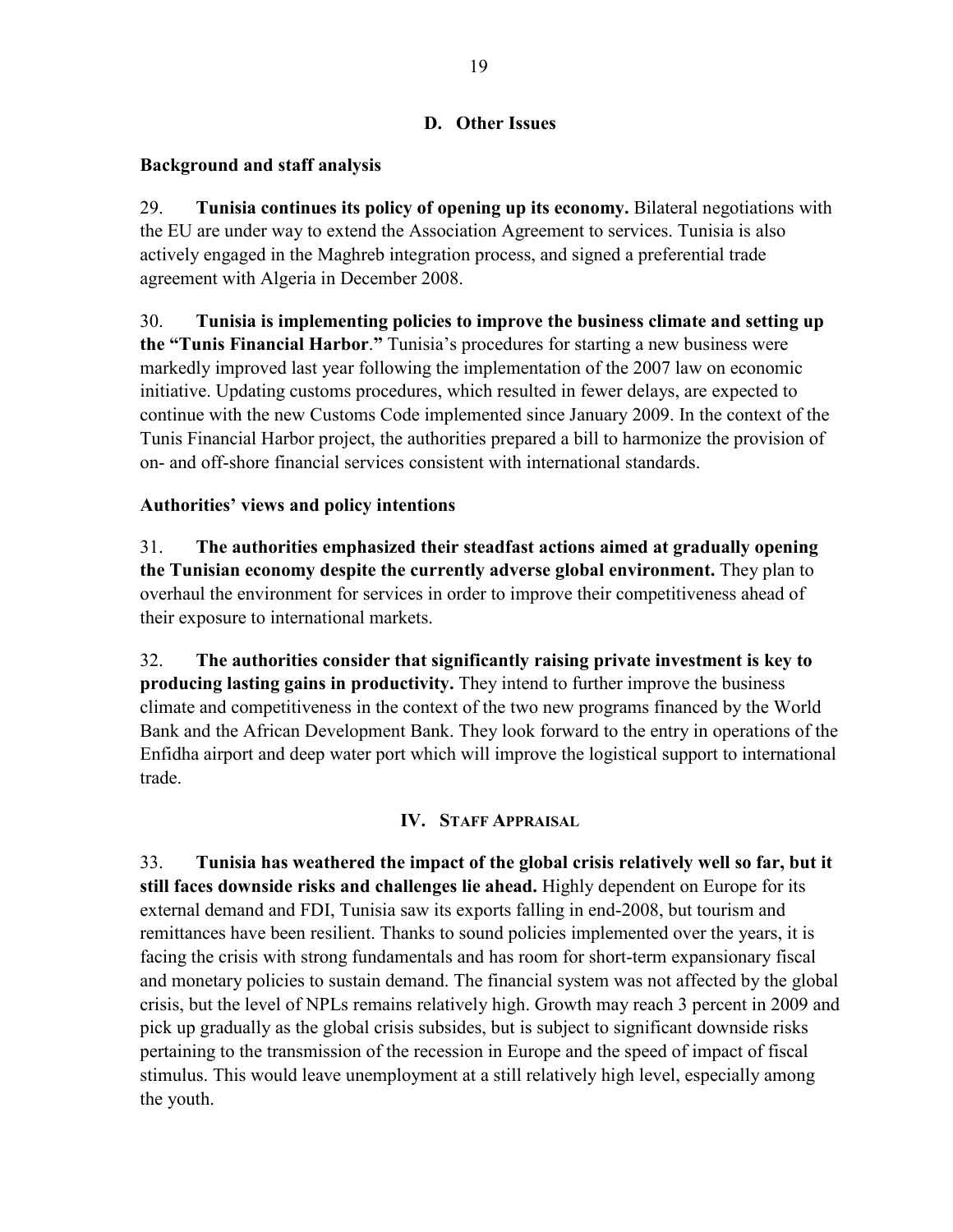34. **Staff endorses the authorities' temporary expansionary fiscal stance to mitigate the impact of the global crisis.** To be most effective, the fiscal stimulus should be executed rapidly, with well-targeted additional expenditures. Staff encourages the authorities to consider extending the fiscal stimulus into 2010, given the still weak outlook anticipated in partner countries.

35. **Staff welcomes the authorities' steadfast resolve to revert to fiscal consolidation once growth firms up** and bring the public debt-to-GDP ratio—currently near the median of comparable emerging economies—back to a declining trend. A key pillar should be the reduction in subsidies, through the continued effective implementation of the new oil price adjustment mechanism and finding a better targeted mechanism to support the poorer segments of the population. A pension reform should also be implemented in time to avoid a future burden on the budget.

36. **The BCT's monetary policy stance has been appropriate, with a cautious easing in 2009 to accommodate demand support.** It should be closely coordinated with fiscal policy to allow a timely response. Further easing, if needed, should however be envisaged only gradually, and take into consideration potential renewed inflationary pressures and risks of deteriorating prudential indicators of the banking system.

37. **Staff encourages the authorities to continue implementing the building blocks for the planned inflation-targeting framework.** Efforts to develop analytical and technical underpinnings of this monetary policy framework should be intensified. Further improvements in monetary policy transmission should be pursued as well, including by developing the secondary market for Treasury bills, enhancing the role of insurance companies and issuing debt certificates available for foreign investors.

38. **The exchange rate remains broadly aligned with its fundamentals and the authorities' policies are consistent with external stability.** The exchange rate policy should remain anchored by the authorities' medium-term objective of a freely floating exchange rate.

39. **Prudential indicators continued to improve, but the level of NPLs remains relatively high.** While good results were achieved in avoiding the emergence of new NPLs, more resolute efforts to reduce the older stock should be pursued to further strengthen the banking system's resilience, particularly given the gradual opening of the capital account. Individual situations of banks differ widely and will continue to require close monitoring. The staff supports the authorities' plans for further enhancing the quality of bank services.

40. **The regulatory and supervisory frameworks should continue to adapt to financial sector developments.** A more forward looking approach to banking supervision will be beneficial, including in the context of future implementation of Basel II. Systematic and comprehensive stress testing is needed to better assess the potential vulnerabilities of the banking system and prepare appropriate contingency plans.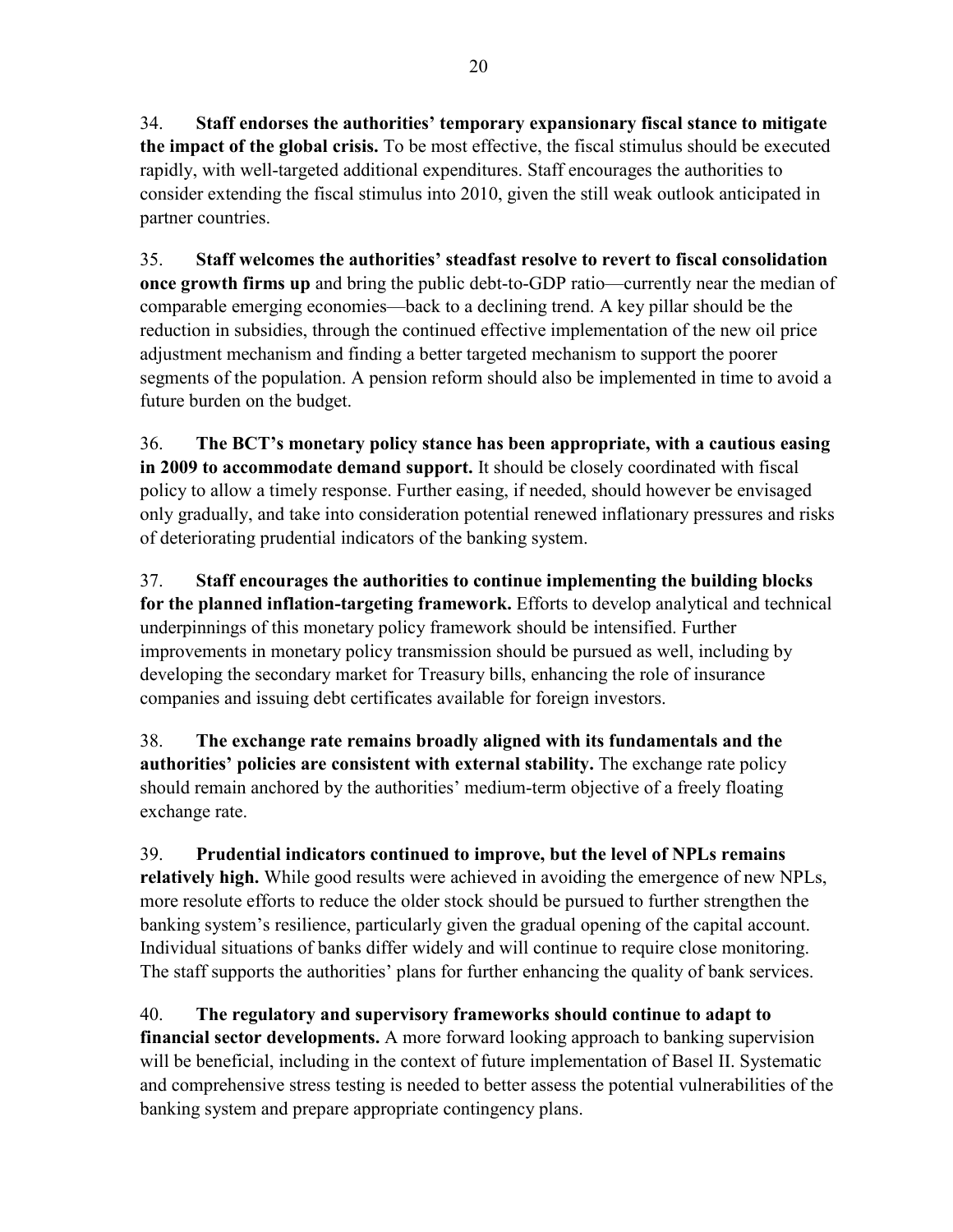41. **The staff welcomes Tunisia's pragmatic and steadfast approach to trade and financial integration, despite the currently adverse global environment.** Negotiations with the EU to extend the Association Agreement to services could become a key anchor for a gradual overhaul and liberalization of the services sectors. Tunisia's active participation in the regional integration effort is welcome. Trade diversion should be prevented and geographic diversification enhanced through reduction of most-favored nation tariffs. The staff also welcomes continued improvement in the business climate through ongoing tax and customs administration reforms and programs supported by IFIs.

42. It is proposed that the next Article IV consultation be held on the standard 12-month cycle.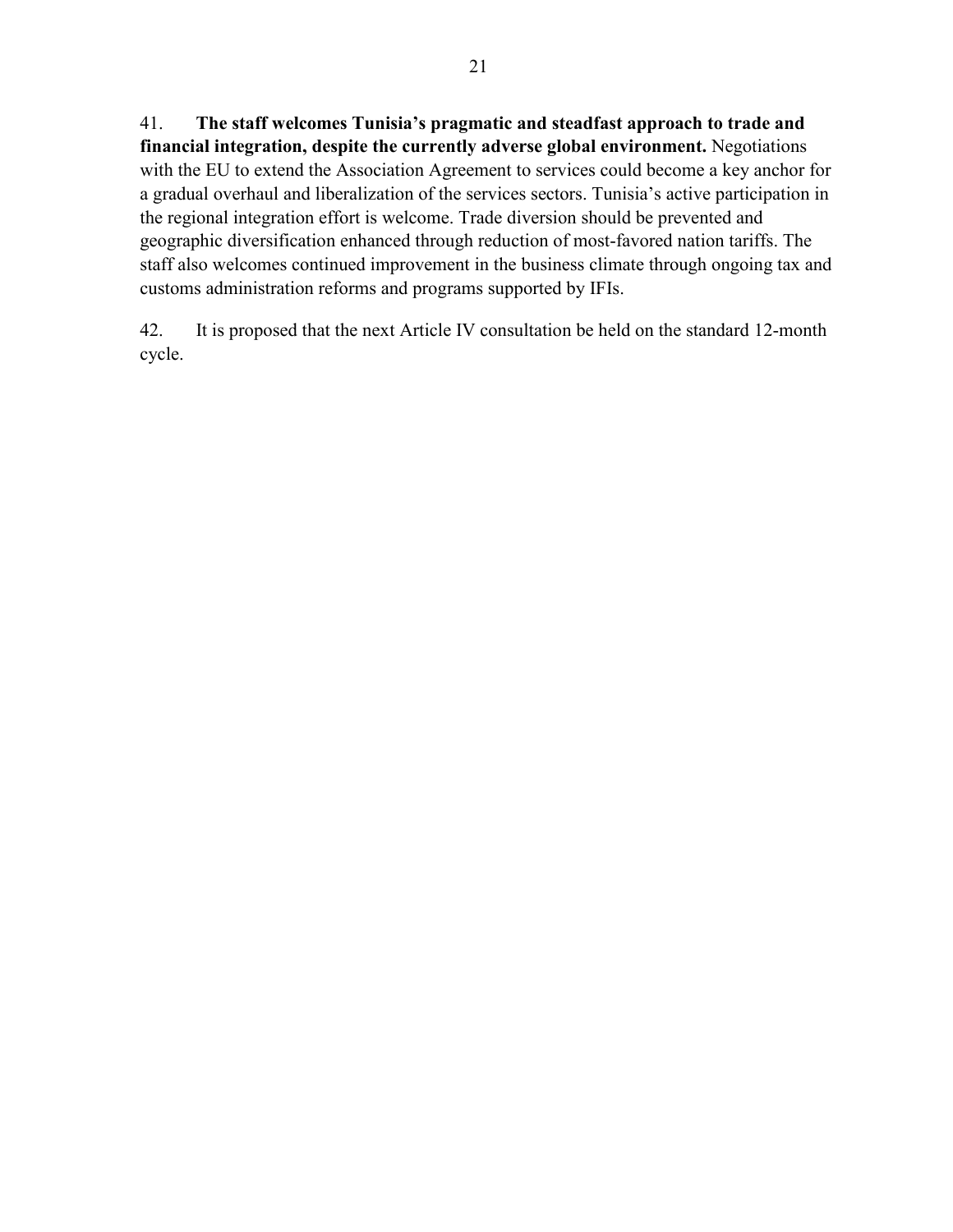|                                                         |        |                      | Prel.  |           |           |           | Projections          |                                           |           |
|---------------------------------------------------------|--------|----------------------|--------|-----------|-----------|-----------|----------------------|-------------------------------------------|-----------|
|                                                         | 2006   | 2007                 | 2008   | 2009      | 2010      | 2011      | 2012                 | 2013                                      | 2014      |
| Production and income (percent change)                  |        |                      |        |           |           |           |                      |                                           |           |
| Nominal GDP                                             | 9.6    | 10.2                 | 10.3   | 6.8       | 6.4       | 7.9       | 8.4                  | 8.5                                       | 9.0       |
| Real GDP                                                | 5.3    | 6.3                  | 4.6    | 3.0       | 4.0       | 5.0       | 5.6                  | 5.8                                       | 6.0       |
| GDP deflator                                            | 4.1    | 3.6                  | 5.4    | 3.7       | 2.3       | 2.8       | 2.6                  | 2.6                                       | 2.8       |
| Consumer price index (CPI), average                     | 4.5    | 3.1                  | 5.0    | 3.5       | 3.4       | 3.3       | 3.2                  | 3.1                                       | 3.0       |
| Gross national savings (in percent of GDP)              | 22.6   | 23.2                 | 23.3   | 22.5      | 24.0      | 23.9      | 24.0                 | 24.2                                      | 24.5      |
| Gross investment (in percent of GDP)                    | 24.6   | 25.7                 | 27.5   | 25.7      | 26.6      | 26.9      | 27.1                 | 27.3                                      | 27.6      |
| External sector (percent change)                        |        |                      |        |           |           |           |                      |                                           |           |
| Exports of goods, f.o.b. (in \$)                        | 9.9    | 29.6                 | 26.6   | $-21.5$   | 5.8       | 6.9       | 6.3                  | 6.4                                       | 9.0       |
| Imports of goods, f.o.b. (in \$)                        | 12.8   | 26.9                 | 28.7   | $-21.4$   | 8.2       | 7.5       | 7.0                  | 6.7                                       | 8.7       |
| Exports of goods, f.o.b. (volume)                       | 6.3    | 15.5                 | 4.1    | $-3.8$    | 3.5       | 4.0       | 4.2                  | 4.4                                       | 4.9       |
| Import of goods, f.o.b. (volume)                        | 5.1    | 10.9                 | 6.8    | 0.1       | 3.7       | 3.4       | 3.4                  | 3.4                                       | 3.4       |
| Trade balance (in percent of GDP)                       | $-8.1$ | $-8.1$               | $-9.8$ | $-8.2$    | $-9.3$    | $-9.7$    | $-10.0$              | $-10.1$                                   | $-10.2$   |
| Current account, excluding grants (in percent of GDP)   | $-2.0$ | $-2.5$               | $-4.2$ | $-3.3$    | $-2.6$    | $-3.0$    | $-3.1$               | $-3.1$                                    | $-3.1$    |
| Foreign direct investment (percent of GDP)              | 10.4   | 6.2                  | 5.8    | 3.1       | 3.2       | 3.4       | 3.5                  | 3.8                                       | 4.0       |
| Terms of trade (deterioration -)                        | $-3.6$ | $-1.9$               | 1.0    | 3.9       | $-2.1$    | $-1.2$    | $-1.3$               | $-1.3$                                    | $-1.2$    |
| Real effective exchange rate (depreciation -) 1/        | $-0.8$ | $-2.8$               | $-0.9$ | $\cdots$  | $\ddotsc$ | $\ddotsc$ |                      | $\ddotsc$                                 | $\ldots$  |
| Central government (percent of GDP, unless              |        |                      |        |           |           |           |                      |                                           |           |
| otherwise indicated) 2/                                 |        |                      |        |           |           |           |                      |                                           |           |
| Total revenue, excluding grants and privatization       | 23.4   | 23.8                 | 26.2   | 23.7      | 23.3      | 23.2      | 23.0                 | 22.8                                      | 22.7      |
| Total expenditure and net lending                       | 26.5   | 26.7                 | 27.3   | 27.5      | 27.0      | 26.2      | 25.9                 | 25.7                                      | 25.5      |
| Central government balance, excluding grants and        |        |                      |        |           |           |           |                      |                                           |           |
| privatization                                           | $-3.0$ | $-2.9$               | $-1.2$ | $-3.8$    | $-3.8$    | $-3.0$    | $-3.0$               | $-2.9$                                    | $-2.8$    |
| Central government balance, including grants,           |        |                      |        |           |           |           |                      |                                           |           |
| excluding privatization                                 | $-2.9$ | $-2.8$               | $-0.8$ | $-3.6$    | $-3.6$    | $-2.9$    | $-2.9$               | $-2.8$                                    | $-2.8$    |
| Total government debt (foreign and domestic)            | 53.7   | 50.0                 | 47.5   | 48.7      | 49.0      | 48.0      | 47.4                 | 46.7                                      | 45.8      |
| Foreign currency public debt (percent of total debt)    | 59.8   | 58.3                 | 60.8   | 58.0      | 56.6      | 54.1      | 51.4                 | 48.8                                      | 46.1      |
| Money and credit (percent change)                       |        |                      |        |           |           |           |                      |                                           |           |
| Credit to the economy                                   | 6.6    | 9.7                  | 13.6   | 8.0       | $\ddotsc$ | $\ddotsc$ | $\ddotsc$            | $\cdots$                                  | $\ddotsc$ |
| Broad money (M3) 3/                                     | 11.4   | 12.5                 | 14.4   | 10.9      |           | $\cdots$  |                      | $\cdots$                                  |           |
| Velocity of circulation (GDP/M3)                        | 1.56   | 1.53                 | 1.47   | 1.42      | $\ddotsc$ | $\ddotsc$ | $\ddot{\phantom{a}}$ | $\ldots$                                  | $\ddotsc$ |
| Interest rate (money market rate, in percent, e.o.p) 4/ | 5.33   | 5.10                 | 5.19   | 4.30      | $\cdots$  | $\ddotsc$ | .                    | $\ddotsc$                                 | $\ddotsc$ |
| Official reserves                                       |        |                      |        |           |           |           |                      |                                           |           |
| Gross official reserves (US\$ billions, e.o.p) 5/       | 6.8    | 7.9                  | 9.0    | 9.7       | 11.0      | 12.0      | 13.2                 | 14.5                                      | 16.2      |
| In months of imports of goods and services, c.i.f.      | 5.0    | 4.6                  | 4.1    | 5.6       | 5.9       | 6.0       | 6.2                  | 6.4                                       | 6.6       |
| Total external debt                                     |        |                      |        |           |           |           |                      |                                           |           |
| External debt (US\$ billions)                           | 18.5   | 20.1                 | 20.6   | 20.5      | 21.1      | 21.6      | 22.4                 | 23.1                                      | 24.0      |
| External debt (in percent of GDP)                       | 58.1   | 53.9                 | 53.7   | 52.5      | 52.3      | 50.5      | 48.9                 | 47.2                                      | 45.8      |
| Debt service ratio (percent of exports of GNFS)         | 18.6   | 13.3                 | 8.8    | 11.2      | 9.5       | 10.7      | 9.5                  | 8.6                                       | 8.3       |
|                                                         |        |                      |        |           |           |           |                      |                                           |           |
| Financial market indicators                             |        |                      |        |           |           |           |                      |                                           |           |
| Stock market index 6/                                   | 2,331  | 2,614                | 2,892  | 3,589     | $\cdots$  | $\ddotsc$ |                      |                                           |           |
| Memorandum items:                                       |        |                      |        |           |           |           |                      |                                           |           |
| GDP at current prices (TD millions)                     |        | 41,408 45,629 50,325 |        |           |           |           |                      | 53,727 57,153 61,692 66,887 72,578 79,093 |           |
| GDP at current prices (US\$ billions)                   | 31.9   | 37.4                 | 38.4   | 39.0      | 40.5      | 42.9      | 45.7                 | 48.9                                      | 52.4      |
| GDP per capita (US\$)                                   | 3,152  | 3,656                | 3,720  | 3,744     | 3,841     | 4,031     | 4,258                | 4,505                                     | 4,785     |
| Unemployment rate (in percent)                          | 14.3   | 14.1                 | 14.2   | $\ddotsc$ |           | $\ddotsc$ |                      | $\ddotsc$                                 |           |
| Population (millions)                                   | 10.1   | 10.2                 | 10.3   | 10.4      | 10.5      | 10.6      | 10.7                 | 10.8                                      | 11.0      |
| Exchange rate: dinar/US\$ (average)                     | 1.33   | 1.28                 | 1.23   | $\cdots$  | $\cdots$  | $\cdots$  | $\cdots$             | $\cdots$                                  | $\cdots$  |

Table 1. Tunisia: Selected Economic and Financial Indicators, 2006–14

Sources: Tunisian authorities; and staff estimates and projections.

1/ Information Notice System.

2/ Excludes the social security accounts.

3/ Financial system (deposit money banks and development banks).

4/ The rate for 2008 is the average rate for December and the rate for 2009 is for April.

5/ End of year reserves over current year imports of goods and services.

6/ TUNINDEX. (1000 = 4/1/1998). 2009 data from July 13.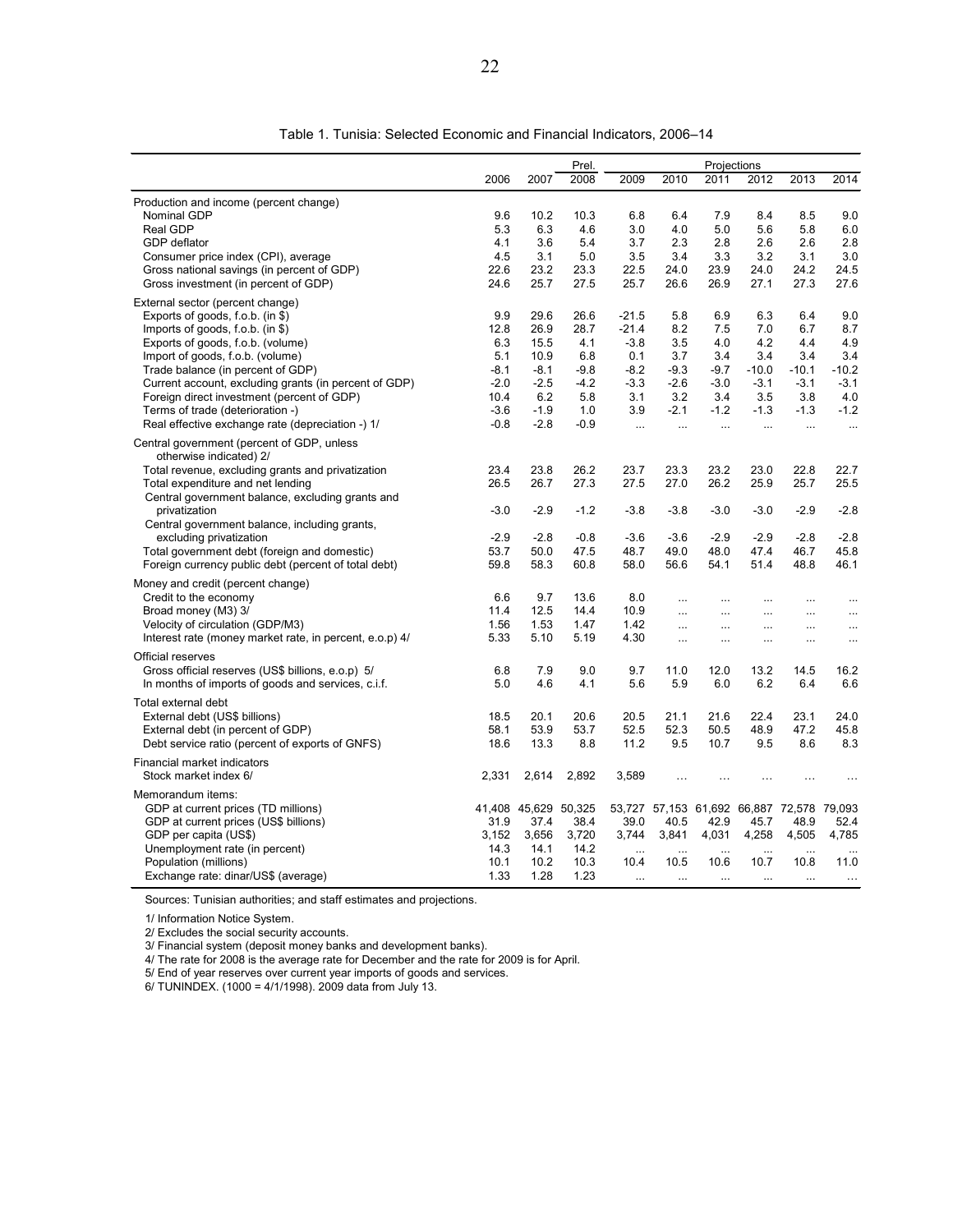#### Table 2. Tunisia: Balance of Payments, 2006–14

(In millions of U.S. dollars, unless otherwise indicated)

| 2006<br>2007<br>2008<br>2009<br>2010<br>2011<br>2012<br>2013<br>2014<br>$-620$<br>$-904$<br>$-1,061$<br>$-1,300$<br>$-1,432$<br>$-1,544$<br>$-1,646$<br>Current account<br>$-1,718$<br>$-1,285$<br>$-2,513$<br>$-4,604$<br>Trade balance<br>$-2,876$<br>$-4,010$<br>$-3,179$<br>$-3,814$<br>$-4,203$<br>$-4,975$<br>$-5,366$<br>11,689<br>15,060<br>19,263<br>20,992<br>Exports<br>15,148<br>19,183<br>15,929<br>17,029<br>18,110<br>1,516<br>2,271<br>3,534<br>3,970<br>2,449<br>3,311<br>3,037<br>3,307<br>3,744<br>Energy<br>10,173<br>12,699<br>15,872<br>12,789<br>12,892<br>13,722<br>14,576<br>15,520<br>17,022<br>Nonenergy<br>$-14,202$<br>$-18,024$<br>$-23,194$<br>$-18,239$<br>$-19,743$<br>$-21,232$<br>$-22,714$<br>$-24,238$<br>$-26,358$<br>Imports<br>$-2,343$<br>$-2,683$<br>$-2,902$<br>$-3,076$<br>$-3,230$<br>Energy<br>$-2,148$<br>$-3,988$<br>$-2,114$<br>$-3,391$<br>$-12,054$<br>$-15,681$<br>$-19,206$<br>$-16, 125$<br>$-17,060$<br>$-18,330$<br>$-19,638$<br>$-21,008$<br>$-22,966$<br>Nonenergy<br>Of which: Nonfood<br>$-15,319$<br>$-17,690$<br>$-18,976$<br>$-20,858$<br>$-11,061$<br>$-14,087$<br>$-17,095$<br>$-14,455$<br>$-16,464$<br>1,894<br>1,972<br>2,292<br>1,895<br>2,753<br>2,902<br>3,172<br>3,431<br>3,720<br>Services and transfers (net)<br>1,924<br>2,203<br>2,255<br>2,289<br>2,424<br>2,594<br>2,786<br>3,124<br>Nonfactor<br>2,710<br>Of which: Tourism<br>2,123<br>2,402<br>2,751<br>2,509<br>2,559<br>2,677<br>2,834<br>3,015<br>3,257<br>Factor Services and Transfers (net)<br>$-30$<br>$-231$<br>$-418$<br>$-360$<br>464<br>479<br>578<br>645<br>596<br>1,510<br>1,716<br>1,937<br>1,793<br>1,829<br>1,875<br>1,944<br>2,030<br>2,150<br>Of which: Workers' remittances<br>$-698$<br>$-731$<br>$-742$<br>$-657$<br>$-574$<br>$-592$<br>$-596$<br>$-609$<br>Interest payments on external debt<br>$-579$<br>Capital and financial account<br>2,705<br>1,610<br>3,327<br>1,516<br>2,453<br>2,261<br>2,625<br>2,881<br>3,266<br>2,556<br>3,230<br>2,332<br>2,556<br>3,199<br><b>Excluding grants</b><br>1,465<br>1,394<br>2,191<br>2,814<br>91<br>145<br>140<br>117<br>116<br>65<br>64<br>63<br>62<br>Capital account<br>2,560<br>1,470<br>3,236<br>1,399<br>2,337<br>2,196<br>2,561<br>2,819<br>3,204<br>Financial account<br>2,181<br>Direct foreign investment (net)<br>3,305<br>1,545<br>2,336<br>1,287<br>1,364<br>1,526<br>1,686<br>1,946<br>$-789$<br>225<br>313<br>Medium- and long-term loans (net)<br>$-226$<br>-9<br>$-4$<br>559<br>406<br>372<br>1,683<br>1,976<br>Disbursement<br>1,458<br>1,553<br>1,954<br>2,005<br>2,066<br>1,931<br>1,416<br>Amortization<br>$-2,247$<br>$-1,910$<br>$-1,425$<br>$-1,557$<br>$-1,396$<br>$-1,780$<br>$-1,559$<br>$-1,664$<br>$-1,660$<br>44<br>151<br>909<br>414<br>446<br>501<br>710<br>Short-term capital<br>116<br>469<br>0<br>Errors and omissions<br>0<br>0<br>0<br>0<br>0<br>0<br>0<br>0<br>2,086<br>706<br>231<br>1,392<br>Overall balance<br>1,609<br>961<br>1,193<br>1,337<br>1,620<br>$-2,364$<br>$-1,323$<br>$-1,209$<br>$-1,355$<br>$-1,633$<br>Changes in gross reserves 1/<br>$-1,148$<br>$-1,027$<br>$-713$<br>$-953$<br>Memorandum items:<br>$-2.0$<br>$-2.5$<br>$-2.6$<br>Current account balance/GDP (in percent)<br>$-4.2$<br>$-3.3$<br>$-3.0$<br>$-3.1$<br>$-3.1$<br>$-3.1$<br>Reserves (in billions of US\$)<br>6.8<br>7.9<br>9.0<br>9.7<br>11.0<br>12.0<br>13.2<br>14.5<br>16.2<br>6.8<br>6.9<br>Reserves in months of imports of goods 2/<br>5.4<br>5.0<br>4.4<br>6.0<br>6.3<br>6.4<br>6.6<br>Reserves in months of imports of goods and services 2/<br>5.0<br>4.6<br>4.1<br>5.6<br>5.9<br>6.0<br>6.2<br>6.4<br>6.6<br>207.2<br>Reserves/total short term external debt (percent) 3/<br>202.2<br>199.2<br>228.5<br>242.5<br>244.2<br>249.1<br>254.8<br>$\cdots$<br>473.4<br>398.7<br>427.0<br>462.1<br>432.8<br>458.9<br>461.2<br>467.3<br><b>Excluding nonresidents deposits</b><br>$\cdots$<br>Reserves/short-term debt (on remaining maturity<br>254.8<br>136.7<br>146.4<br>150.3<br>171.2<br>173.7<br>181.9<br>192.0<br>basis) (in percent)<br>$\ldots$<br>184.6<br>222.3<br>273.3<br>255.0<br>291.1<br>274.3<br>294.9<br>314.6<br>Excluding nonresidents deposits<br>$\ddotsc$<br>16.3<br>17.7<br>External medium- and long-term debt (in billions of US\$)<br>15.2<br>16.2<br>16.3<br>16.6<br>16.7<br>17.1<br>17.4<br>47.5<br>43.2<br>42.4<br>41.7<br>41.1<br>39.0<br>37.3<br>35.5<br>33.8<br>External medium- and long-term debt/GDP (in percent)<br>4.2<br>4.5<br>5.3<br>5.7<br>6.3<br>External short-term debt (in billions of US\$)<br>3.4<br>4.0<br>4.3<br>4.9<br>11.7<br>External short-term debt/GDP (in percent)<br>10.5<br>10.7<br>11.3<br>10.8<br>11.2<br>11.4<br>11.5<br>12.0<br>Debt service ratio (as percent XGS, including IMF)<br>18.6<br>13.3<br>8.8<br>11.2<br>9.5<br>10.7<br>9.5<br>8.6<br>8.3<br>6.3<br>15.5<br>$-3.8$<br>3.5<br>4.0<br>4.2<br>4.4<br>4.9<br>Goods export real growth (in percent)<br>4.1<br>8.7<br>11.2<br>5.0<br>$-6.2$<br>2.4<br>4.0<br>4.1<br>4.4<br>5.0<br>Nonenergy<br>Goods import real growth (in percent)<br>5.1<br>10.9<br>6.8<br>0.1<br>3.7<br>3.4<br>3.4<br>3.4<br>3.4<br>5.6<br>5.8<br>2.1<br>3.7<br>3.4<br>3.4<br>12.7<br>3.4<br>3.4<br>Nonenergy |  | Prel. | Projections |  |  |  |  |  |  |
|----------------------------------------------------------------------------------------------------------------------------------------------------------------------------------------------------------------------------------------------------------------------------------------------------------------------------------------------------------------------------------------------------------------------------------------------------------------------------------------------------------------------------------------------------------------------------------------------------------------------------------------------------------------------------------------------------------------------------------------------------------------------------------------------------------------------------------------------------------------------------------------------------------------------------------------------------------------------------------------------------------------------------------------------------------------------------------------------------------------------------------------------------------------------------------------------------------------------------------------------------------------------------------------------------------------------------------------------------------------------------------------------------------------------------------------------------------------------------------------------------------------------------------------------------------------------------------------------------------------------------------------------------------------------------------------------------------------------------------------------------------------------------------------------------------------------------------------------------------------------------------------------------------------------------------------------------------------------------------------------------------------------------------------------------------------------------------------------------------------------------------------------------------------------------------------------------------------------------------------------------------------------------------------------------------------------------------------------------------------------------------------------------------------------------------------------------------------------------------------------------------------------------------------------------------------------------------------------------------------------------------------------------------------------------------------------------------------------------------------------------------------------------------------------------------------------------------------------------------------------------------------------------------------------------------------------------------------------------------------------------------------------------------------------------------------------------------------------------------------------------------------------------------------------------------------------------------------------------------------------------------------------------------------------------------------------------------------------------------------------------------------------------------------------------------------------------------------------------------------------------------------------------------------------------------------------------------------------------------------------------------------------------------------------------------------------------------------------------------------------------------------------------------------------------------------------------------------------------------------------------------------------------------------------------------------------------------------------------------------------------------------------------------------------------------------------------------------------------------------------------------------------------------------------------------------------------------------------------------------------------------------------------------------------------------------------------------------------------------------------------------------------------------------------------------------------------------------------------------------------------------------------------------------------------------------------------------------------------------------------------------------------------------------------------------------------------------------------------------------------------------------------------------------------------------------------------------------------------------------------------------------------------------------------------------------------------------------------------------------------------------------------------------------------------------------------------------------------------------------------------------------------------------------------------------------------------------------------------------------|--|-------|-------------|--|--|--|--|--|--|
|                                                                                                                                                                                                                                                                                                                                                                                                                                                                                                                                                                                                                                                                                                                                                                                                                                                                                                                                                                                                                                                                                                                                                                                                                                                                                                                                                                                                                                                                                                                                                                                                                                                                                                                                                                                                                                                                                                                                                                                                                                                                                                                                                                                                                                                                                                                                                                                                                                                                                                                                                                                                                                                                                                                                                                                                                                                                                                                                                                                                                                                                                                                                                                                                                                                                                                                                                                                                                                                                                                                                                                                                                                                                                                                                                                                                                                                                                                                                                                                                                                                                                                                                                                                                                                                                                                                                                                                                                                                                                                                                                                                                                                                                                                                                                                                                                                                                                                                                                                                                                                                                                                                                                                                                                                        |  |       |             |  |  |  |  |  |  |
|                                                                                                                                                                                                                                                                                                                                                                                                                                                                                                                                                                                                                                                                                                                                                                                                                                                                                                                                                                                                                                                                                                                                                                                                                                                                                                                                                                                                                                                                                                                                                                                                                                                                                                                                                                                                                                                                                                                                                                                                                                                                                                                                                                                                                                                                                                                                                                                                                                                                                                                                                                                                                                                                                                                                                                                                                                                                                                                                                                                                                                                                                                                                                                                                                                                                                                                                                                                                                                                                                                                                                                                                                                                                                                                                                                                                                                                                                                                                                                                                                                                                                                                                                                                                                                                                                                                                                                                                                                                                                                                                                                                                                                                                                                                                                                                                                                                                                                                                                                                                                                                                                                                                                                                                                                        |  |       |             |  |  |  |  |  |  |
|                                                                                                                                                                                                                                                                                                                                                                                                                                                                                                                                                                                                                                                                                                                                                                                                                                                                                                                                                                                                                                                                                                                                                                                                                                                                                                                                                                                                                                                                                                                                                                                                                                                                                                                                                                                                                                                                                                                                                                                                                                                                                                                                                                                                                                                                                                                                                                                                                                                                                                                                                                                                                                                                                                                                                                                                                                                                                                                                                                                                                                                                                                                                                                                                                                                                                                                                                                                                                                                                                                                                                                                                                                                                                                                                                                                                                                                                                                                                                                                                                                                                                                                                                                                                                                                                                                                                                                                                                                                                                                                                                                                                                                                                                                                                                                                                                                                                                                                                                                                                                                                                                                                                                                                                                                        |  |       |             |  |  |  |  |  |  |
|                                                                                                                                                                                                                                                                                                                                                                                                                                                                                                                                                                                                                                                                                                                                                                                                                                                                                                                                                                                                                                                                                                                                                                                                                                                                                                                                                                                                                                                                                                                                                                                                                                                                                                                                                                                                                                                                                                                                                                                                                                                                                                                                                                                                                                                                                                                                                                                                                                                                                                                                                                                                                                                                                                                                                                                                                                                                                                                                                                                                                                                                                                                                                                                                                                                                                                                                                                                                                                                                                                                                                                                                                                                                                                                                                                                                                                                                                                                                                                                                                                                                                                                                                                                                                                                                                                                                                                                                                                                                                                                                                                                                                                                                                                                                                                                                                                                                                                                                                                                                                                                                                                                                                                                                                                        |  |       |             |  |  |  |  |  |  |
|                                                                                                                                                                                                                                                                                                                                                                                                                                                                                                                                                                                                                                                                                                                                                                                                                                                                                                                                                                                                                                                                                                                                                                                                                                                                                                                                                                                                                                                                                                                                                                                                                                                                                                                                                                                                                                                                                                                                                                                                                                                                                                                                                                                                                                                                                                                                                                                                                                                                                                                                                                                                                                                                                                                                                                                                                                                                                                                                                                                                                                                                                                                                                                                                                                                                                                                                                                                                                                                                                                                                                                                                                                                                                                                                                                                                                                                                                                                                                                                                                                                                                                                                                                                                                                                                                                                                                                                                                                                                                                                                                                                                                                                                                                                                                                                                                                                                                                                                                                                                                                                                                                                                                                                                                                        |  |       |             |  |  |  |  |  |  |
|                                                                                                                                                                                                                                                                                                                                                                                                                                                                                                                                                                                                                                                                                                                                                                                                                                                                                                                                                                                                                                                                                                                                                                                                                                                                                                                                                                                                                                                                                                                                                                                                                                                                                                                                                                                                                                                                                                                                                                                                                                                                                                                                                                                                                                                                                                                                                                                                                                                                                                                                                                                                                                                                                                                                                                                                                                                                                                                                                                                                                                                                                                                                                                                                                                                                                                                                                                                                                                                                                                                                                                                                                                                                                                                                                                                                                                                                                                                                                                                                                                                                                                                                                                                                                                                                                                                                                                                                                                                                                                                                                                                                                                                                                                                                                                                                                                                                                                                                                                                                                                                                                                                                                                                                                                        |  |       |             |  |  |  |  |  |  |
|                                                                                                                                                                                                                                                                                                                                                                                                                                                                                                                                                                                                                                                                                                                                                                                                                                                                                                                                                                                                                                                                                                                                                                                                                                                                                                                                                                                                                                                                                                                                                                                                                                                                                                                                                                                                                                                                                                                                                                                                                                                                                                                                                                                                                                                                                                                                                                                                                                                                                                                                                                                                                                                                                                                                                                                                                                                                                                                                                                                                                                                                                                                                                                                                                                                                                                                                                                                                                                                                                                                                                                                                                                                                                                                                                                                                                                                                                                                                                                                                                                                                                                                                                                                                                                                                                                                                                                                                                                                                                                                                                                                                                                                                                                                                                                                                                                                                                                                                                                                                                                                                                                                                                                                                                                        |  |       |             |  |  |  |  |  |  |
|                                                                                                                                                                                                                                                                                                                                                                                                                                                                                                                                                                                                                                                                                                                                                                                                                                                                                                                                                                                                                                                                                                                                                                                                                                                                                                                                                                                                                                                                                                                                                                                                                                                                                                                                                                                                                                                                                                                                                                                                                                                                                                                                                                                                                                                                                                                                                                                                                                                                                                                                                                                                                                                                                                                                                                                                                                                                                                                                                                                                                                                                                                                                                                                                                                                                                                                                                                                                                                                                                                                                                                                                                                                                                                                                                                                                                                                                                                                                                                                                                                                                                                                                                                                                                                                                                                                                                                                                                                                                                                                                                                                                                                                                                                                                                                                                                                                                                                                                                                                                                                                                                                                                                                                                                                        |  |       |             |  |  |  |  |  |  |
|                                                                                                                                                                                                                                                                                                                                                                                                                                                                                                                                                                                                                                                                                                                                                                                                                                                                                                                                                                                                                                                                                                                                                                                                                                                                                                                                                                                                                                                                                                                                                                                                                                                                                                                                                                                                                                                                                                                                                                                                                                                                                                                                                                                                                                                                                                                                                                                                                                                                                                                                                                                                                                                                                                                                                                                                                                                                                                                                                                                                                                                                                                                                                                                                                                                                                                                                                                                                                                                                                                                                                                                                                                                                                                                                                                                                                                                                                                                                                                                                                                                                                                                                                                                                                                                                                                                                                                                                                                                                                                                                                                                                                                                                                                                                                                                                                                                                                                                                                                                                                                                                                                                                                                                                                                        |  |       |             |  |  |  |  |  |  |
|                                                                                                                                                                                                                                                                                                                                                                                                                                                                                                                                                                                                                                                                                                                                                                                                                                                                                                                                                                                                                                                                                                                                                                                                                                                                                                                                                                                                                                                                                                                                                                                                                                                                                                                                                                                                                                                                                                                                                                                                                                                                                                                                                                                                                                                                                                                                                                                                                                                                                                                                                                                                                                                                                                                                                                                                                                                                                                                                                                                                                                                                                                                                                                                                                                                                                                                                                                                                                                                                                                                                                                                                                                                                                                                                                                                                                                                                                                                                                                                                                                                                                                                                                                                                                                                                                                                                                                                                                                                                                                                                                                                                                                                                                                                                                                                                                                                                                                                                                                                                                                                                                                                                                                                                                                        |  |       |             |  |  |  |  |  |  |
|                                                                                                                                                                                                                                                                                                                                                                                                                                                                                                                                                                                                                                                                                                                                                                                                                                                                                                                                                                                                                                                                                                                                                                                                                                                                                                                                                                                                                                                                                                                                                                                                                                                                                                                                                                                                                                                                                                                                                                                                                                                                                                                                                                                                                                                                                                                                                                                                                                                                                                                                                                                                                                                                                                                                                                                                                                                                                                                                                                                                                                                                                                                                                                                                                                                                                                                                                                                                                                                                                                                                                                                                                                                                                                                                                                                                                                                                                                                                                                                                                                                                                                                                                                                                                                                                                                                                                                                                                                                                                                                                                                                                                                                                                                                                                                                                                                                                                                                                                                                                                                                                                                                                                                                                                                        |  |       |             |  |  |  |  |  |  |
|                                                                                                                                                                                                                                                                                                                                                                                                                                                                                                                                                                                                                                                                                                                                                                                                                                                                                                                                                                                                                                                                                                                                                                                                                                                                                                                                                                                                                                                                                                                                                                                                                                                                                                                                                                                                                                                                                                                                                                                                                                                                                                                                                                                                                                                                                                                                                                                                                                                                                                                                                                                                                                                                                                                                                                                                                                                                                                                                                                                                                                                                                                                                                                                                                                                                                                                                                                                                                                                                                                                                                                                                                                                                                                                                                                                                                                                                                                                                                                                                                                                                                                                                                                                                                                                                                                                                                                                                                                                                                                                                                                                                                                                                                                                                                                                                                                                                                                                                                                                                                                                                                                                                                                                                                                        |  |       |             |  |  |  |  |  |  |
|                                                                                                                                                                                                                                                                                                                                                                                                                                                                                                                                                                                                                                                                                                                                                                                                                                                                                                                                                                                                                                                                                                                                                                                                                                                                                                                                                                                                                                                                                                                                                                                                                                                                                                                                                                                                                                                                                                                                                                                                                                                                                                                                                                                                                                                                                                                                                                                                                                                                                                                                                                                                                                                                                                                                                                                                                                                                                                                                                                                                                                                                                                                                                                                                                                                                                                                                                                                                                                                                                                                                                                                                                                                                                                                                                                                                                                                                                                                                                                                                                                                                                                                                                                                                                                                                                                                                                                                                                                                                                                                                                                                                                                                                                                                                                                                                                                                                                                                                                                                                                                                                                                                                                                                                                                        |  |       |             |  |  |  |  |  |  |
|                                                                                                                                                                                                                                                                                                                                                                                                                                                                                                                                                                                                                                                                                                                                                                                                                                                                                                                                                                                                                                                                                                                                                                                                                                                                                                                                                                                                                                                                                                                                                                                                                                                                                                                                                                                                                                                                                                                                                                                                                                                                                                                                                                                                                                                                                                                                                                                                                                                                                                                                                                                                                                                                                                                                                                                                                                                                                                                                                                                                                                                                                                                                                                                                                                                                                                                                                                                                                                                                                                                                                                                                                                                                                                                                                                                                                                                                                                                                                                                                                                                                                                                                                                                                                                                                                                                                                                                                                                                                                                                                                                                                                                                                                                                                                                                                                                                                                                                                                                                                                                                                                                                                                                                                                                        |  |       |             |  |  |  |  |  |  |
|                                                                                                                                                                                                                                                                                                                                                                                                                                                                                                                                                                                                                                                                                                                                                                                                                                                                                                                                                                                                                                                                                                                                                                                                                                                                                                                                                                                                                                                                                                                                                                                                                                                                                                                                                                                                                                                                                                                                                                                                                                                                                                                                                                                                                                                                                                                                                                                                                                                                                                                                                                                                                                                                                                                                                                                                                                                                                                                                                                                                                                                                                                                                                                                                                                                                                                                                                                                                                                                                                                                                                                                                                                                                                                                                                                                                                                                                                                                                                                                                                                                                                                                                                                                                                                                                                                                                                                                                                                                                                                                                                                                                                                                                                                                                                                                                                                                                                                                                                                                                                                                                                                                                                                                                                                        |  |       |             |  |  |  |  |  |  |
|                                                                                                                                                                                                                                                                                                                                                                                                                                                                                                                                                                                                                                                                                                                                                                                                                                                                                                                                                                                                                                                                                                                                                                                                                                                                                                                                                                                                                                                                                                                                                                                                                                                                                                                                                                                                                                                                                                                                                                                                                                                                                                                                                                                                                                                                                                                                                                                                                                                                                                                                                                                                                                                                                                                                                                                                                                                                                                                                                                                                                                                                                                                                                                                                                                                                                                                                                                                                                                                                                                                                                                                                                                                                                                                                                                                                                                                                                                                                                                                                                                                                                                                                                                                                                                                                                                                                                                                                                                                                                                                                                                                                                                                                                                                                                                                                                                                                                                                                                                                                                                                                                                                                                                                                                                        |  |       |             |  |  |  |  |  |  |
|                                                                                                                                                                                                                                                                                                                                                                                                                                                                                                                                                                                                                                                                                                                                                                                                                                                                                                                                                                                                                                                                                                                                                                                                                                                                                                                                                                                                                                                                                                                                                                                                                                                                                                                                                                                                                                                                                                                                                                                                                                                                                                                                                                                                                                                                                                                                                                                                                                                                                                                                                                                                                                                                                                                                                                                                                                                                                                                                                                                                                                                                                                                                                                                                                                                                                                                                                                                                                                                                                                                                                                                                                                                                                                                                                                                                                                                                                                                                                                                                                                                                                                                                                                                                                                                                                                                                                                                                                                                                                                                                                                                                                                                                                                                                                                                                                                                                                                                                                                                                                                                                                                                                                                                                                                        |  |       |             |  |  |  |  |  |  |
|                                                                                                                                                                                                                                                                                                                                                                                                                                                                                                                                                                                                                                                                                                                                                                                                                                                                                                                                                                                                                                                                                                                                                                                                                                                                                                                                                                                                                                                                                                                                                                                                                                                                                                                                                                                                                                                                                                                                                                                                                                                                                                                                                                                                                                                                                                                                                                                                                                                                                                                                                                                                                                                                                                                                                                                                                                                                                                                                                                                                                                                                                                                                                                                                                                                                                                                                                                                                                                                                                                                                                                                                                                                                                                                                                                                                                                                                                                                                                                                                                                                                                                                                                                                                                                                                                                                                                                                                                                                                                                                                                                                                                                                                                                                                                                                                                                                                                                                                                                                                                                                                                                                                                                                                                                        |  |       |             |  |  |  |  |  |  |
|                                                                                                                                                                                                                                                                                                                                                                                                                                                                                                                                                                                                                                                                                                                                                                                                                                                                                                                                                                                                                                                                                                                                                                                                                                                                                                                                                                                                                                                                                                                                                                                                                                                                                                                                                                                                                                                                                                                                                                                                                                                                                                                                                                                                                                                                                                                                                                                                                                                                                                                                                                                                                                                                                                                                                                                                                                                                                                                                                                                                                                                                                                                                                                                                                                                                                                                                                                                                                                                                                                                                                                                                                                                                                                                                                                                                                                                                                                                                                                                                                                                                                                                                                                                                                                                                                                                                                                                                                                                                                                                                                                                                                                                                                                                                                                                                                                                                                                                                                                                                                                                                                                                                                                                                                                        |  |       |             |  |  |  |  |  |  |
|                                                                                                                                                                                                                                                                                                                                                                                                                                                                                                                                                                                                                                                                                                                                                                                                                                                                                                                                                                                                                                                                                                                                                                                                                                                                                                                                                                                                                                                                                                                                                                                                                                                                                                                                                                                                                                                                                                                                                                                                                                                                                                                                                                                                                                                                                                                                                                                                                                                                                                                                                                                                                                                                                                                                                                                                                                                                                                                                                                                                                                                                                                                                                                                                                                                                                                                                                                                                                                                                                                                                                                                                                                                                                                                                                                                                                                                                                                                                                                                                                                                                                                                                                                                                                                                                                                                                                                                                                                                                                                                                                                                                                                                                                                                                                                                                                                                                                                                                                                                                                                                                                                                                                                                                                                        |  |       |             |  |  |  |  |  |  |
|                                                                                                                                                                                                                                                                                                                                                                                                                                                                                                                                                                                                                                                                                                                                                                                                                                                                                                                                                                                                                                                                                                                                                                                                                                                                                                                                                                                                                                                                                                                                                                                                                                                                                                                                                                                                                                                                                                                                                                                                                                                                                                                                                                                                                                                                                                                                                                                                                                                                                                                                                                                                                                                                                                                                                                                                                                                                                                                                                                                                                                                                                                                                                                                                                                                                                                                                                                                                                                                                                                                                                                                                                                                                                                                                                                                                                                                                                                                                                                                                                                                                                                                                                                                                                                                                                                                                                                                                                                                                                                                                                                                                                                                                                                                                                                                                                                                                                                                                                                                                                                                                                                                                                                                                                                        |  |       |             |  |  |  |  |  |  |
|                                                                                                                                                                                                                                                                                                                                                                                                                                                                                                                                                                                                                                                                                                                                                                                                                                                                                                                                                                                                                                                                                                                                                                                                                                                                                                                                                                                                                                                                                                                                                                                                                                                                                                                                                                                                                                                                                                                                                                                                                                                                                                                                                                                                                                                                                                                                                                                                                                                                                                                                                                                                                                                                                                                                                                                                                                                                                                                                                                                                                                                                                                                                                                                                                                                                                                                                                                                                                                                                                                                                                                                                                                                                                                                                                                                                                                                                                                                                                                                                                                                                                                                                                                                                                                                                                                                                                                                                                                                                                                                                                                                                                                                                                                                                                                                                                                                                                                                                                                                                                                                                                                                                                                                                                                        |  |       |             |  |  |  |  |  |  |
|                                                                                                                                                                                                                                                                                                                                                                                                                                                                                                                                                                                                                                                                                                                                                                                                                                                                                                                                                                                                                                                                                                                                                                                                                                                                                                                                                                                                                                                                                                                                                                                                                                                                                                                                                                                                                                                                                                                                                                                                                                                                                                                                                                                                                                                                                                                                                                                                                                                                                                                                                                                                                                                                                                                                                                                                                                                                                                                                                                                                                                                                                                                                                                                                                                                                                                                                                                                                                                                                                                                                                                                                                                                                                                                                                                                                                                                                                                                                                                                                                                                                                                                                                                                                                                                                                                                                                                                                                                                                                                                                                                                                                                                                                                                                                                                                                                                                                                                                                                                                                                                                                                                                                                                                                                        |  |       |             |  |  |  |  |  |  |
|                                                                                                                                                                                                                                                                                                                                                                                                                                                                                                                                                                                                                                                                                                                                                                                                                                                                                                                                                                                                                                                                                                                                                                                                                                                                                                                                                                                                                                                                                                                                                                                                                                                                                                                                                                                                                                                                                                                                                                                                                                                                                                                                                                                                                                                                                                                                                                                                                                                                                                                                                                                                                                                                                                                                                                                                                                                                                                                                                                                                                                                                                                                                                                                                                                                                                                                                                                                                                                                                                                                                                                                                                                                                                                                                                                                                                                                                                                                                                                                                                                                                                                                                                                                                                                                                                                                                                                                                                                                                                                                                                                                                                                                                                                                                                                                                                                                                                                                                                                                                                                                                                                                                                                                                                                        |  |       |             |  |  |  |  |  |  |
|                                                                                                                                                                                                                                                                                                                                                                                                                                                                                                                                                                                                                                                                                                                                                                                                                                                                                                                                                                                                                                                                                                                                                                                                                                                                                                                                                                                                                                                                                                                                                                                                                                                                                                                                                                                                                                                                                                                                                                                                                                                                                                                                                                                                                                                                                                                                                                                                                                                                                                                                                                                                                                                                                                                                                                                                                                                                                                                                                                                                                                                                                                                                                                                                                                                                                                                                                                                                                                                                                                                                                                                                                                                                                                                                                                                                                                                                                                                                                                                                                                                                                                                                                                                                                                                                                                                                                                                                                                                                                                                                                                                                                                                                                                                                                                                                                                                                                                                                                                                                                                                                                                                                                                                                                                        |  |       |             |  |  |  |  |  |  |
|                                                                                                                                                                                                                                                                                                                                                                                                                                                                                                                                                                                                                                                                                                                                                                                                                                                                                                                                                                                                                                                                                                                                                                                                                                                                                                                                                                                                                                                                                                                                                                                                                                                                                                                                                                                                                                                                                                                                                                                                                                                                                                                                                                                                                                                                                                                                                                                                                                                                                                                                                                                                                                                                                                                                                                                                                                                                                                                                                                                                                                                                                                                                                                                                                                                                                                                                                                                                                                                                                                                                                                                                                                                                                                                                                                                                                                                                                                                                                                                                                                                                                                                                                                                                                                                                                                                                                                                                                                                                                                                                                                                                                                                                                                                                                                                                                                                                                                                                                                                                                                                                                                                                                                                                                                        |  |       |             |  |  |  |  |  |  |
|                                                                                                                                                                                                                                                                                                                                                                                                                                                                                                                                                                                                                                                                                                                                                                                                                                                                                                                                                                                                                                                                                                                                                                                                                                                                                                                                                                                                                                                                                                                                                                                                                                                                                                                                                                                                                                                                                                                                                                                                                                                                                                                                                                                                                                                                                                                                                                                                                                                                                                                                                                                                                                                                                                                                                                                                                                                                                                                                                                                                                                                                                                                                                                                                                                                                                                                                                                                                                                                                                                                                                                                                                                                                                                                                                                                                                                                                                                                                                                                                                                                                                                                                                                                                                                                                                                                                                                                                                                                                                                                                                                                                                                                                                                                                                                                                                                                                                                                                                                                                                                                                                                                                                                                                                                        |  |       |             |  |  |  |  |  |  |
|                                                                                                                                                                                                                                                                                                                                                                                                                                                                                                                                                                                                                                                                                                                                                                                                                                                                                                                                                                                                                                                                                                                                                                                                                                                                                                                                                                                                                                                                                                                                                                                                                                                                                                                                                                                                                                                                                                                                                                                                                                                                                                                                                                                                                                                                                                                                                                                                                                                                                                                                                                                                                                                                                                                                                                                                                                                                                                                                                                                                                                                                                                                                                                                                                                                                                                                                                                                                                                                                                                                                                                                                                                                                                                                                                                                                                                                                                                                                                                                                                                                                                                                                                                                                                                                                                                                                                                                                                                                                                                                                                                                                                                                                                                                                                                                                                                                                                                                                                                                                                                                                                                                                                                                                                                        |  |       |             |  |  |  |  |  |  |
|                                                                                                                                                                                                                                                                                                                                                                                                                                                                                                                                                                                                                                                                                                                                                                                                                                                                                                                                                                                                                                                                                                                                                                                                                                                                                                                                                                                                                                                                                                                                                                                                                                                                                                                                                                                                                                                                                                                                                                                                                                                                                                                                                                                                                                                                                                                                                                                                                                                                                                                                                                                                                                                                                                                                                                                                                                                                                                                                                                                                                                                                                                                                                                                                                                                                                                                                                                                                                                                                                                                                                                                                                                                                                                                                                                                                                                                                                                                                                                                                                                                                                                                                                                                                                                                                                                                                                                                                                                                                                                                                                                                                                                                                                                                                                                                                                                                                                                                                                                                                                                                                                                                                                                                                                                        |  |       |             |  |  |  |  |  |  |
|                                                                                                                                                                                                                                                                                                                                                                                                                                                                                                                                                                                                                                                                                                                                                                                                                                                                                                                                                                                                                                                                                                                                                                                                                                                                                                                                                                                                                                                                                                                                                                                                                                                                                                                                                                                                                                                                                                                                                                                                                                                                                                                                                                                                                                                                                                                                                                                                                                                                                                                                                                                                                                                                                                                                                                                                                                                                                                                                                                                                                                                                                                                                                                                                                                                                                                                                                                                                                                                                                                                                                                                                                                                                                                                                                                                                                                                                                                                                                                                                                                                                                                                                                                                                                                                                                                                                                                                                                                                                                                                                                                                                                                                                                                                                                                                                                                                                                                                                                                                                                                                                                                                                                                                                                                        |  |       |             |  |  |  |  |  |  |
|                                                                                                                                                                                                                                                                                                                                                                                                                                                                                                                                                                                                                                                                                                                                                                                                                                                                                                                                                                                                                                                                                                                                                                                                                                                                                                                                                                                                                                                                                                                                                                                                                                                                                                                                                                                                                                                                                                                                                                                                                                                                                                                                                                                                                                                                                                                                                                                                                                                                                                                                                                                                                                                                                                                                                                                                                                                                                                                                                                                                                                                                                                                                                                                                                                                                                                                                                                                                                                                                                                                                                                                                                                                                                                                                                                                                                                                                                                                                                                                                                                                                                                                                                                                                                                                                                                                                                                                                                                                                                                                                                                                                                                                                                                                                                                                                                                                                                                                                                                                                                                                                                                                                                                                                                                        |  |       |             |  |  |  |  |  |  |
|                                                                                                                                                                                                                                                                                                                                                                                                                                                                                                                                                                                                                                                                                                                                                                                                                                                                                                                                                                                                                                                                                                                                                                                                                                                                                                                                                                                                                                                                                                                                                                                                                                                                                                                                                                                                                                                                                                                                                                                                                                                                                                                                                                                                                                                                                                                                                                                                                                                                                                                                                                                                                                                                                                                                                                                                                                                                                                                                                                                                                                                                                                                                                                                                                                                                                                                                                                                                                                                                                                                                                                                                                                                                                                                                                                                                                                                                                                                                                                                                                                                                                                                                                                                                                                                                                                                                                                                                                                                                                                                                                                                                                                                                                                                                                                                                                                                                                                                                                                                                                                                                                                                                                                                                                                        |  |       |             |  |  |  |  |  |  |
|                                                                                                                                                                                                                                                                                                                                                                                                                                                                                                                                                                                                                                                                                                                                                                                                                                                                                                                                                                                                                                                                                                                                                                                                                                                                                                                                                                                                                                                                                                                                                                                                                                                                                                                                                                                                                                                                                                                                                                                                                                                                                                                                                                                                                                                                                                                                                                                                                                                                                                                                                                                                                                                                                                                                                                                                                                                                                                                                                                                                                                                                                                                                                                                                                                                                                                                                                                                                                                                                                                                                                                                                                                                                                                                                                                                                                                                                                                                                                                                                                                                                                                                                                                                                                                                                                                                                                                                                                                                                                                                                                                                                                                                                                                                                                                                                                                                                                                                                                                                                                                                                                                                                                                                                                                        |  |       |             |  |  |  |  |  |  |
|                                                                                                                                                                                                                                                                                                                                                                                                                                                                                                                                                                                                                                                                                                                                                                                                                                                                                                                                                                                                                                                                                                                                                                                                                                                                                                                                                                                                                                                                                                                                                                                                                                                                                                                                                                                                                                                                                                                                                                                                                                                                                                                                                                                                                                                                                                                                                                                                                                                                                                                                                                                                                                                                                                                                                                                                                                                                                                                                                                                                                                                                                                                                                                                                                                                                                                                                                                                                                                                                                                                                                                                                                                                                                                                                                                                                                                                                                                                                                                                                                                                                                                                                                                                                                                                                                                                                                                                                                                                                                                                                                                                                                                                                                                                                                                                                                                                                                                                                                                                                                                                                                                                                                                                                                                        |  |       |             |  |  |  |  |  |  |
|                                                                                                                                                                                                                                                                                                                                                                                                                                                                                                                                                                                                                                                                                                                                                                                                                                                                                                                                                                                                                                                                                                                                                                                                                                                                                                                                                                                                                                                                                                                                                                                                                                                                                                                                                                                                                                                                                                                                                                                                                                                                                                                                                                                                                                                                                                                                                                                                                                                                                                                                                                                                                                                                                                                                                                                                                                                                                                                                                                                                                                                                                                                                                                                                                                                                                                                                                                                                                                                                                                                                                                                                                                                                                                                                                                                                                                                                                                                                                                                                                                                                                                                                                                                                                                                                                                                                                                                                                                                                                                                                                                                                                                                                                                                                                                                                                                                                                                                                                                                                                                                                                                                                                                                                                                        |  |       |             |  |  |  |  |  |  |
|                                                                                                                                                                                                                                                                                                                                                                                                                                                                                                                                                                                                                                                                                                                                                                                                                                                                                                                                                                                                                                                                                                                                                                                                                                                                                                                                                                                                                                                                                                                                                                                                                                                                                                                                                                                                                                                                                                                                                                                                                                                                                                                                                                                                                                                                                                                                                                                                                                                                                                                                                                                                                                                                                                                                                                                                                                                                                                                                                                                                                                                                                                                                                                                                                                                                                                                                                                                                                                                                                                                                                                                                                                                                                                                                                                                                                                                                                                                                                                                                                                                                                                                                                                                                                                                                                                                                                                                                                                                                                                                                                                                                                                                                                                                                                                                                                                                                                                                                                                                                                                                                                                                                                                                                                                        |  |       |             |  |  |  |  |  |  |
|                                                                                                                                                                                                                                                                                                                                                                                                                                                                                                                                                                                                                                                                                                                                                                                                                                                                                                                                                                                                                                                                                                                                                                                                                                                                                                                                                                                                                                                                                                                                                                                                                                                                                                                                                                                                                                                                                                                                                                                                                                                                                                                                                                                                                                                                                                                                                                                                                                                                                                                                                                                                                                                                                                                                                                                                                                                                                                                                                                                                                                                                                                                                                                                                                                                                                                                                                                                                                                                                                                                                                                                                                                                                                                                                                                                                                                                                                                                                                                                                                                                                                                                                                                                                                                                                                                                                                                                                                                                                                                                                                                                                                                                                                                                                                                                                                                                                                                                                                                                                                                                                                                                                                                                                                                        |  |       |             |  |  |  |  |  |  |
|                                                                                                                                                                                                                                                                                                                                                                                                                                                                                                                                                                                                                                                                                                                                                                                                                                                                                                                                                                                                                                                                                                                                                                                                                                                                                                                                                                                                                                                                                                                                                                                                                                                                                                                                                                                                                                                                                                                                                                                                                                                                                                                                                                                                                                                                                                                                                                                                                                                                                                                                                                                                                                                                                                                                                                                                                                                                                                                                                                                                                                                                                                                                                                                                                                                                                                                                                                                                                                                                                                                                                                                                                                                                                                                                                                                                                                                                                                                                                                                                                                                                                                                                                                                                                                                                                                                                                                                                                                                                                                                                                                                                                                                                                                                                                                                                                                                                                                                                                                                                                                                                                                                                                                                                                                        |  |       |             |  |  |  |  |  |  |
|                                                                                                                                                                                                                                                                                                                                                                                                                                                                                                                                                                                                                                                                                                                                                                                                                                                                                                                                                                                                                                                                                                                                                                                                                                                                                                                                                                                                                                                                                                                                                                                                                                                                                                                                                                                                                                                                                                                                                                                                                                                                                                                                                                                                                                                                                                                                                                                                                                                                                                                                                                                                                                                                                                                                                                                                                                                                                                                                                                                                                                                                                                                                                                                                                                                                                                                                                                                                                                                                                                                                                                                                                                                                                                                                                                                                                                                                                                                                                                                                                                                                                                                                                                                                                                                                                                                                                                                                                                                                                                                                                                                                                                                                                                                                                                                                                                                                                                                                                                                                                                                                                                                                                                                                                                        |  |       |             |  |  |  |  |  |  |
|                                                                                                                                                                                                                                                                                                                                                                                                                                                                                                                                                                                                                                                                                                                                                                                                                                                                                                                                                                                                                                                                                                                                                                                                                                                                                                                                                                                                                                                                                                                                                                                                                                                                                                                                                                                                                                                                                                                                                                                                                                                                                                                                                                                                                                                                                                                                                                                                                                                                                                                                                                                                                                                                                                                                                                                                                                                                                                                                                                                                                                                                                                                                                                                                                                                                                                                                                                                                                                                                                                                                                                                                                                                                                                                                                                                                                                                                                                                                                                                                                                                                                                                                                                                                                                                                                                                                                                                                                                                                                                                                                                                                                                                                                                                                                                                                                                                                                                                                                                                                                                                                                                                                                                                                                                        |  |       |             |  |  |  |  |  |  |
|                                                                                                                                                                                                                                                                                                                                                                                                                                                                                                                                                                                                                                                                                                                                                                                                                                                                                                                                                                                                                                                                                                                                                                                                                                                                                                                                                                                                                                                                                                                                                                                                                                                                                                                                                                                                                                                                                                                                                                                                                                                                                                                                                                                                                                                                                                                                                                                                                                                                                                                                                                                                                                                                                                                                                                                                                                                                                                                                                                                                                                                                                                                                                                                                                                                                                                                                                                                                                                                                                                                                                                                                                                                                                                                                                                                                                                                                                                                                                                                                                                                                                                                                                                                                                                                                                                                                                                                                                                                                                                                                                                                                                                                                                                                                                                                                                                                                                                                                                                                                                                                                                                                                                                                                                                        |  |       |             |  |  |  |  |  |  |
|                                                                                                                                                                                                                                                                                                                                                                                                                                                                                                                                                                                                                                                                                                                                                                                                                                                                                                                                                                                                                                                                                                                                                                                                                                                                                                                                                                                                                                                                                                                                                                                                                                                                                                                                                                                                                                                                                                                                                                                                                                                                                                                                                                                                                                                                                                                                                                                                                                                                                                                                                                                                                                                                                                                                                                                                                                                                                                                                                                                                                                                                                                                                                                                                                                                                                                                                                                                                                                                                                                                                                                                                                                                                                                                                                                                                                                                                                                                                                                                                                                                                                                                                                                                                                                                                                                                                                                                                                                                                                                                                                                                                                                                                                                                                                                                                                                                                                                                                                                                                                                                                                                                                                                                                                                        |  |       |             |  |  |  |  |  |  |
|                                                                                                                                                                                                                                                                                                                                                                                                                                                                                                                                                                                                                                                                                                                                                                                                                                                                                                                                                                                                                                                                                                                                                                                                                                                                                                                                                                                                                                                                                                                                                                                                                                                                                                                                                                                                                                                                                                                                                                                                                                                                                                                                                                                                                                                                                                                                                                                                                                                                                                                                                                                                                                                                                                                                                                                                                                                                                                                                                                                                                                                                                                                                                                                                                                                                                                                                                                                                                                                                                                                                                                                                                                                                                                                                                                                                                                                                                                                                                                                                                                                                                                                                                                                                                                                                                                                                                                                                                                                                                                                                                                                                                                                                                                                                                                                                                                                                                                                                                                                                                                                                                                                                                                                                                                        |  |       |             |  |  |  |  |  |  |
|                                                                                                                                                                                                                                                                                                                                                                                                                                                                                                                                                                                                                                                                                                                                                                                                                                                                                                                                                                                                                                                                                                                                                                                                                                                                                                                                                                                                                                                                                                                                                                                                                                                                                                                                                                                                                                                                                                                                                                                                                                                                                                                                                                                                                                                                                                                                                                                                                                                                                                                                                                                                                                                                                                                                                                                                                                                                                                                                                                                                                                                                                                                                                                                                                                                                                                                                                                                                                                                                                                                                                                                                                                                                                                                                                                                                                                                                                                                                                                                                                                                                                                                                                                                                                                                                                                                                                                                                                                                                                                                                                                                                                                                                                                                                                                                                                                                                                                                                                                                                                                                                                                                                                                                                                                        |  |       |             |  |  |  |  |  |  |
|                                                                                                                                                                                                                                                                                                                                                                                                                                                                                                                                                                                                                                                                                                                                                                                                                                                                                                                                                                                                                                                                                                                                                                                                                                                                                                                                                                                                                                                                                                                                                                                                                                                                                                                                                                                                                                                                                                                                                                                                                                                                                                                                                                                                                                                                                                                                                                                                                                                                                                                                                                                                                                                                                                                                                                                                                                                                                                                                                                                                                                                                                                                                                                                                                                                                                                                                                                                                                                                                                                                                                                                                                                                                                                                                                                                                                                                                                                                                                                                                                                                                                                                                                                                                                                                                                                                                                                                                                                                                                                                                                                                                                                                                                                                                                                                                                                                                                                                                                                                                                                                                                                                                                                                                                                        |  |       |             |  |  |  |  |  |  |
|                                                                                                                                                                                                                                                                                                                                                                                                                                                                                                                                                                                                                                                                                                                                                                                                                                                                                                                                                                                                                                                                                                                                                                                                                                                                                                                                                                                                                                                                                                                                                                                                                                                                                                                                                                                                                                                                                                                                                                                                                                                                                                                                                                                                                                                                                                                                                                                                                                                                                                                                                                                                                                                                                                                                                                                                                                                                                                                                                                                                                                                                                                                                                                                                                                                                                                                                                                                                                                                                                                                                                                                                                                                                                                                                                                                                                                                                                                                                                                                                                                                                                                                                                                                                                                                                                                                                                                                                                                                                                                                                                                                                                                                                                                                                                                                                                                                                                                                                                                                                                                                                                                                                                                                                                                        |  |       |             |  |  |  |  |  |  |
|                                                                                                                                                                                                                                                                                                                                                                                                                                                                                                                                                                                                                                                                                                                                                                                                                                                                                                                                                                                                                                                                                                                                                                                                                                                                                                                                                                                                                                                                                                                                                                                                                                                                                                                                                                                                                                                                                                                                                                                                                                                                                                                                                                                                                                                                                                                                                                                                                                                                                                                                                                                                                                                                                                                                                                                                                                                                                                                                                                                                                                                                                                                                                                                                                                                                                                                                                                                                                                                                                                                                                                                                                                                                                                                                                                                                                                                                                                                                                                                                                                                                                                                                                                                                                                                                                                                                                                                                                                                                                                                                                                                                                                                                                                                                                                                                                                                                                                                                                                                                                                                                                                                                                                                                                                        |  |       |             |  |  |  |  |  |  |

Sources: Tunisian authorities; and Fund staff estimates and projections.

1/ Differs from the overall balance because of valuation effects.

2/ End-of-year reserves over current year imports.

3/ Short term defined as 1 year and less.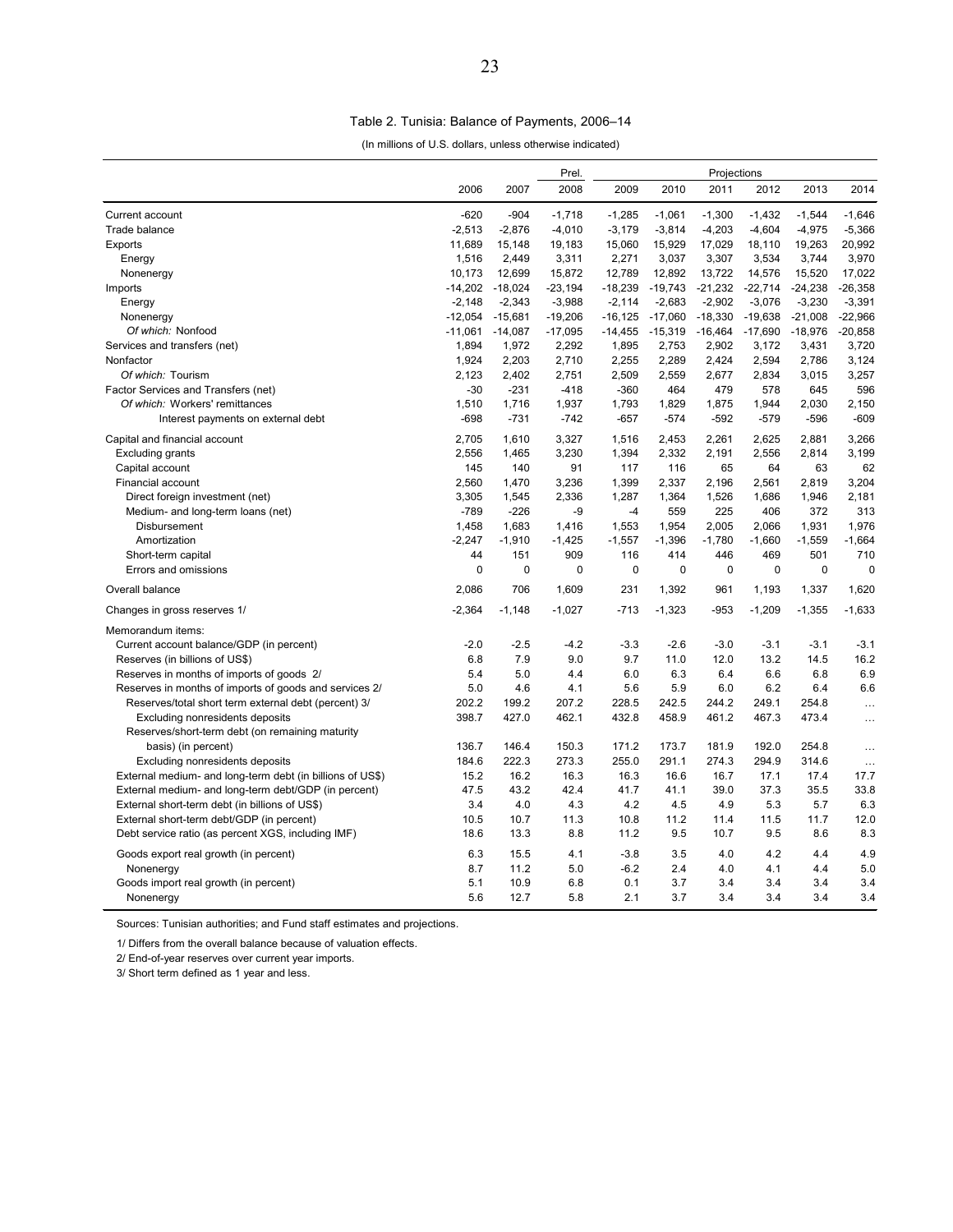|                                            |              |               | Prel.        |                         |               | Projections  |              |              |                |
|--------------------------------------------|--------------|---------------|--------------|-------------------------|---------------|--------------|--------------|--------------|----------------|
|                                            | 2006         | 2007          | 2008         | 2009                    | 2010          | 2011         | 2012         | 2013         | 2014           |
|                                            |              |               |              | (in millions of dinars) |               |              |              |              |                |
| Total revenue and grants and privatization | 12,756       | 11,293        | 13,499       |                         | 12,915 13,465 | 14,488       | 15,510       | 16,682       | 18,071         |
| <b>Total revenue</b>                       | 9,708        | 10,866        | 13,161       | 12,745                  | 13,294        | 14,336       | 15,358       | 16,530       | 17,919         |
| Tax revenue                                | 8,470        | 9,508         | 11,321       | 10,516                  | 11,770        | 12,733       | 13,756       | 14,861       | 16,185         |
| Direct taxes                               | 3,107        | 3,698         | 4,561        | 4,094                   | 4,835         | 5,200        | 5,572        | 5,977        | 6,426          |
| Trade taxes                                | 490          | 514           | 585          | 470                     | 509           | 558          | 608          | 661          | 733            |
| <b>VAT</b>                                 | 2,466        | 2,661         | 3,309        | 3,130                   | 3,432         | 3,733        | 4,057        | 4,405        | 4,844          |
| Domestic                                   | 1.252        | 1,346         | 1,628        | 1.600                   | 1,767         | 1,908        | 2.068        | 2,244        | 2,446          |
| Imports                                    | 1,214        | 1,314         | 1,682        | 1,530                   | 1,665         | 1,825        | 1,989        | 2,161        | 2,399          |
| Excise                                     | 1,255        | 1,362         | 1,465        | 1,440                   | 1,588         | 1,724        | 1,872        | 2,032        | 2,230          |
| Domestic                                   | 759          | 824           | 884          | 895                     | 1,003         | 1,083        | 1,174        | 1,274        | 1,389          |
| Imports                                    | 496          | 538           | 581          | 545                     | 584           | 641          | 698          | 758          | 842            |
| Other taxes                                | 1,153        | 1,274         | 1.402        | 1,382                   | 1,405         | 1,518        | 1,647        | 1,787        | 1,951          |
| Domestic                                   | 1,066        | 1,176         | 1,283        | 1,294                   | 1,285         | 1,387        | 1,504        | 1,632        | 1,779          |
| Imports                                    | 87           | 98            | 119          | 88                      | 119           | 131          | 142          | 155          | 172            |
| Nontax revenue                             | 1,232        | 1,352         | 1,832        | 2,222                   | 1,525         | 1,603        | 1,602        | 1,668        | 1,735          |
| Capital income                             | 6            | 5             | 8            | 7                       | 0             | 0            | $\mathbf 0$  | 0            | 0              |
| Total expenditure and net lending          | 10,968       | 12,197        | 13,754       | 14,767                  | 15,448        | 16,174       | 17,353       | 18,620       | 20,159         |
| <b>Total expenditure</b>                   | 10,856       | 11,842        | 13,707       | 14.682                  | 15,362        | 16,089       | 17,268       | 18,535       | 20,073         |
| Current expenditure                        | 8,317        | 9,165         | 10,497       | 10,750                  | 11,182        | 11,824       | 12,643       | 13,517       | 14,526         |
| Wages and salaries                         | 4,901        | 5,297         | 5,733        | 6,296                   | 6,641         | 7,106        | 7,638        | 8,215        | 8,874          |
| Goods and services                         | 744          | 790           | 881          | 860                     | 971           | 1,049        | 1,271        | 1,451        | 1,661          |
| Interest payments                          | 1,130        | 1,182         | 1,143        | 1,255                   | 1,308         | 1,421        | 1,493        | 1,630        | 1,764          |
| Domestic                                   | 499          | 582           | 563          | 640                     | 750           | 831          | 929          | 1,053        | 1,186          |
| External                                   | 631          | 600           | 579<br>2.740 | 615                     | 559           | 590          | 564<br>2,242 | 577          | 578            |
| Transfers and subsidies<br>CGC             | 1,542<br>307 | 1,896<br>668  | 1,048        | 2,162<br>800            | 2,262<br>850  | 2,248<br>886 | 924          | 2,220<br>961 | 2,228<br>1,000 |
| Petroleum subsidies                        | 500          | 450           | 806          | 430                     | 430           | 400          | 370          | 340          | 310            |
| Other                                      | 736          | 778           | 886          | 932                     | 982           | 962          | 948          | 918          | 918            |
| Other expenditure (nonallocated)           | 0            | 0             | $\mathbf 0$  | 178                     | 0             | 0            | 0            | 0            | 0              |
| Capital expenditure                        | 2,539        | 2,677         | 3,210        | 3,931                   | 4,180         | 4,265        | 4,624        | 5,018        | 5,547          |
| Direct investment                          | 1,412        | 1,413         | 1,567        | 1,915                   | 2,351         | 2,291        | 2,484        | 2,695        | 3,016          |
| Capital transfers and equity               | 1,127        | 1,264         | 1,643        | 1,679                   | 1,829         | 1,974        | 2,140        | 2,322        | 2,531          |
| Other expenditure (nonallocated)           | 0            | 0             | 0            | 338                     | 0             | 0            | O            | 0            | 0              |
| Net lending                                | 112          | 355           | 47           | 85                      | 85            | 85           | 85           | 85           | 85             |
| Central government deficit (-)             |              |               |              |                         |               |              |              |              |                |
| (excluding grants and privatization)       | $-1,260$     | $-1,332$      | $-593$       | $-2,022$                | $-2,153$      | $-1,838$     | $-1,995$     | $-2,090$     | $-2,239$       |
| Grants                                     | 48           | 36            | 192          | 70                      | 70            | 52           | 52           | 52           | 52             |
| Privatization proceeds 2/                  | 3,000        | 391           | 147          | 100                     | 100           | 100          | 100          | 100          | 100            |
| Central government deficit (-) (including  |              |               |              |                         |               |              |              |              |                |
| grants and privatization)                  | 1,788        | $-904$        | -255         | $-1,852$                | $-1,983$      | $-1,687$     | $-1,843$     | $-1,938$     | $-2,088$       |
| Financing                                  | $-1,788$     | 904           | 255          | 1,852                   | 1,983         | 1,687        | 1,843        | 1,938        | 2,088          |
| Foreign                                    | $-1,222$     | $-429$        | 150          | 0                       | 486           | -54          | 126          | 1            | $-81$          |
| Domestic                                   | $-566$       | 1,333         | 105          | 1,852                   | 1,497         | 1,741        | 1,718        | 1,937        | 2,169          |
| Memorandum items:                          |              |               |              |                         |               |              |              |              |                |
| Balance of the central government          |              |               |              |                         |               |              |              |              |                |
| (including grants, excluding private)      | $-1,212$     | $-1,296$      | $-402$       | $-1,952$                | $-2,083$      | $-1,787$     | $-1,943$     | $-2,038$     | $-2,188$       |
| Central government primary balance         | 2,918        | 278           | 888          | $-597$                  | -675          | $-266$       | $-351$       | $-308$       | $-324$         |
| Central government primary balance         |              |               |              |                         |               |              |              |              |                |
| (excluding grants and privatization)       | -131         | $-150$        | 549          | $-767$                  | $-845$        | $-418$       | $-503$       | $-460$       | $-476$         |
| General government debt 3/                 |              | 22,222 22,829 | 23,920       | 26,143                  | 28,023        | 29,603       | 31,734       | 33,874       | 36,249         |
| Of which: Domestic                         | 8,936        | 9,529         | 9,367        | 10,973                  | 12,157        | 13,592       | 15,411       | 17,356       | 19,534         |
| External                                   | 13286        | 13300         | 14553        | 15170                   | 15866         | 16011        | 16323        | 16517        | 16,715         |
| Nominal GDP                                | 41,408       | 45,629        | 50,325       | 53,727                  | 57,153        | 61,692       | 66,887       | 72,578       | 79,093         |
| Nominal nonagricultural GDP                |              | 36,812 40,909 | 45,446       | 48,511                  | 51,581        | 55,763       | 60,554       | 65,846       | 71,924         |
| Oil price (\$/barrel)                      | 64           | 71            | 97           | 61                      | 75            | 78           | 80           | 81           | 83             |

Table 3. Tunisia: Central Government Financial Operations, 2006–14 1/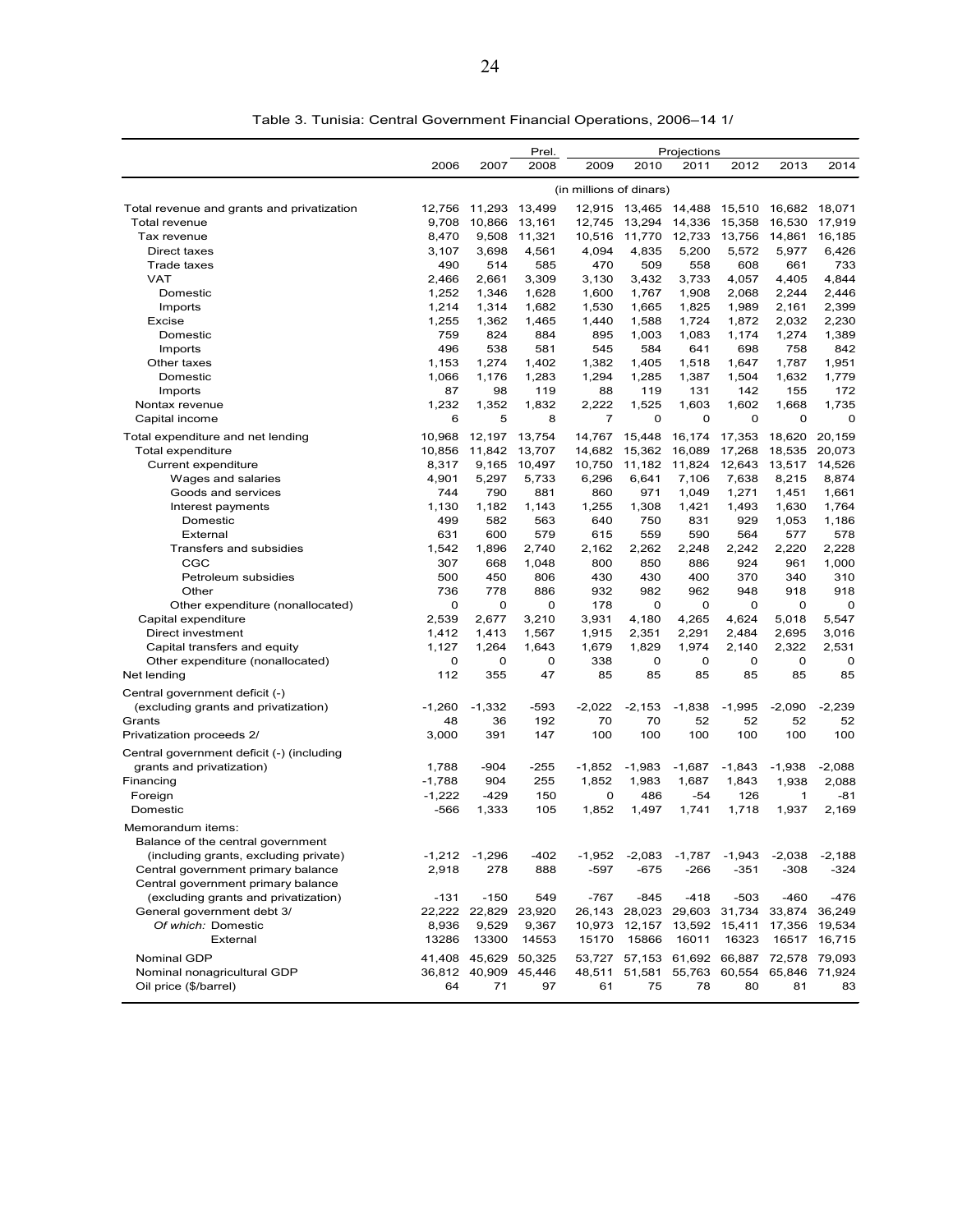|                                                   |        |        | Prel.  |                     |        | Projections |        |        |        |
|---------------------------------------------------|--------|--------|--------|---------------------|--------|-------------|--------|--------|--------|
|                                                   | 2006   | 2007   | 2008   | 2009                | 2010   | 2011        | 2012   | 2013   | 2014   |
|                                                   |        |        |        | (In percent of GDP) |        |             |        |        |        |
| Total revenue and grants and privatization        | 30.8   | 24.7   | 26.8   | 24.0                | 23.6   | 23.5        | 23.2   | 23.0   | 22.8   |
| Total revenue                                     | 23.4   | 23.8   | 26.2   | 23.7                | 23.3   | 23.2        | 23.0   | 22.8   | 22.7   |
| Tax revenue                                       | 20.5   | 20.8   | 22.5   | 19.6                | 20.6   | 20.6        | 20.6   | 20.5   | 20.5   |
| Direct taxes                                      | 7.5    | 8.1    | 9.1    | 7.6                 | 8.5    | 8.4         | 8.3    | 8.2    | 8.1    |
| Trade taxes                                       | 1.2    | 1.1    | 1.2    | 0.9                 | 0.9    | 0.9         | 0.9    | 0.9    | 0.9    |
| Trade taxes (in percent of imports)               | 2.9    | 2.4    | 2.3    | 2.3                 | 2.0    | 2.0         | 2.0    | 2.0    | 2.0    |
| <b>VAT</b>                                        | 6.0    | 5.8    | 6.6    | 5.8                 | 6.0    | 6.1         | 6.1    | 6.1    | 6.1    |
| Domestic                                          | 3.0    | 3.0    | 3.2    | 3.1                 | 3.1    | 3.1         | 3.1    | 3.1    | 3.1    |
| Imports                                           | 2.9    | 2.9    | 3.3    | 2.8                 | 2.9    | 3.0         | 3.0    | 3.0    | 3.0    |
| Imports (in percent of imports)                   | 7.1    | 6.1    | 6.6    | 6.6                 | 6.5    | 6.5         | 6.5    | 6.5    | 6.5    |
| Excise                                            | 3.0    | 3.0    | 2.9    | 2.7                 | 2.8    | 2.8         | 2.8    | 2.8    | 2.8    |
| Domestic                                          | 1.8    | 1.8    | 1.8    | 1.8                 | 1.8    | 1.8         | 1.8    | 1.8    | 1.8    |
| Imports                                           | 1.2    | 1.2    | 1.2    | 1.0                 | 1.0    | 1.0         | 1.0    | 1.0    | 1.1    |
| Imports (in percent of imports)                   | 2.9    | 2.5    | 2.3    | 2.3                 | 2.3    | 2.3         | 2.3    | 2.3    | 2.3    |
| Other taxes                                       | 2.8    | 2.8    | 2.8    | 2.6                 | 2.5    | 2.5         | 2.5    | 2.5    | 2.5    |
| Domestic                                          | 2.6    | 2.6    | 2.5    | 2.2                 | 2.2    | 2.2         | 2.2    | 2.2    | 2.2    |
| Imports                                           | 0.2    | 0.2    | 0.2    | 0.2                 | 0.2    | 0.2         | 0.2    | 0.2    | 0.2    |
| Imports (in percent of imports)                   | 0.5    | 0.5    | 0.5    | 0.5                 | 0.5    | 0.5         | 0.5    | 0.5    | 0.5    |
| Nontax revenue                                    | 3.0    | 3.0    | 3.6    | 4.1                 | 2.7    | 2.6         | 2.4    | 2.3    | 2.2    |
| Capital income                                    | 0.0    | 0.0    | 0.0    | 0.0                 | 0.0    | 0.0         | 0.0    | 0.0    | 0.0    |
| Total expenditure and net lending                 | 26.5   | 26.7   | 27.3   | 27.5                | 27.0   | 26.2        | 25.9   | 25.7   | 25.5   |
| Total expenditure                                 | 26.2   | 26.0   | 27.2   | 27.3                | 26.9   | 26.1        | 25.8   | 25.5   | 25.4   |
| Current expenditure                               | 20.1   | 20.1   | 20.9   | 20.0                | 19.6   | 19.2        | 18.9   | 18.6   | 18.4   |
| Wages and salaries                                | 11.8   | 11.6   | 11.4   | 11.7                | 11.6   | 11.5        | 11.4   | 11.3   | 11.2   |
| Goods and services                                | 1.8    | 1.7    | 1.8    | 1.6                 | 1.7    | 1.7         | 1.9    | 2.0    | 2.1    |
| Interest payments                                 | 2.7    | 2.6    | 2.3    | 2.3                 | 2.3    | 2.3         | 2.2    | 2.2    | 2.2    |
| Domestic                                          | 1.2    | 1.3    | 1.1    | $1.2$               | 1.3    | 1.3         | 1.4    | 1.5    | 1.5    |
| External                                          | 1.5    | 1.3    | 1.2    | 1.1                 | 1.0    | 1.0         | 0.8    | 0.8    | 0.7    |
| Transfers and subsidies                           | 3.7    | 4.2    | 5.4    | 4.0                 | 4.0    | 3.6         | 3.4    | 3.1    | 2.8    |
| CGC                                               | 0.7    | 1.5    | 2.1    | 1.5                 | 1.5    | 1.4         | 1.4    | 1.3    | 1.3    |
| Petroleum subsidies                               | 1.2    | 1.0    | 1.6    | 0.8                 | 0.8    | 0.6         | 0.6    | 0.5    | 0.4    |
| Other                                             | 1.8    | 1.7    | 1.8    | 1.7                 | 1.7    | 1.4         | 1.4    | 1.4    | 1.4    |
| Other expenditure (nonallocated)                  | 0.0    | 0.0    | 0.0    | 0.3                 | 0.0    | 0.0         | 0.0    | 0.0    | 0.0    |
| Capital expenditure                               | 6.1    | 5.9    | 6.4    | 7.3                 | 7.3    | 6.9         | 6.9    | 6.9    | 7.0    |
| Direct investment                                 | 3.4    | 3.1    | 3.1    | 3.6                 | 4.1    | 3.7         | 3.7    | 3.7    | 3.8    |
| Capital transfers and equity                      | 2.7    | 2.8    | 3.3    | 3.1                 | 3.2    | 3.2         | 3.2    | 3.2    | 3.2    |
| Other expenditure (nonallocated)                  | 0.0    | 0.0    | 0.0    | 0.6                 | 0.0    | 0.0         | 0.0    | 0.0    | 0.0    |
| Net lending                                       | 0.3    | 0.8    | 0.1    | 0.2                 | 0.1    | 0.1         | 0.1    | 0.1    | 0.1    |
| Central government deficit (-), (excluding grants |        |        |        |                     |        |             |        |        |        |
| and privatization)                                | $-3.0$ | -2.9   | $-1.2$ | $-3.8$              | $-3.8$ | $-3.0$      | $-3.0$ | $-2.9$ | $-2.8$ |
| Grants                                            | 0.1    | 0.1    | 0.4    | 0.1                 | 0.1    | 0.1         | 0.1    | 0.1    | 0.1    |
| Privatization proceeds 2/                         | 7.2    | 0.9    | 0.3    | 0.2                 | 0.2    | 0.2         | 0.1    | 0.1    | 0.1    |
| Central government deficit (-), (including grants |        |        |        |                     |        |             |        |        |        |
| and privatization)                                | 4.3    | $-2.0$ | $-0.5$ | $-3.4$              | $-3.5$ | $-2.7$      | $-2.8$ | $-2.7$ | $-2.6$ |
| Financing                                         | $-4.3$ | 2.0    | 0.5    | 3.4                 | 3.5    | 2.7         | 2.8    | 2.7    | 2.6    |
| Foreign                                           | $-3.0$ | -0.9   | 0.3    | 0.0                 | 0.8    | $-0.1$      | 0.2    | 0.0    | $-0.1$ |
| Domestic                                          | $-1.4$ | 2.9    | 0.2    | 3.4                 | 2.6    | 2.8         | 2.6    | 2.7    | 2.7    |
| Memorandum items:                                 |        |        |        |                     |        |             |        |        |        |
| Balance of the central government (including      |        |        |        |                     |        |             |        |        |        |
| grants, excluding privatization)                  | $-2.9$ | -2.8   | $-0.8$ | $-3.6$              | $-3.6$ | $-2.9$      | $-2.9$ | $-2.8$ | $-2.8$ |
| Central government primary balance                | 7.0    | 0.6    | 1.8    | $-1.1$              | $-1.2$ | $-0.4$      | $-0.5$ | $-0.4$ | $-0.4$ |
| Central government primary balance (excluding     |        |        |        |                     |        |             |        |        |        |
| grants and privatization)                         | $-0.3$ | $-0.3$ | 1.1    | $-1.4$              | $-1.5$ | $-0.7$      | $-0.8$ | $-0.6$ | $-0.6$ |
| General government debt 3/                        | 53.7   | 50.0   | 47.5   | 48.7                | 49.0   | 48.0        | 47.4   | 46.7   | 45.8   |
| Of which: Domestic                                | 21.6   | 20.9   | 18.6   | 20.4                | 21.3   | 22.0        | 23.0   | 23.9   | 24.7   |
| External                                          | 32.1   | 29.1   | 28.9   | 28.2                | 27.8   | 26.0        | 24.4   | 22.8   | 21.1   |

Table 3. Tunisia: Central Government Financial Operations, 2006–14 1/ (concluded)

Sources: Tunisian authorities; and staff estimates.

1/ Includes special funds, fonds de concours. Does not include the social security system (CSS).

2/ Privatization receipts from Tunisie Telecom (TT) were about TD 3000 millions in 2006.

3/ Gross debt: includes debt held by social security funds (CSS); excludes debt of public enterprises.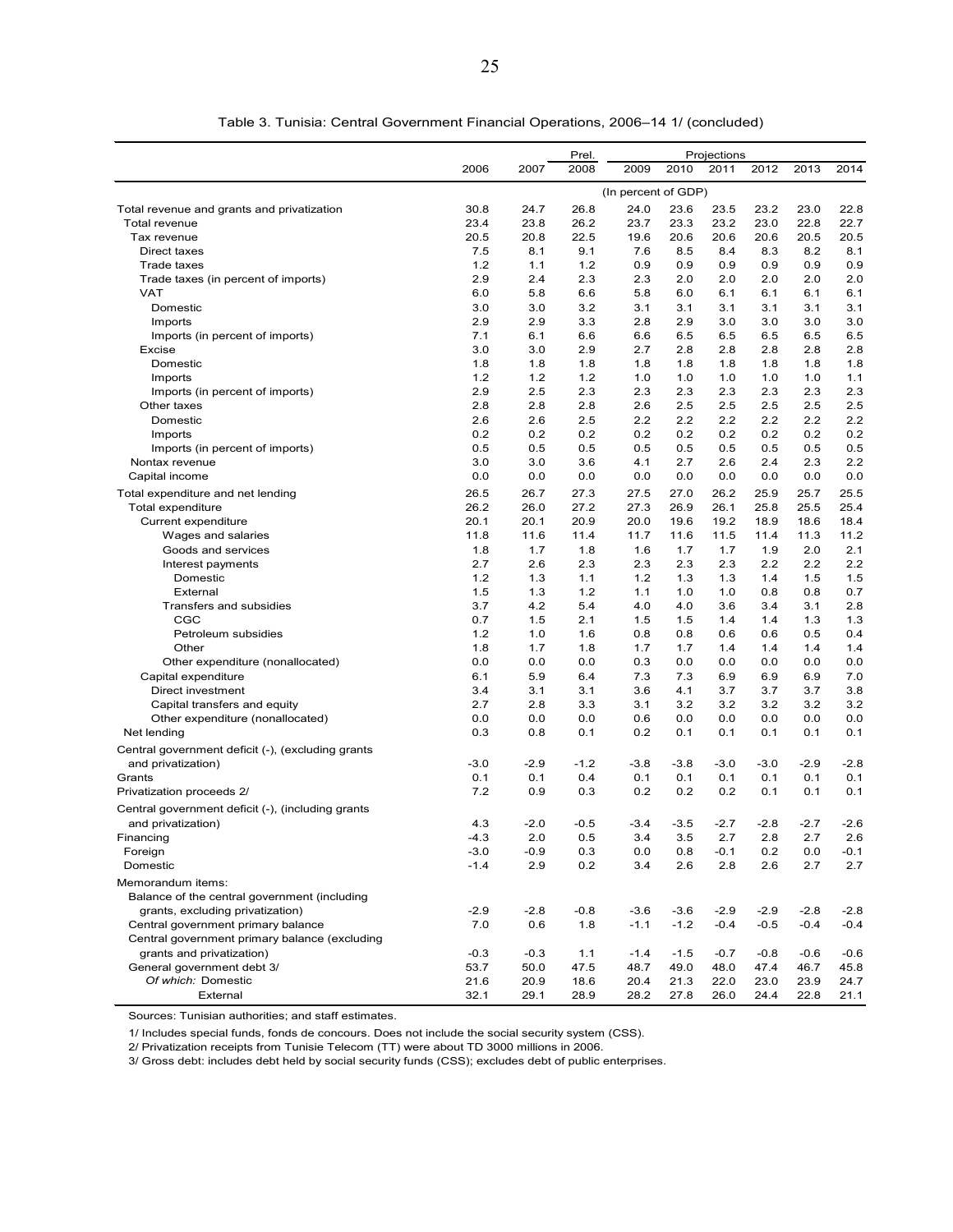|                                                                                                                                                         | 2005                                                   | 2006                                                   | 2007                                                   | Prel.<br>2008                                                                              | Proj.<br>2009                                          |
|---------------------------------------------------------------------------------------------------------------------------------------------------------|--------------------------------------------------------|--------------------------------------------------------|--------------------------------------------------------|--------------------------------------------------------------------------------------------|--------------------------------------------------------|
|                                                                                                                                                         |                                                        |                                                        | (In millions of dinars)                                |                                                                                            |                                                        |
| Foreign assets (net)<br>Foreign assets<br><b>BCT</b><br>Foreign liabilities                                                                             | 4,112<br>7,341<br>6,060<br>$-3,229$                    | 6,876<br>10,230<br>8,837<br>$-3,354$                   | 7,807<br>11,715<br>9,719<br>$-3,908$                   | 9,459<br>13,662<br>11,773<br>$-4,204$                                                      | 10,988<br>15,641<br>13,352<br>$-4,653$                 |
| Net domestic assets<br>Domestic credit<br>Credit to the government (net)<br>Central bank net credit<br><b>Commercial banks</b><br>Credit to the economy | 19,708<br>28,149<br>3,611<br>$-636$<br>2.275<br>24,538 | 19,670<br>30,745<br>4,589<br>$-243$<br>2,609<br>26,157 | 22,046<br>33,777<br>5,096<br>$-256$<br>2,817<br>28,681 | 24,693<br>37,806<br>5,223<br>$-326$<br>2,501<br>32,584                                     | 26,883<br>41,027<br>5,834<br>$-326$<br>3,112<br>35,194 |
| Other items (net)                                                                                                                                       | $-8,441$                                               | $-11,075$                                              | $-11,731$                                              | $-13,114$                                                                                  | $-14, 145$                                             |
| Money plus quasi-money (M2)<br>Money (M1)<br>Currency<br>Demand deposits<br>Quasi-money                                                                 | 22,129<br>8,742<br>3,478<br>5,263<br>13,388            | 24,834<br>9,871<br>3,873<br>5,998<br>14,963            | 28,197<br>11,083<br>4,099<br>6,984<br>17,115           | 32,289<br>12,387<br>4,400<br>7,987<br>19,902                                               | 35,421<br>13,589<br>4,827<br>8,762<br>21,832           |
| Long-term deposits (M3-M2)                                                                                                                              | 1,691                                                  | 1,712                                                  | 1,656                                                  | 1,863                                                                                      | 2,449                                                  |
| Broad money (M3) 1/                                                                                                                                     | 23,821                                                 | 26,546                                                 | 29,853                                                 | 34,151                                                                                     | 37,870                                                 |
|                                                                                                                                                         |                                                        |                                                        | (Annual rate of change in percent)                     |                                                                                            |                                                        |
| Foreign assets (net)<br>Domestic credit<br>Credit to government (net)<br>Credit to the economy<br>Money and quasi-money (M2)<br>Broad money (M3)        | 31.5<br>6.8<br>10.0<br>6.3<br>11.5<br>11.0             | 67.2<br>9.2<br>27.1<br>6.6<br>12.2<br>11.4             | 13.5<br>9.9<br>11.1<br>9.7<br>13.5<br>12.5             | 21.2<br>11.9<br>2.5<br>13.6<br>14.5<br>14.4<br>(Changes in percent of initial stock of M3) | 16.2<br>8.5<br>11.7<br>8.0<br>9.7<br>10.9              |
| Foreign assets (net)                                                                                                                                    | 4.6                                                    | 11.6                                                   | 3.5                                                    | 5.5                                                                                        | 4.5                                                    |
| Domestic credit<br>Credit to the government (net)<br>Credit to the economy<br>Other items (net)                                                         | 8.3<br>1.5<br>6.8<br>$-1.9$                            | 10.9<br>4.1<br>6.8<br>$-11.1$                          | 11.4<br>1.9<br>9.5<br>$-2.5$                           | 13.5<br>0.4<br>13.1<br>$-4.6$                                                              | 9.4<br>1.8<br>7.6<br>$-3.0$                            |
| Memorandum items:<br>Velocity (GDP/M3)<br>Multiplier (M3/M0)<br>GDP<br>Nominal GDP growth                                                               | 1.59<br>5.14<br>37,767<br>7.3                          | 1.56<br>4.87<br>41,408<br>9.6                          | 1.53<br>4.75<br>45,629<br>10.2                         | 1.47<br>4.60<br>50,325<br>10.3                                                             | 1.42<br>4.19<br>53,727<br>6.8                          |

Table 4. Tunisia: Monetary Survey (Financial System), 2005–09

Sources: Tunisian authorities; and Fund staff estimates and projections.

1/ M2 plus long term deposits.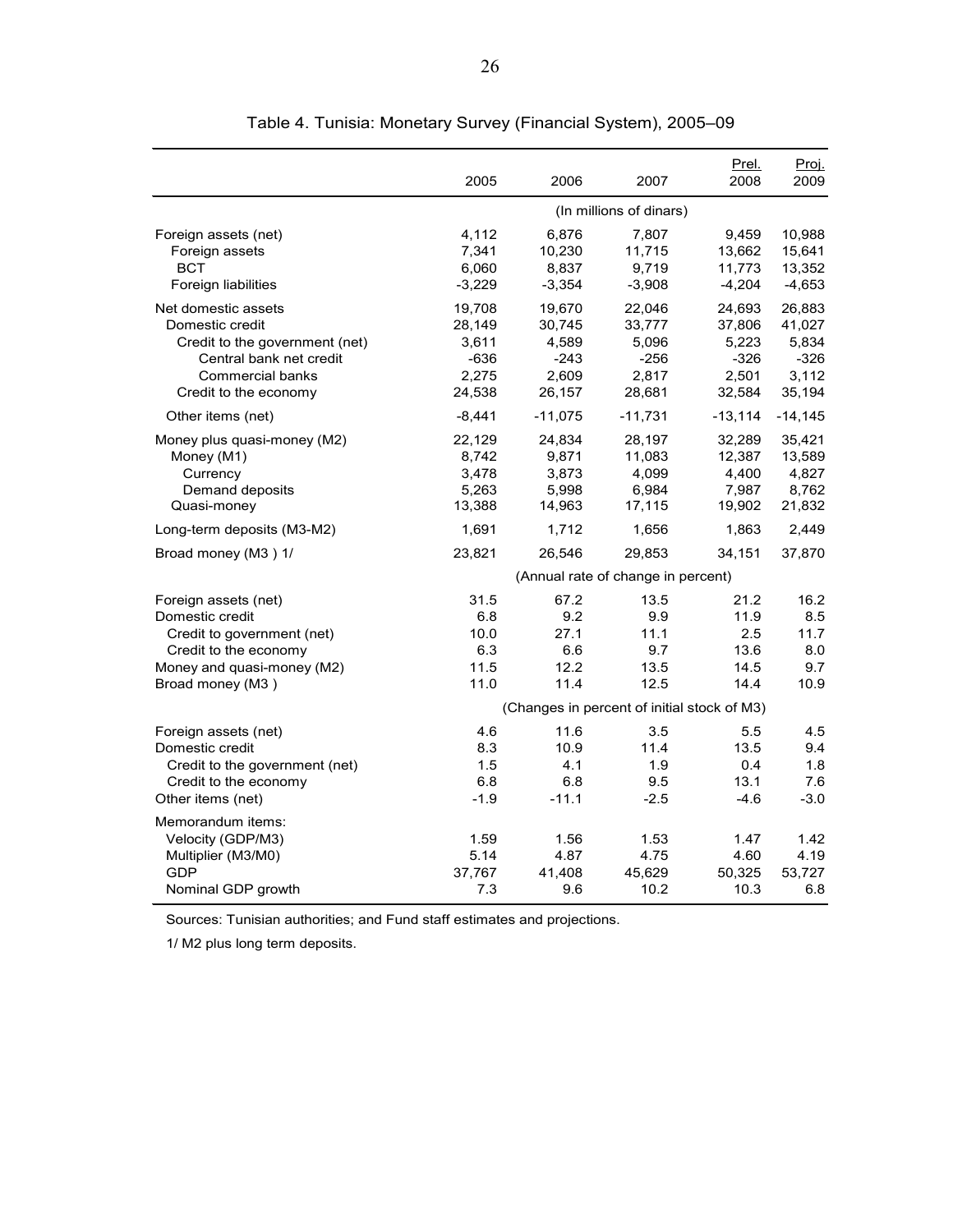|                                        | 2006                | 2007   | 2008   | 2009     | 2010     | 2011     | 2012     | 2013     | 2014   |  |  |
|----------------------------------------|---------------------|--------|--------|----------|----------|----------|----------|----------|--------|--|--|
|                                        |                     |        |        |          |          |          |          |          |        |  |  |
| Real GDP growth                        | 5.3                 | 6.3    | 4.6    | 3.0      | 4.0      | 5.0      | 5.6      | 5.8      | 6.0    |  |  |
| Agriculture 1/                         | 3.5                 | 3.3    | 0.1    | 3.3      | 3.3      | 3.0      | 3.5      | 3.1      | 3.4    |  |  |
| Nonagriculture                         | 5.6                 | 6.7    | 5.2    | 2.9      | 4.1      | 5.2      | 5.9      | 6.1      | 6.3    |  |  |
| Unemployment rate                      | 14.3                | 14.1   | 14.2   | $\cdots$ | $\cdots$ | $\cdots$ | $\cdots$ | $\cdots$ |        |  |  |
| Inflation                              | 4.5                 | 3.1    | 5.0    | 3.5      | 3.4      | 3.3      | 3.2      | 3.1      | 3.0    |  |  |
| Real export growth 2/                  | 3.4                 | 11.7   | 2.3    | $-2.6$   | 3.3      | 4.6      | 5.0      | 5.3      | 6.7    |  |  |
|                                        | (In percent of GDP) |        |        |          |          |          |          |          |        |  |  |
| Gross national savings                 | 22.6                | 23.2   | 23.3   | 22.5     | 24.0     | 23.9     | 24.0     | 24.2     | 24.5   |  |  |
| Consolidated government 3/             | 3.0                 | 2.9    | 5.4    | 3.4      | 3.6      | 3.9      | 3.9      | 4.1      | 4.3    |  |  |
| Rest of the economy                    | 19.6                | 20.3   | 17.9   | 19.0     | 20.4     | 20.0     | 20.1     | 20.0     | 20.2   |  |  |
| Gross investment                       | 24.6                | 25.7   | 27.5   | 25.7     | 26.6     | 26.9     | 27.1     | 27.3     | 27.6   |  |  |
| Consolidated government                | 6.2                 | 5.9    | 6.4    | 7.4      | 7.4      | 7.0      | 7.0      | 7.0      | 7.1    |  |  |
| Rest of the economy                    | 18.4                | 19.8   | 21.1   | 18.4     | 19.2     | 19.9     | 20.1     | 20.4     | 20.5   |  |  |
| Savings-investment gap                 | $-2.0$              | $-2.5$ | $-4.2$ | $-3.3$   | $-2.6$   | $-3.0$   | $-3.1$   | $-3.1$   | $-3.1$ |  |  |
| Consolidated government                | $-3.2$              | $-3.0$ | $-1.1$ | $-3.9$   | $-3.8$   | $-3.0$   | $-3.1$   | $-2.8$   | $-2.8$ |  |  |
| Rest of the economy                    | 1.2                 | 0.5    | $-3.1$ | 0.6      | 1.2      | 0.0      | 0.0      | $-0.3$   | $-0.3$ |  |  |
| Memorandum items:                      |                     |        |        |          |          |          |          |          |        |  |  |
| Balance of the consolidated government | $-3.2$              | $-3.0$ | $-1.1$ | $-3.9$   | $-3.8$   | $-3.0$   | $-3.1$   | $-2.8$   | $-2.8$ |  |  |
| External current account               | $-2.0$              | $-2.5$ | $-4.2$ | $-3.3$   | $-2.6$   | $-3.0$   | $-3.1$   | $-3.1$   | $-3.1$ |  |  |
| Gross fixed capital formation          | 23.4                | 23.9   | 24.9   | 23.4     | 24.2     | 24.4     | 24.6     | 24.7     | 24.9   |  |  |

Table 5. Tunisia. Illustrative Medium-Term Growth Scenario, 2006–14

Sources: Tunisian authorities; and staff estimates.

1/ Based on average growth of agricultural output from 2001 onwards.

2/ Goods and nonfactor services.

3/ Includes social security, excludes privatization receipts.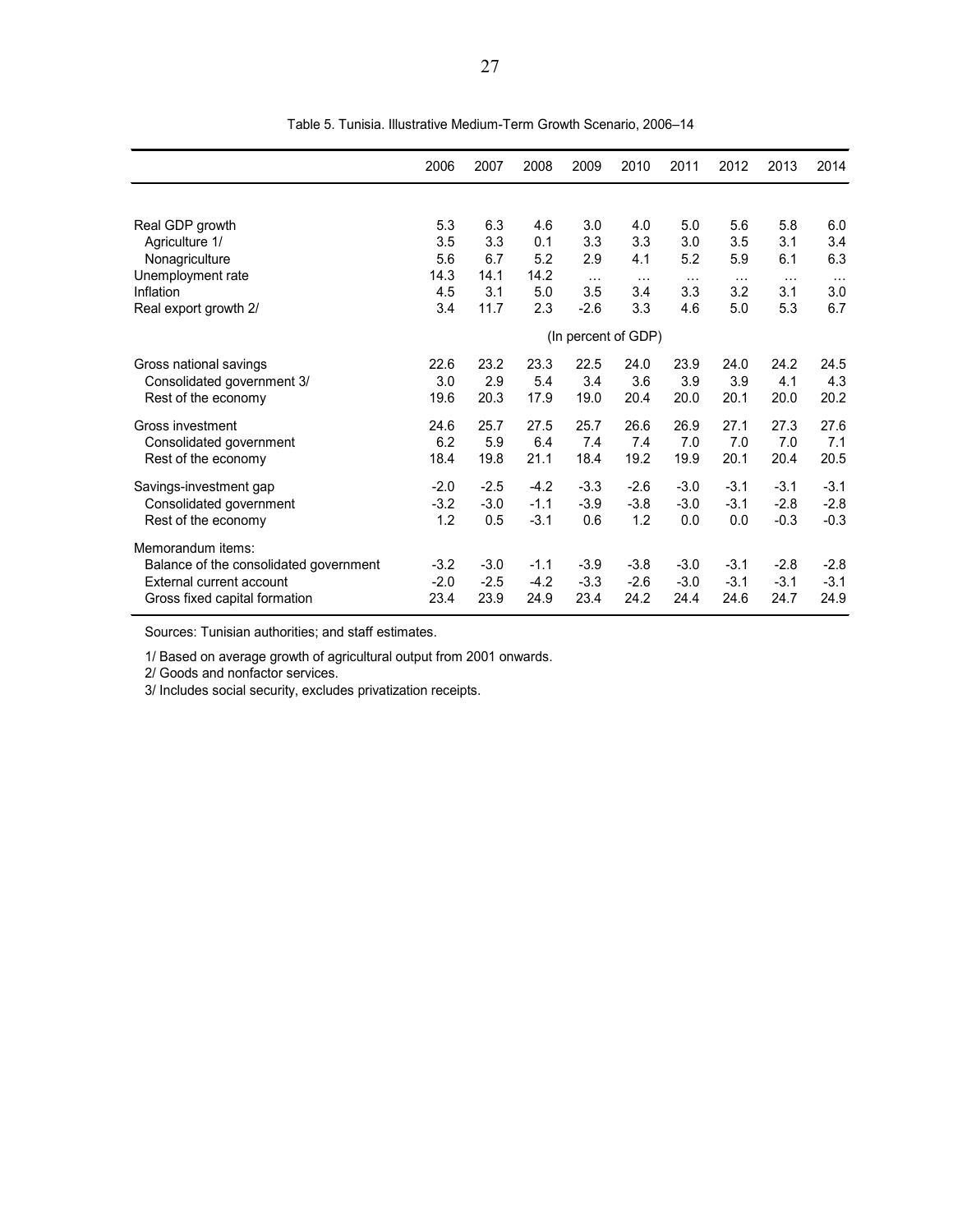|                                                              |        |        | Actual  |         |        | <b>Projections</b> |          |          |          |          |          |                    |  |  |
|--------------------------------------------------------------|--------|--------|---------|---------|--------|--------------------|----------|----------|----------|----------|----------|--------------------|--|--|
|                                                              | 2004   | 2005   | 2006    | 2007    | 2008   | 2009               | 2010     | 2011     | 2012     | 2013     | 2014     | Debt-stabilizing   |  |  |
|                                                              |        |        |         |         |        |                    |          |          |          |          |          | non-interest       |  |  |
|                                                              |        |        |         |         |        |                    |          |          |          |          |          | current account 6/ |  |  |
| <b>Baseline: External debt</b>                               | 66.5   | 65.3   | 58.1    | 53.9    | 53.7   | 52.5               | 52.3     | 50.5     | 48.9     | 47.2     | 45.8     | $-6.3$             |  |  |
| Change in external debt                                      | $-0.3$ | $-1.3$ | $-7.2$  | $-4.2$  | $-0.2$ | $-1.2$             | $-0.2$   | $-1.8$   | $-1.6$   | $-1.7$   | $-1.4$   |                    |  |  |
| Identified external debt-creating flows (4+8+9)              | $-5.7$ | 2.3    | $-17.2$ | $-10.3$ | $-3.0$ | $-1.8$             | $-2.9$   | $-3.1$   | $-3.3$   | $-3.6$   | $-3.8$   |                    |  |  |
| Current account deficit, excluding interest payments         | 0.4    | $-1.4$ | $-0.2$  | 0.4     | 2.6    | 1.6                | 1.2      | 1.7      | 1.9      | 1.9      | 2.0      |                    |  |  |
| Deficit in balance of goods and services                     | 2.8    | 0.3    | 1.8     | 1.8     | 3.4    | 2.4                | 3.8      | 4.1      | 4.4      | 4.5      | 4.3      |                    |  |  |
| Exports                                                      | 44.9   | 52.4   | 49.6    | 53.2    | 64.4   | 50.6               | 51.4     | 51.7     | 51.4     | 51.2     | 52.0     |                    |  |  |
| Imports                                                      | 47.7   | 52.7   | 51.5    | 55.0    | 67.8   | 53.0               | 55.2     | 55.8     | 55.8     | 55.7     | 56.3     |                    |  |  |
| Net non-debt creating capital inflows (negative)             | $-2.1$ | $-2.7$ | $-10.6$ | $-4.2$  | $-6.0$ | $-3.5$             | $-3.5$   | $-3.7$   | $-3.8$   | $-4.1$   | $-4.3$   |                    |  |  |
| Automatic debt dynamics 1/                                   | $-4.0$ | 6.4    | $-6.4$  | $-6.5$  | 0.4    | 0.1                | $-0.6$   | $-1.1$   | $-1.4$   | $-1.4$   | $-1.5$   |                    |  |  |
| Contribution from nominal interest rate                      | 2.2    | 2.4    | 2.2     | 2.0     | 1.9    | 1.7                | 1.4      | 1.4      | 1.3      | 1.2      | 1.2      |                    |  |  |
| Contribution from real GDP growth                            | $-3.7$ | $-2.9$ | $-3.0$  | $-3.1$  | $-2.4$ | $-1.6$             | $-2.0$   | $-2.5$   | $-2.7$   | $-2.6$   | $-2.6$   |                    |  |  |
| Contribution from price and exchange rate changes 2/         | $-2.5$ | 6.8    | $-5.6$  | $-5.3$  | 1.0    | $\cdots$           | $\cdots$ | $\cdots$ | $\cdots$ | $\cdots$ | $\cdots$ |                    |  |  |
| Residual, incl. change in gross foreign assets (2-3) 3/      | 5.4    | $-3.6$ | 10.0    | 6.1     | 2.8    | 0.6                | 2.7      | 1.3      | 1.7      | 2.0      | 2.4      |                    |  |  |
| External debt-to-exports ratio (in percent)                  | 148.3  | 124.6  | 117.0   | 101.3   | 83.4   | 103.7              | 101.7    | 97.7     | 95.0     | 92.2     | 88.1     |                    |  |  |
| Gross external financing need (in billions of US dollars) 4/ | 5.5    | 5.1    | 6.0     | 6.2     | 7.1    | 7.2                | 6.7      | 7.6      | 8.0      | 8.4      | 9.0      |                    |  |  |
| in percent of GDP                                            | 18.9   | 18.4   | 18.8    | 16.5    | 18.6   | 18.4               | 16.5     | 17.8     | 17.5     | 17.2     | 17.2     |                    |  |  |
| Scenario with key variables at their historical averages 5/  |        |        |         |         |        | 52.5               | 50.3     | 47.5     | 45.2     | 43.2     | 41.7     | $-5.0$             |  |  |
| Key Macroeconomic Assumptions Underlying Baseline            |        |        |         |         |        |                    |          |          |          |          |          |                    |  |  |
| Real GDP growth (in percent)                                 | 6.0    | 4.1    | 5.3     | 6.3     | 4.6    | 3.0                | 4.0      | 5.0      | 5.6      | 5.8      | 6.0      |                    |  |  |
| GDP deflator in US dollars (change in percent)               | 3.9    | $-9.3$ | 9.4     | 10.1    | $-1.8$ | $-1.3$             | $-0.4$   | 1.0      | 1.0      | 1.0      | 1.2      |                    |  |  |
| Nominal external interest rate (in percent)                  | 3.6    | 3.5    | 3.9     | 4.0     | 3.6    | 3.2                | 2.8      | 2.8      | 2.7      | 2.7      | 2.6      |                    |  |  |
| Growth of exports (US dollar terms, in percent)              | 21.5   | 10.2   | 9.2     | 25.5    | 24.4   | $-20.1$            | 5.2      | 6.5      | 6.2      | 6.3      | 9.0      |                    |  |  |
| Growth of imports (US dollar terms, in percent)              | 19.0   | 4.3    | 12.6    | 25.1    | 26.7   | $-20.5$            | 7.8      | 7.2      | 6.7      | 6.5      | 8.4      |                    |  |  |
| Current account balance, excluding interest payments         | $-0.4$ | 1.4    | 0.2     | $-0.4$  | $-2.6$ | $-1.6$             | $-1.2$   | $-1.7$   | $-1.9$   | $-1.9$   | $-2.0$   |                    |  |  |
| Net non-debt creating capital inflows                        | 2.1    | 2.7    | 10.6    | 4.2     | 6.0    | 3.5                | 3.5      | 3.7      | 3.8      | 4.1      | 4.3      |                    |  |  |

#### Table 6. Tunisia: External Debt Sustainability Framework, 2004-2014 (In percent of GDP, unless otherwise indicated)

1/ Derived as [r - g - p(1+g) + ca(1+r)]/(1+g+p+gp) times previous period debt stock, with r = nominal effective interest rate on external debt; p = change in domestic GDP deflator in US dollar terms, g = real GDP growth r

ε = nominal appreciation (increase in dollar value of domestic currency), and α = share of domestic-currency denominated debt in total external debt.

2/ The contribution from price and exchange rate changes is defined as  $[-p(1+g) + \varepsilon a(1+r))/(1+g+p+g\rho)$  times previous period debt stock. p increases with an appreciating domestic currency  $(\varepsilon > 0)$  and rising inflation (bas

3/ For projection, line includes the impact of price and exchange rate changes.

4/ Defined as current account deficit, plus amortization on medium- and long-term debt, plus short-term debt at end of previous period.

5/ The key variables include real GDP growth; nominal interest rate; dollar deflator growth; and both non-interest current account and non-debt inflows in percent of GDP.

6/ Long-run, constant balance that stabilizes the debt ratio assuming that key variables (real GDP growth, nominal interest rate, dollar deflator growth, and non-debt inflows in percent of GDP) remain at their levels of the last projection year.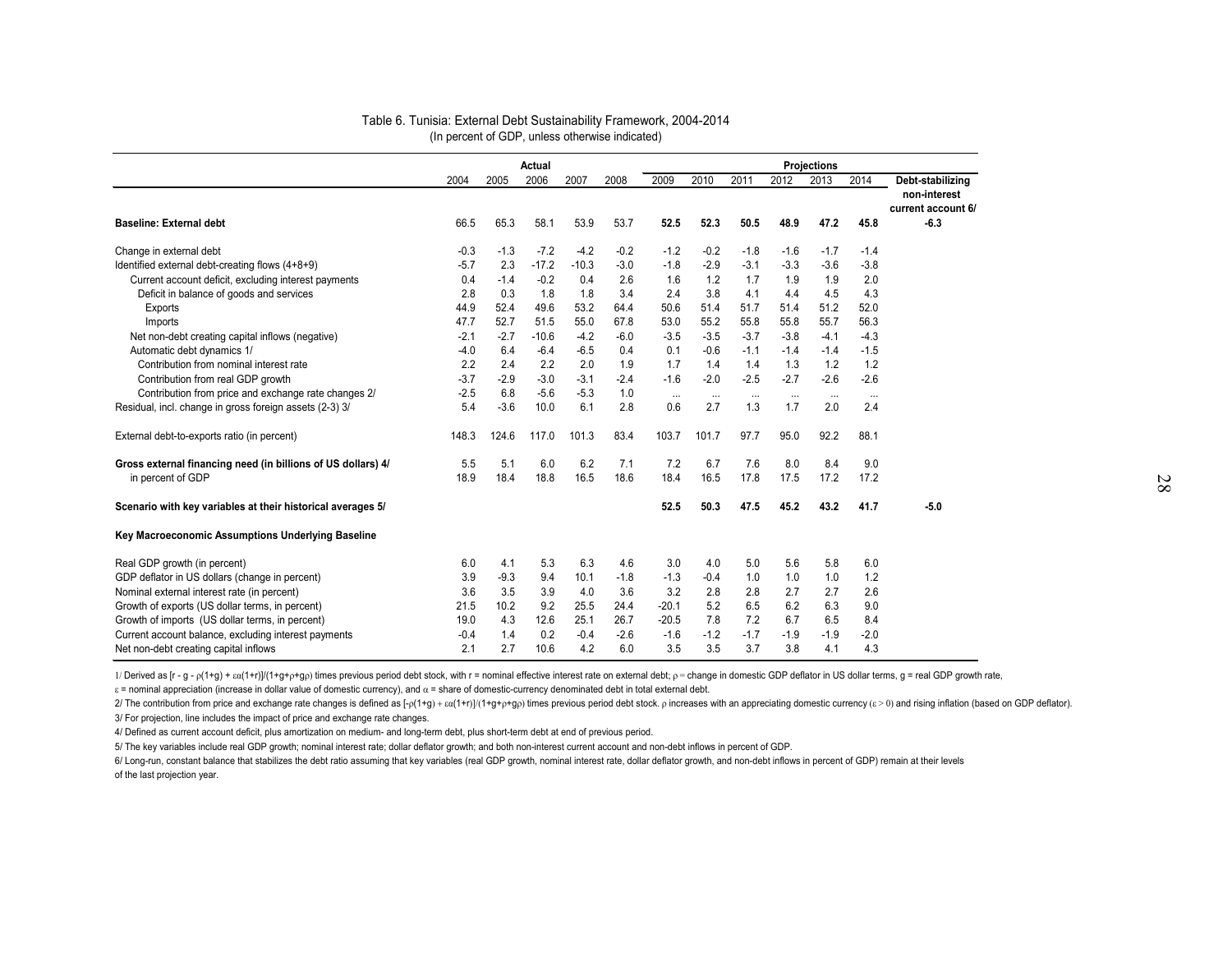

#### Figure 1. Tunisia: External Debt Sustainability: Bound Tests 1/ (External debt in percent of GDP)

Sources: International Monetary Fund, Country desk data, and staff estimates.

1/ Shaded areas represent actual data. Individual shocks are permanent one-half standard deviation shocks. Figures in the boxes represent average projections for the respective variables in the baseline and scenario being presented. Ten-year historical average for the variable is also shown.

2/ Permanent 1/4 standard deviation shocks applied to real interest rate, growth rate, and current account balance.

3/ One-time real depreciation of 30 percent occurs in 2009.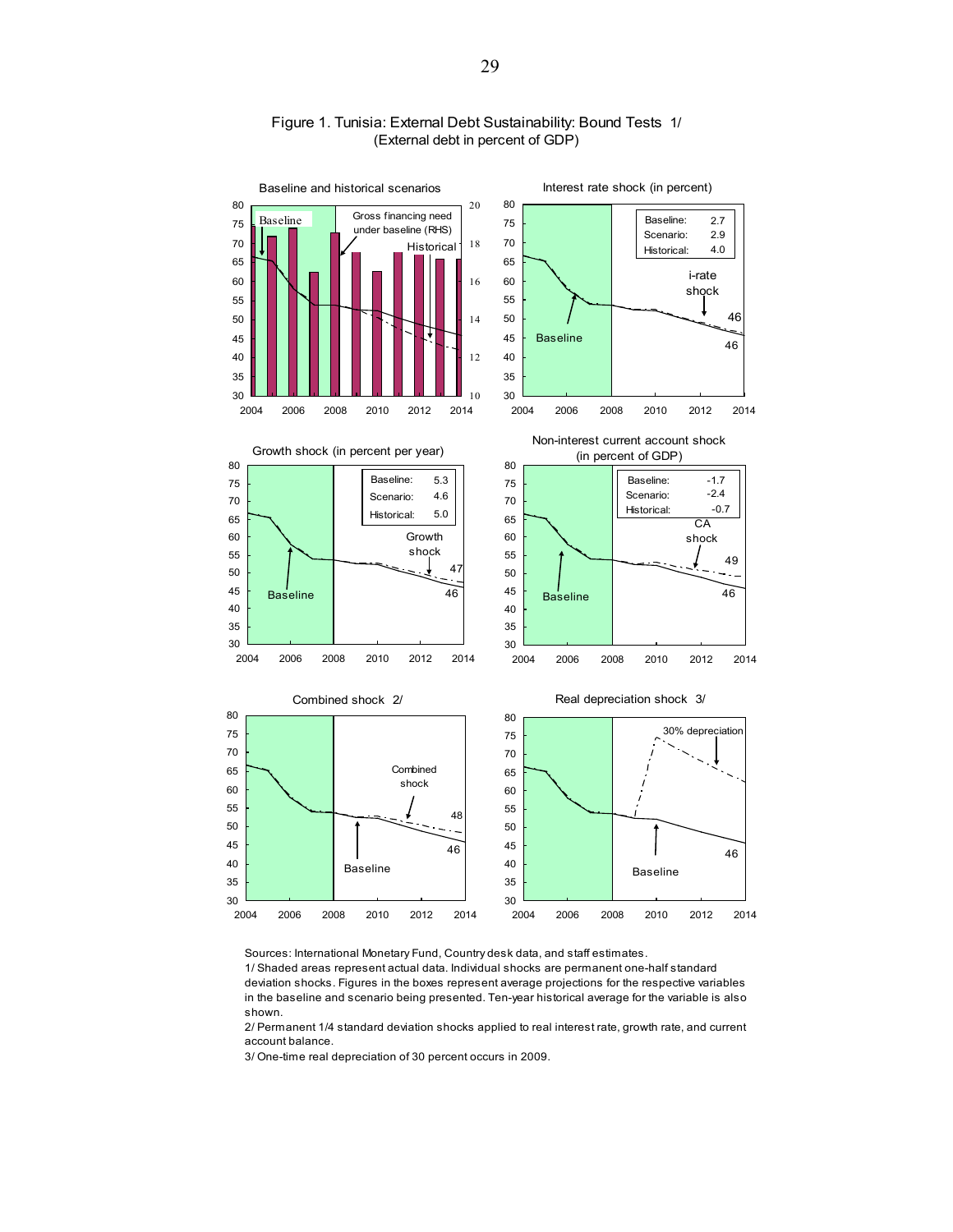|                                                                                    |      |        |         | Actual  |        |        |          |          |          | Projections |          |          |                      |
|------------------------------------------------------------------------------------|------|--------|---------|---------|--------|--------|----------|----------|----------|-------------|----------|----------|----------------------|
|                                                                                    |      | 2004   | 2005    | 2006    | 2007   | 2008   | 2009     | 2010     | 2011     | 2012        | 2013     | 2014     | Debt-stabilizing     |
|                                                                                    |      |        |         |         |        |        |          |          |          |             |          |          | primary              |
| Baseline: Public sector debt 1/                                                    | 56.3 | 59.4   | 58.1    | 53.7    | 50.0   | 47.5   | 48.7     | 49.0     | 48.0     | 47.4        | 46.7     | 45.8     | balance 9/<br>$-1.4$ |
| Of which: foreign-currency denominated                                             |      | 37.5   | 37.1    | 32.1    | 29.1   | 28.9   | 28.2     | 27.8     | 26.0     | 24.4        | 22.8     | 21.1     |                      |
|                                                                                    |      |        |         |         |        |        |          |          |          |             |          |          |                      |
| Change in public sector debt                                                       |      | $-1.1$ | $-1.3$  | $-4.4$  | $-3.6$ | $-2.5$ | 1.1      | 0.4      | $-1.0$   | $-0.5$      | $-0.8$   | $-0.8$   |                      |
| Identified debt-creating flows (4+7+12)                                            |      | $-3.3$ | 3.6     | $-10.9$ | $-4.6$ | $-1.9$ | 0.7      | 0.7      | $-0.7$   | $-0.8$      | $-1.0$   | $-1.2$   |                      |
| Primary deficit                                                                    |      | $-0.3$ | 0.3     | 0.4     | 0.4    | $-1.2$ | 1.6      | 1.5      | 0.7      | 0.8         | 0.6      | 0.5      |                      |
| Revenue and grants                                                                 |      | 29.8   | 29.4    | 29.4    | 30.0   | 32.6   | 30.3     | 29.6     | 29.5     | 29.2        | 29.2     | 29.0     |                      |
| Primary (noninterest) expenditure                                                  |      | 29.5   | 29.6    | 29.8    | 30.4   | 31.4   | 31.9     | 31.1     | 30.2     | 30.0        | 29.7     | 29.6     |                      |
| Automatic debt dynamics 2/                                                         |      | $-2.7$ | 3.8     | $-4.1$  | $-4.2$ | $-0.4$ | $-0.7$   | $-0.6$   | $-1.3$   | $-1.5$      | $-1.5$   | $-1.6$   |                      |
| Contribution from interest rate/growth differential 3/                             |      | $-2.4$ | $-1.2$  | $-2.4$  | $-2.4$ | $-2.4$ | $-0.7$   | $-0.6$   | $-1.3$   | $-1.5$      | $-1.5$   | $-1.6$   |                      |
| Of which: contribution from real interest rate                                     |      | 1.0    | 1.0     | 0.5     | 0.7    | $-0.3$ | 0.6      | 1.2      | 1.0      | 1.0         | 1.1      | 1.0      |                      |
| Of which: contribution from real GDP growth                                        |      | $-3.3$ | $-2.3$  | $-2.8$  | $-3.1$ | $-2.1$ | $-1.3$   | $-1.8$   | $-2.3$   | $-2.5$      | $-2.5$   | $-2.6$   |                      |
| Contribution from exchange rate depreciation 4/                                    |      | $-0.3$ | 5.0     | $-1.7$  | $-1.8$ | 2.0    | $\cdots$ | $\cdots$ | $\cdots$ | $\cdots$    | $\cdots$ | $\cdots$ |                      |
| Other identified debt-creating flows                                               |      | $-0.4$ | $-0.4$  | $-7.2$  | $-0.9$ | $-0.3$ | $-0.2$   | $-0.2$   | $-0.2$   | $-0.1$      | $-0.1$   | $-0.1$   |                      |
| Privatization receipts (negative)                                                  |      | $-0.4$ | $-0.4$  | $-7.2$  | $-0.9$ | $-0.3$ | $-0.2$   | $-0.2$   | $-0.2$   | $-0.1$      | $-0.1$   | $-0.1$   |                      |
| Recognition of implicit or contingent liabilities                                  |      | 0.0    | 0.0     | 0.0     | 0.0    | 0.0    | 0.0      | 0.0      | 0.0      | 0.0         | 0.0      | 0.0      |                      |
| Other (specify, e.g. bank recapitalization)                                        |      | 0.0    | 0.0     | 0.0     | 0.0    | 0.0    | 0.0      | 0.0      | 0.0      | 0.0         | 0.0      | 0.0      |                      |
| Residual, including asset changes (2-3) 5/                                         |      | 2.3    | $-4.9$  | 6.4     | 1.0    | $-0.6$ | 0.4      | $-0.3$   | $-0.3$   | 0.3         | 0.3      | 0.4      |                      |
| Public sector debt-to-revenue ratio 1/                                             |      | 199.2  | 198.0   | 182.8   | 166.9  | 145.6  | 160.3    | 165.9    | 162.7    | 162.4       | 160.0    | 157.8    |                      |
|                                                                                    |      |        |         |         |        |        |          |          |          |             |          |          |                      |
| Gross financing need 6/                                                            |      | 6.0    | 6.0     | 7.4     | 6.2    | 2.7    | 6.2      | 5.7      | 5.8      | 5.5         | 4.9      | 4.9      |                      |
| in billions of U.S. dollars                                                        |      | 1.7    | 1.8     | 2.3     | 2.2    | 1.1    | 2.4      | 2.3      | 2.5      | 2.5         | 2.4      | 2.6      |                      |
| Scenario with key variables at their historical averages 7/                        |      |        |         |         |        |        | 48.7     | 46.6     | 44.6     | 43.3        | 42.0     | 40.9     | $-1.0$               |
| Scenario with no policy change (constant primary balance) in 2009-2014             |      |        |         |         |        |        | 48.7     | 50.7     | 50.5     | 50.7        | 50.9     | 51.0     | $-1.5$               |
| Key Macroeconomic and Fiscal Assumptions Underlying Baseline                       |      |        |         |         |        |        |          |          |          |             |          |          |                      |
| Real GDP growth (in percent)                                                       |      | 6.0    | 4.1     | 5.3     | 6.3    | 4.6    | 3.0      | 4.0      | 5.0      | 5.6         | 5.8      | 6.0      |                      |
| Average nominal interest rate on public debt (in percent) 8/                       |      | 5.1    | 5.1     | 5.1     | 5.3    | 5.0    | 5.2      | 5.0      | 5.1      | 5.0         | 5.1      | 5.2      |                      |
| Average real interest rate (nominal rate minus change in GDP deflator, in percent) |      | 1.9    | 2.0     | 1.1     | 1.7    | $-0.4$ | 1.5      | 2.7      | 2.2      | 2.4         | 2.6      | 2.4      |                      |
| Nominal appreciation (increase in US dollar value of local currency, in percent)   |      | 0.7    | $-12.0$ | 5.1     | 6.3    | $-6.8$ | $\cdots$ | $\cdots$ | $\cdots$ | $\cdots$    | $\cdots$ | $\cdots$ |                      |
| Inflation rate (GDP deflator, in percent)                                          |      | 3.2    | 3.1     | 4.1     | 3.6    | 5.4    | 3.7      | 2.3      | 2.8      | 2.6         | 2.6      | 2.8      |                      |
| Growth of real primary spending (deflated by GDP deflator, in percent)             |      | 4.0    | 4.5     | 6.0     | 8.5    | 8.2    | 4.6      | 1.2      | 2.2      | 4.9         | 4.7      | 5.5      |                      |
| Primary deficit                                                                    |      | $-0.3$ | 0.3     | 0.4     | 0.4    | $-1.2$ | 1.6      | 1.5      | 0.7      | 0.8         | 0.6      | 0.5      |                      |

#### (In percent of GDP, unless otherwise indicated) Table 7. Tunisia: Public Sector Debt Sustainability Framework, 2004–14

1/ Indicate coverage of public sector, e.g., general government or nonfinancial public sector. Also whether net or gross debt is used.

2/ Derived as [(r - π(1+g) - g + αε(1+r)]/(1+g+π+gπ)) times previous period debt ratio, with r = interest rate; π = growth rate of GDP deflator; g = real GDP growth rate; α = share of foreign-currency

denominated debt; and  $\varepsilon$  = nominal exchange rate depreciation (measured by increase in local currency value of U.S. dollar).

3/ The real interest rate contribution is derived from the denominator in footnote 2/ as r -  $\pi$  (1+g) and the real growth contribution as -g.

4/ The exchange rate contribution is derived from the numerator in footnote  $2/\text{ as } \alpha \in (1+r)$ .

5/ For projections, this line includes exchange rate changes.

6/ Defined as public sector deficit, plus amortization of medium and long-term public sector debt, plus short-term debt at end of previous period.

7/ The key variables include real GDP growth; real interest rate; and primary balance in percent of GDP.

8/ Derived as nominal interest expenditure divided by previous period debt stock.

9/ Assumes that key variables (real GDP growth, real interest rate, and other identified debt-creating flows) remain at the level of the last projection year.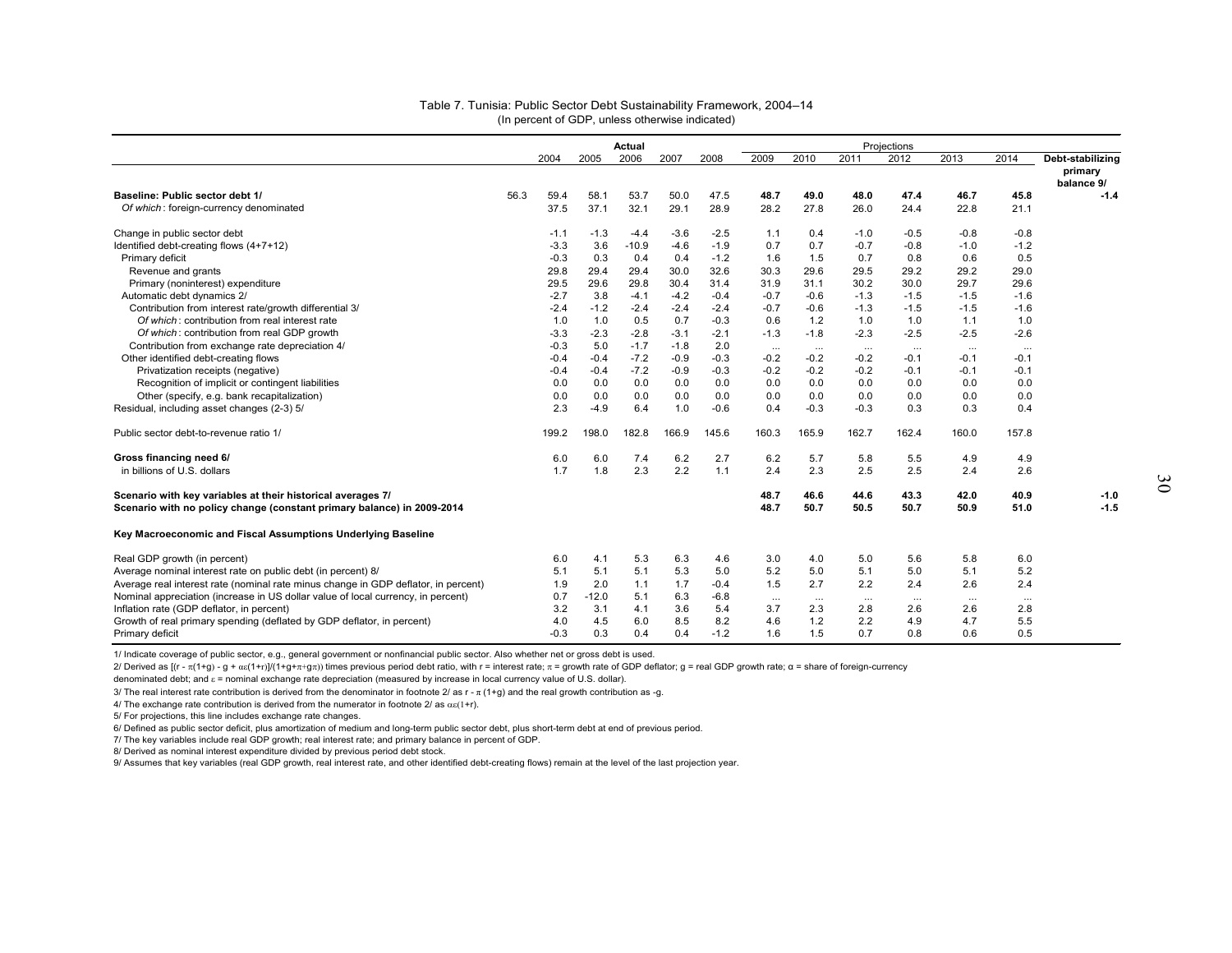

#### Figure 2. Tunisia: Public Debt Sustainability: Bound Tests 1/ (Public debt in percent of GDP)

Sources: International Monetary Fund, country desk data, and staff estimates.

1/ Shaded areas represent actual data. Individual shocks are permanent one-half standard deviation shocks. Figures in the boxes represent average projections for the respective variables in the baseline and scenario being presented. Ten-year historical average for the variable is also show n.

2/ Permanent 1/4 standard deviation shocks applied to real interest rate, grow th rate, and primary balance. 3/ One-time real depreciation of 30 percent and 10 percent of GDP shock to contingent liabilities occur in 2009, w ith real depreciation defined as nominal depreciation (measured by percentage fall in dollar value of local currency) minus domestic inflation (based on GDP deflator).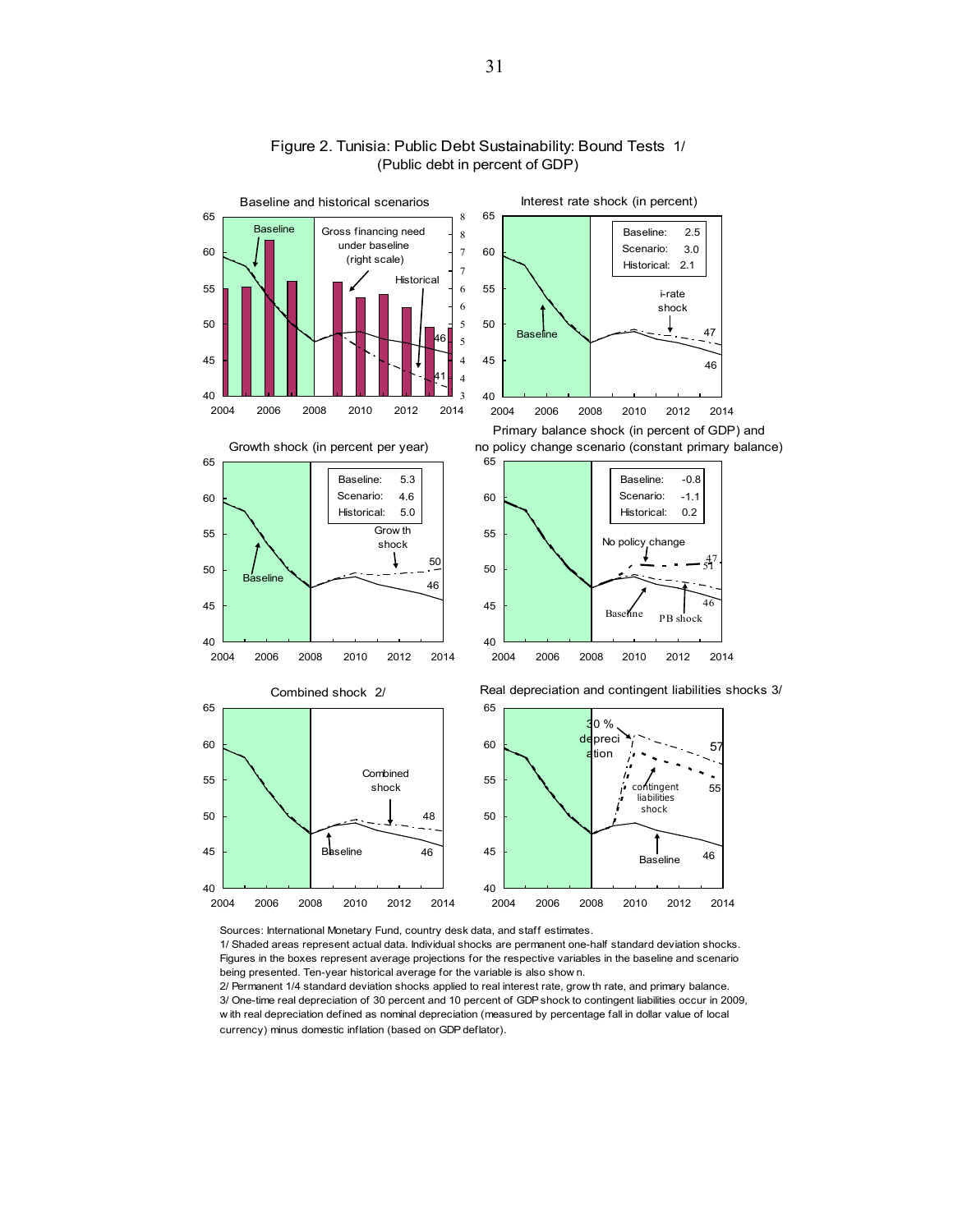## ANNEX I. TUNISIA: FUND RELATIONS As of June 30, 2009

## I. **Membership Status:** Joined: 04/14/1958; Article VIII

| H.  | <b>General Resources Account:</b>       | <b>SDR Million</b> | %Quota      |
|-----|-----------------------------------------|--------------------|-------------|
|     | Quota                                   | 286.50             | 100.00      |
|     | Fund Holdings of Currency               | 266.27             | 92.94       |
|     | Reserve position in Fund                | 20.25              | 7.07        |
| Ш.  | <b>SDR</b> Department:                  | <b>SDR</b> Million | %Allocation |
|     | Net cumulative allocation               | 34.24              | 100.00      |
|     | Holdings                                | 3.31               | 9.66        |
| IV. | <b>Outstanding Purchases and Loans:</b> | None               |             |

## V. **Latest Financial Arrangements:**

|          | Approval   | Expiration | <b>Amount Approved</b> | <b>Amount Drawn</b> |
|----------|------------|------------|------------------------|---------------------|
| Type     | Date       | Date       | (SDR Million)          | (SDR Million)       |
| EFF      | 07/25/1988 | 07/24/1992 | 207.30                 | 207.30              |
| Stand-by | 11/04/1986 | 05/31/1988 | 103.65                 | 91.00               |

## VI. **Projected Obligations to Fund:** (SDR Million; based on existing use of resources and present holdings of SDRs):

|                  | Forthcoming |      |      |      |      |  |  |
|------------------|-------------|------|------|------|------|--|--|
|                  | 2009        | 2010 | 2011 | 2012 | 2013 |  |  |
| Principal        |             |      |      |      |      |  |  |
| Charges/Interest | 0.06        | 0.12 | 0.12 | 0.12 | 0.12 |  |  |
| Total            | 0.02        | 0.12 | 0.12 | 0.12 | 0.12 |  |  |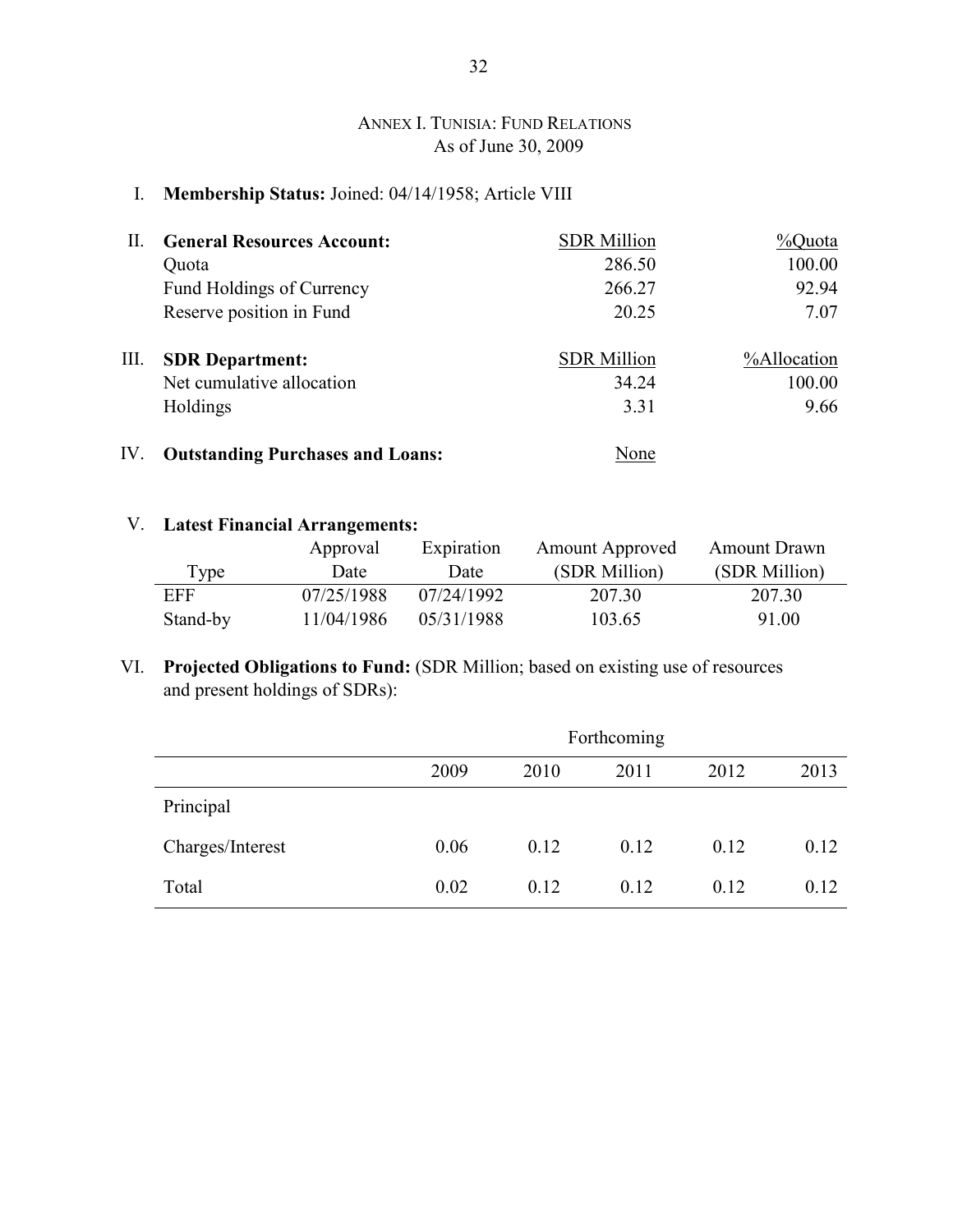#### **Exchange Rate Arrangement and Exchange System**

Tunisia accepted the obligations of Article VIII Sections 2(a), 3, and 4 effective January 6, 1993, and maintains an exchange system that is free of restrictions on executing payments and transfers on current international transactions, except that Tunisia maintains (a) a multiple currency practice resulting from honoring exchange rate guarantees extended prior to August 1988 to development banks, which will automatically expire after maturity of existing commitments (total loans covered by these guarantees amount to about \$20 million); and (b) certain restrictions relating to Iraq and the Federal Republic of Yugoslavia (Serbia and Montenegro), pursuant to UN Security Council Resolutions, which are subject to notification to the Fund in accordance with Decision 144 (52/51).

Since March 1, 1994, the market rates are determined in an interbank foreign exchange market. On July 14, 2009, the interbank rate of the dinar vis-à-vis the dollar was \$1=TD 1.13392, equivalent to SDR 1= TD 2.0811.

## **Article IV Consultation**

Tunisia is on the 12-month cycle. The last discussions of the Article IV consultation were held in Tunis from May 27 to June 9, 2008, and the consultation was concluded by the Executive Board on August 6, 2008.

## **Technical Assistance**

January 31–February 14, 1996: FAD—assessment of revenue impact of Association Agreement with EU.

March 31–April 4, 1997: STA—introduction of new methodological guidelines according to fifth edition of *Balance of Payments Manual*.

September 9–12, 1998: MAE—monetary management and development of the money market.

May 11–21, 1999: STA—quarterly national accounts.

May 13–18, 1999: STA—SDDS.

October 12–15, 1999: MAE—debt management practices.

October 17–27, 2000: STA—quarterly national accounts.

October 25–31, 2000; STA—SDDS meta data finalization.

December 17–21, 2001: MAE—management of central bank liquidity.

December 12–19, 2003: LEG—AML/CFT.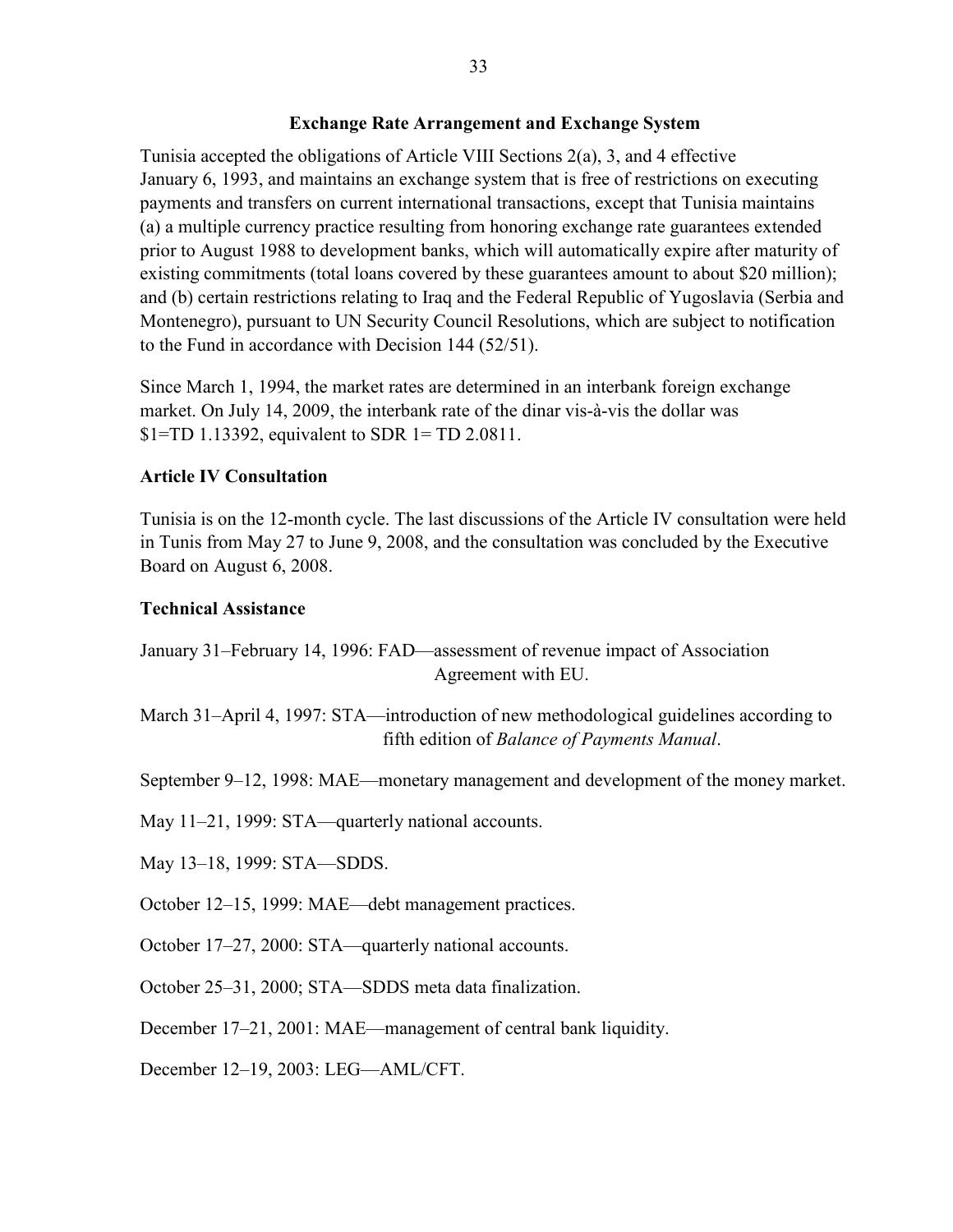May 18–19, 2004: MFD—technical assistance needs assessment.

July 1–15, 2004: STA—government finance statistics. January 24–February 5, 2005: FAD—tax policy.

April 7–22, 2005: STA—ROSC, data module.

September 8–21, 2005: FAD—tax administration.

January 16–31, 2006: MFD—FSAP update (mission 1).

March 27–31, 2006: MFD—FSAP update (mission 2).

February 5–15, 2007: MCM—monetary policy.

February 4–7, 2008: LEG—AML/CFT supervisory training of the financial market supervision authority and the stock exchange.

**Resident Representative**: None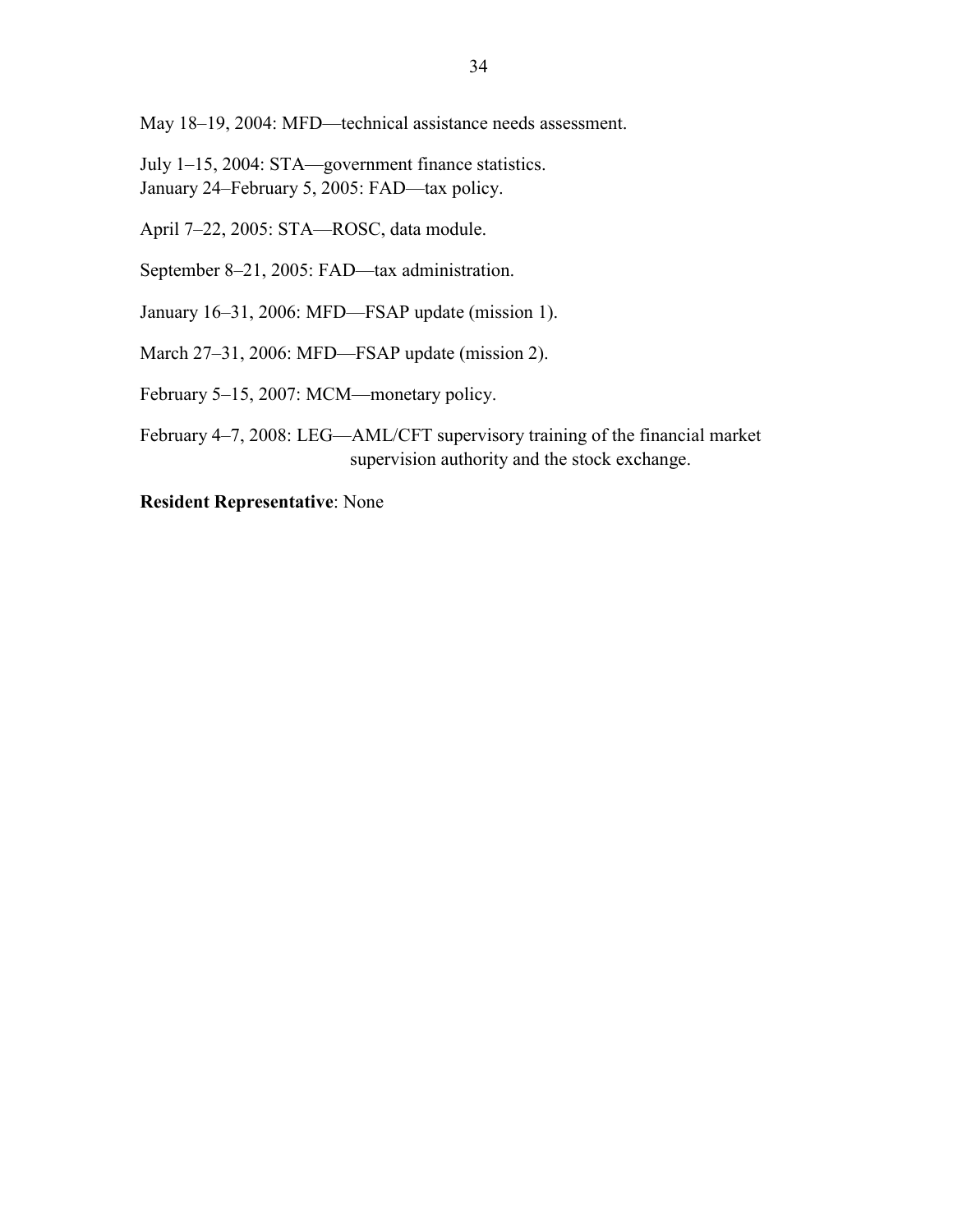### **ANNEX II. TUNISIA: WORLD BANK RELATIONS**

#### (As of July 1, 2009)

1. The World Bank's portfolio in Tunisia has a total of 17 active operations and 122 closed loans, of which 10 International Development Agency (IDA) credits amounting to \$75.2 million net of cancellations. Cumulative net commitments represent \$5.6 billion. Of this total, \$4.3 billion has been repaid. Net commitments for the 17 current operations amount to about \$0.9 billion.

2. The Country Assistance Strategy (CAS) was approved by the Board on June 3, 2004. It proposes to assist the Government of Tunisia in addressing three key challenges: (a) strengthen the business environment to support the development of a more competitive, internationally integrated private sector and improve competitiveness of the Tunisian economy; (b) enhance skills and employability of graduates and labor force in a knowledge economy; and (c) improve the quality of social services through enhanced efficiency of public expenditures. The 2007 CAS progress report noted that, while the CAS is overall on track and remains fully relevant for Tunisia's key development challenges, the low level of domestic private investment constitutes a major concern, threatening growth and job creation. The new Country Partnership Strategy (CPS) is under preparation and is expected to be finalized before the end of 2009. The focus areas of the Bank's program will be (i) Employment, Growth and Competitiveness; (ii) Sustainable Development and Climate Change; and (iii) Quality of Service Delivery.

3. Bank lending is a mix of long-term investments in infrastructure and social sector financing, and development policy lending to support reforms at the sectoral and macroeconomic reforms. Recent loan includes the Integrated Competitiveness Development Policy Loan (\$250.0 million); the Water Sector Investment II Loan (\$30.6 million) and the Energy Efficiency Loan (\$55.0 million). The performance of investment projects continues to be satisfactory. However, procurement delays cause recurrent extension of closing dates.

4. The Bank's current portfolio has a strong focus on supporting economic reforms in trade integration, financial sector and private sector development and the Bank's partnership on trade, macroeconomic management and growth issues is excellent. The Bank is also heavily engaged in social sector issues with a focus on strengthening the quality of services in education and health. Challenges pertaining to climate change are being addressed by a variety of activities in natural resource management, water, energy, urban development and transport. Public Financial Management, Telecommunications, Rural Development and Cultural Heritage are also being supported.

5. Several Economic and Sector Work (ESW) and technical assistance (TA) outputs to inform and support policy choices and reforms were produced over the last two years. These include a study on global integration; Employment; Skills Development and Social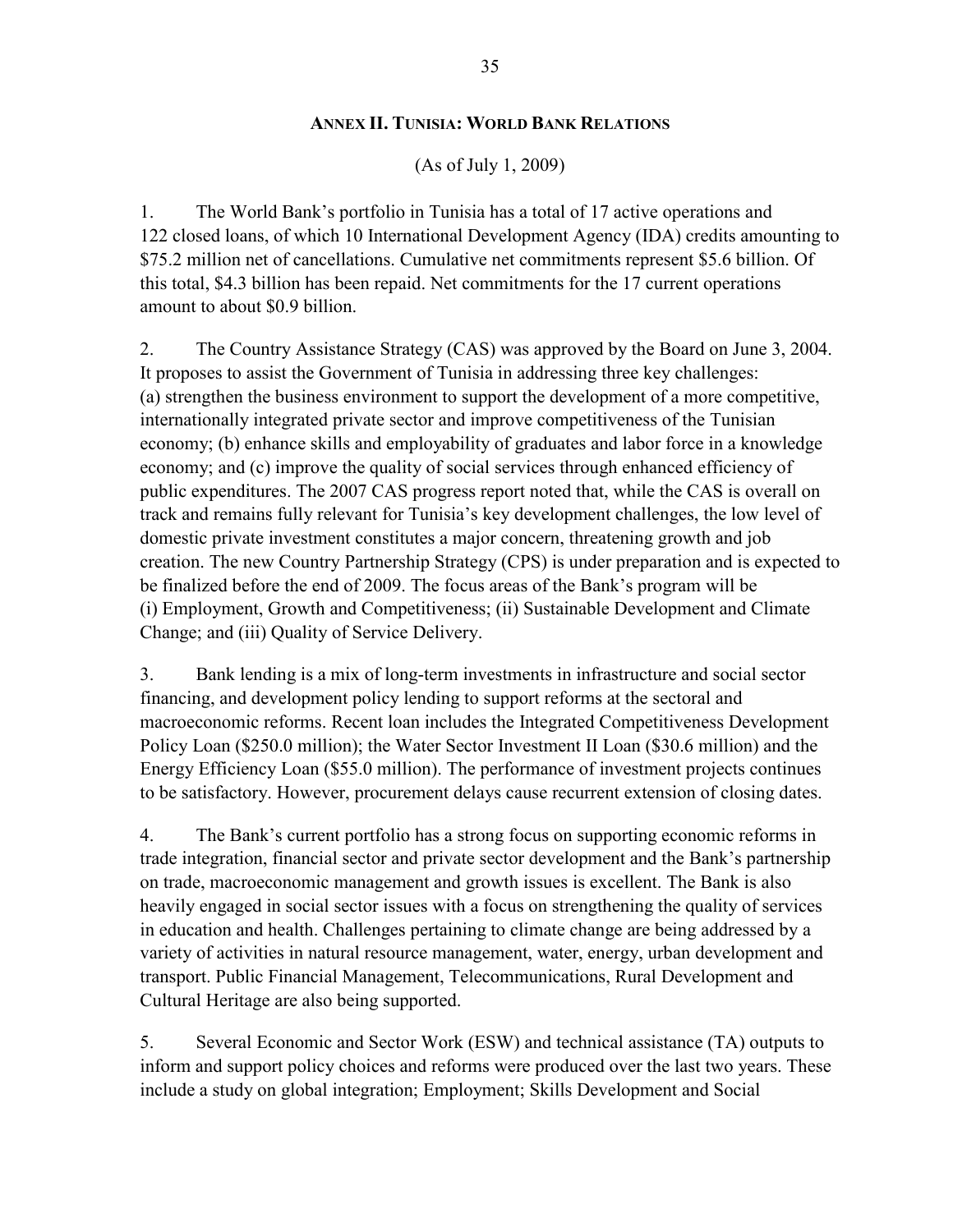Protection, Small and Medium Enterprise Study, Water Degradation; Wastewater Strategy, Use of Country Systems; and Health Management. Ongoing work includes a Development Policy Review; a Small and Medium Enterprise Finance Policy Note; a Review of Energy Management Policy; a Regional Study on the Constraints to Cross Border Investment and Trade in the Maghreb, Competitiveness Poles, Social Safety Nets, and Energy Markets in the Maghreb. The Bank is also supporting work on trade integration and agriculture trade policy, Budget Management and Performance Based Budgeting, Health Services, Urban Transport, Low-Carbon Transport Strategy and Labor Market Policies.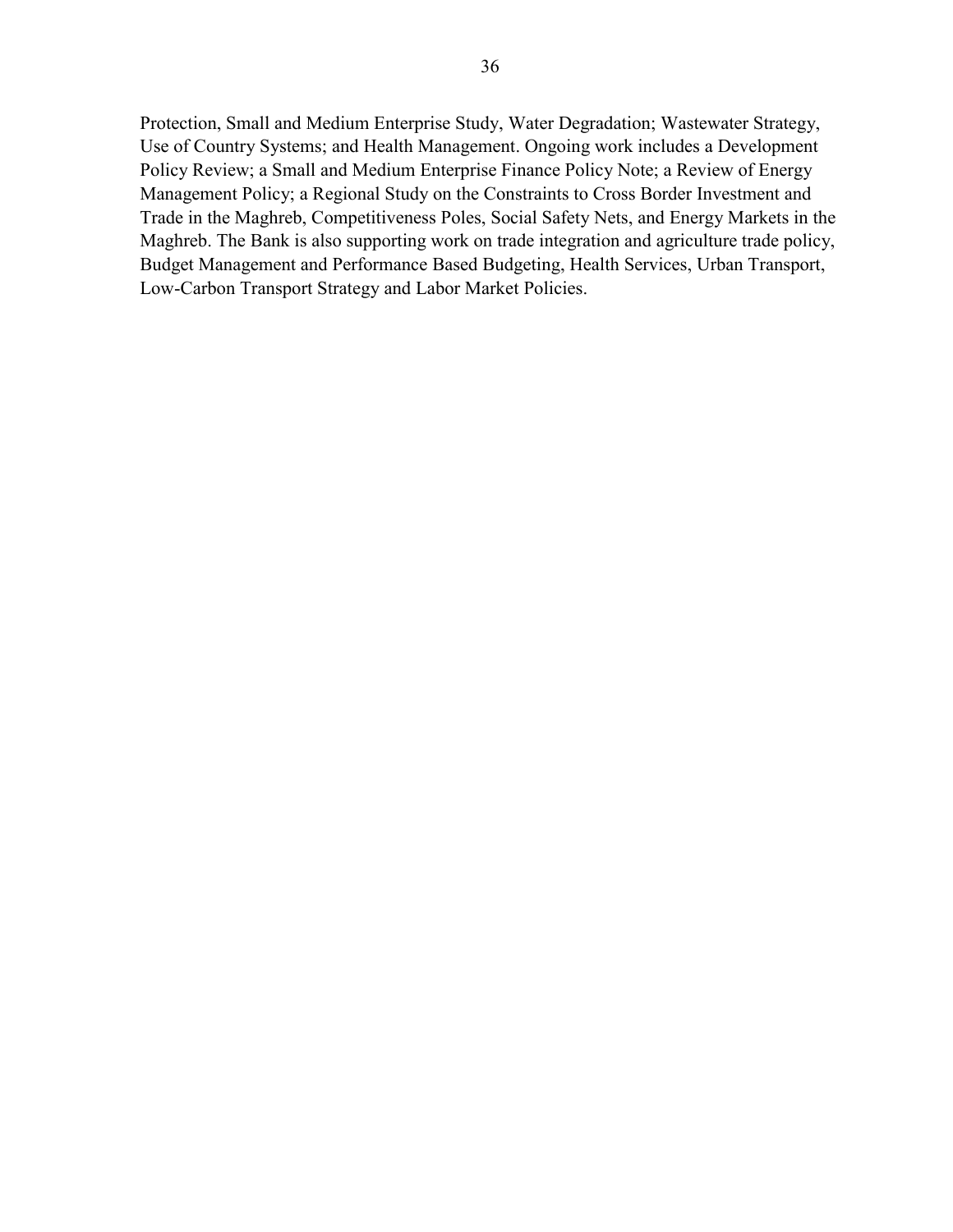## **Tunisia: Financial Relations with the World Bank**

| (As of July 1, 2009) |  |
|----------------------|--|
|----------------------|--|

|                                        |          |         |          | <b>Total Net</b><br>Commitments |                          | Undisbursed<br>Balance |          |  |  |
|----------------------------------------|----------|---------|----------|---------------------------------|--------------------------|------------------------|----------|--|--|
|                                        |          |         |          |                                 |                          |                        |          |  |  |
|                                        |          |         |          |                                 | (In millions of dollars) |                        |          |  |  |
| IBRD lending operations                |          |         |          |                                 |                          |                        |          |  |  |
| 122 loans closed $\frac{1}{2}$         |          |         |          | 4,651.76                        |                          |                        |          |  |  |
| 17 active loans                        |          |         |          |                                 |                          |                        |          |  |  |
| -MPT Ozone Depleting Subs.             |          |         |          | 5.12                            | 1.1                      |                        |          |  |  |
| -Cultural Heritage                     |          |         |          | 17.0                            | 9.6                      |                        |          |  |  |
| -Transport Sector Invt. II             |          |         |          | 33.3                            | 7.7                      |                        |          |  |  |
| -NW Mountainous & Forestry Areas Devt. |          |         |          | 25.7                            |                          | 1.9                    |          |  |  |
| -Municipal Devt. III                   |          |         |          | 78.4                            |                          |                        | 17.9     |  |  |
| -Export Development II                 |          |         |          | 41.8                            |                          |                        | 17.6     |  |  |
| -Education PAQSET II                   |          |         |          | 130.3                           |                          |                        | 31.0     |  |  |
| -ICT Sector Development                |          |         |          | 13.1                            |                          |                        | 8.15     |  |  |
| -GEF Energy Efficiency Program/Indust. |          |         |          | 8.5                             |                          |                        | 4.6      |  |  |
| -GEF Gulf of Gabes                     |          |         |          | 6.3                             |                          | 4.2                    |          |  |  |
| - Urban Water Supply                   |          |         |          | 38.0                            |                          | 33.1                   |          |  |  |
| - Higher Education Reform Support II   |          |         |          | 76.0                            |                          | 71.9                   |          |  |  |
| - Sustainable Solid Waste Management   |          |         |          | 22.0                            |                          | 10.1                   |          |  |  |
| - Tunis West Sewerage                  |          |         |          | 66.8                            |                          |                        | 55.5     |  |  |
| - Integration Competitiveness DPL      |          |         |          | 250.0                           |                          |                        | 250.0    |  |  |
| - Water Sector Investment II           |          |         |          | 30.6                            |                          |                        | 30.6     |  |  |
| - Energy Efficiency                    |          |         |          | 55.0                            |                          |                        | 55.0     |  |  |
| Total active loans                     |          |         |          | 897.9                           |                          | 609.9                  |          |  |  |
| Repayments <sup>2/</sup>               |          |         |          | 4,305.9                         |                          |                        |          |  |  |
| Debt outstanding $2/$                  |          |         | 1,286.8  |                                 |                          |                        |          |  |  |
|                                        |          |         |          |                                 |                          |                        |          |  |  |
|                                        | 2003     | 2004    | 2005     | 2006                            | 2007                     | 2008                   | 2009     |  |  |
| Net lending by the World               |          |         |          |                                 |                          |                        |          |  |  |
| Bank (by fiscal year) $3/$             |          |         |          |                                 |                          |                        |          |  |  |
| Commitments                            | 112.4    | 166.3   | 163.1    | 114.0                           | 88.8                     | 6.0                    | 335.6    |  |  |
| Disbursements                          | 142.5    | 238.6   | 119.4    | 190.7                           | 96.88                    | 77.0                   | 64.2     |  |  |
| Debt service                           | 258.0    | 305.1   | 303.1    | 301.4                           | 417.0                    | 301.0                  | 292.3    |  |  |
| Principal                              | 175.9    | 224.8   | 230.5    | 236.4                           | 344.7                    | 225.3                  | 227.5    |  |  |
| Interest <sup>5/</sup>                 | 82.1     | 80.3    | 72.6     | 65.0                            | 72.3                     | 75.7                   | 64.8     |  |  |
|                                        |          |         |          |                                 |                          |                        |          |  |  |
| Net transfer <sup>6/</sup>             | $-115.5$ | $-66.5$ | $-183.7$ | $-110.7$                        | $-320.1$                 | $-224.0$               | $-228.1$ |  |  |

1/ Less cancellations, includes adjustment lending, does not include guarantees.

2/ As of July 1, 2008.

3/ Fiscal years start July 1 and end June 30.

4/ Does not include \$184 million for guarantee on Jorf Lasfar electricity project.

5/ Includes charges.

6/ Equal to disbursement minus debt service.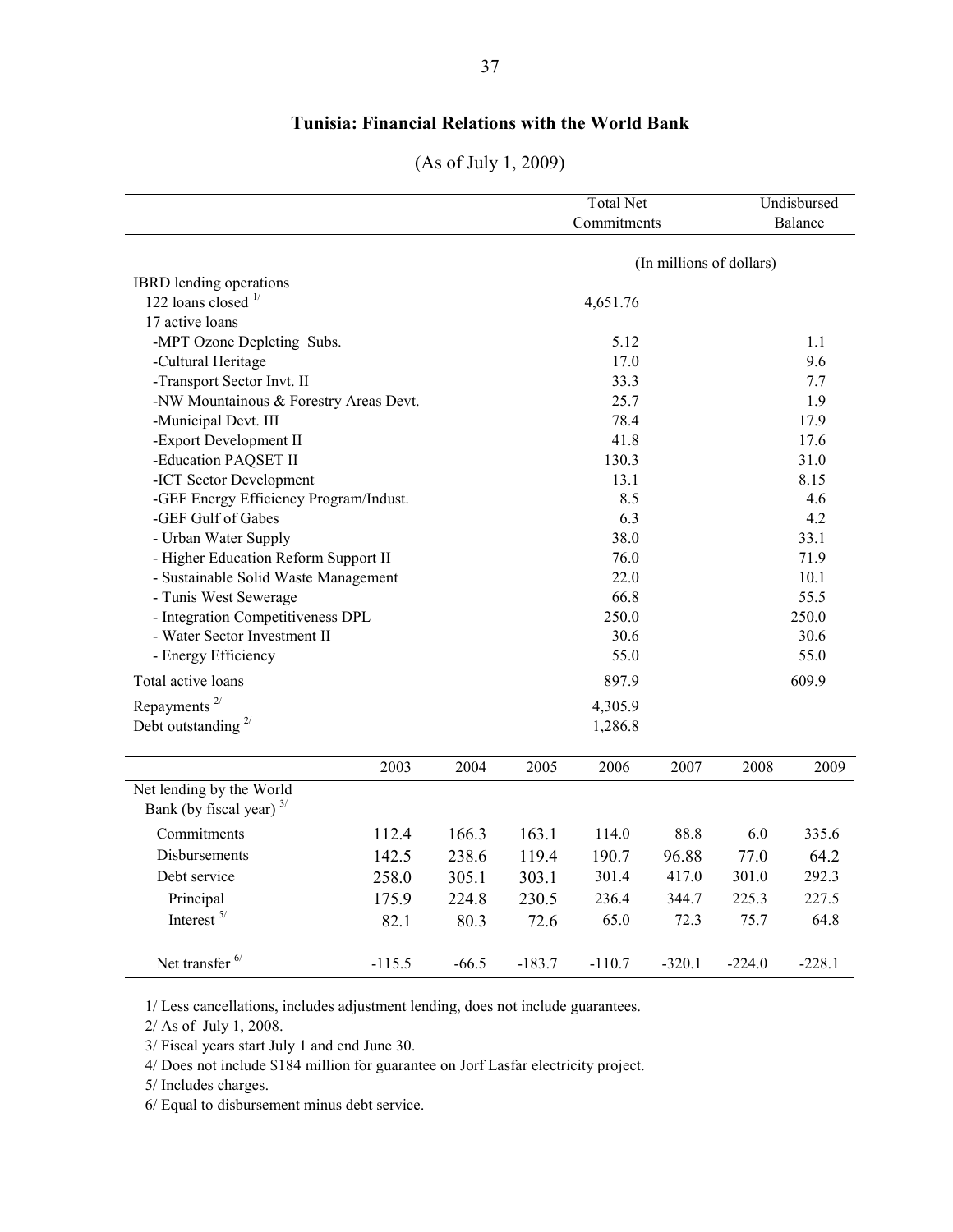## **ANNEX III. TUNISIA: STATISTICAL ISSUES (**as of July 15, 2009)

#### **I. Assessment of Data Adequacy for Surveillance**

**General:** Data provision is adequate for surveillance.

**Real Sector Statistics:** Currently disseminated quarterly real GDP estimates utilize a 1990 base year. Work to adopt the methodology of the 1993 System of National Accounts is advanced and will update the base year to the year 2000. Surveillance would benefit from the collection and dissemination of higher frequency data on employment, unemployment, and wages. Tunisia utilizes a periodicity and timeliness flexibility option for the labor market data category under the SDDS. Currently, annual employment and unemployment data are disseminated with a timeline of seven months.

**External sector statistics:** Are generally adequate for surveillance, although greater detail on the financial account would be desirable.

| <b>II. Data Standards and Quality</b>                                          |                                                                    |
|--------------------------------------------------------------------------------|--------------------------------------------------------------------|
| Subscribed to the Special Data Dissemination<br>Standard (SDDS) June 20, 2001. | A data ROSC was published on the IMF website on<br>August 9, 2006. |
| <b>III. Reporting to STA (Optional)</b>                                        |                                                                    |
|                                                                                |                                                                    |

Data are being reported for publication in the *International Financial Statistics (IFS)*, *Government Finance Statistics Yearbook, the Direction of Trade Statistics*, and *the Balance of Payments Statistics Yearbook*.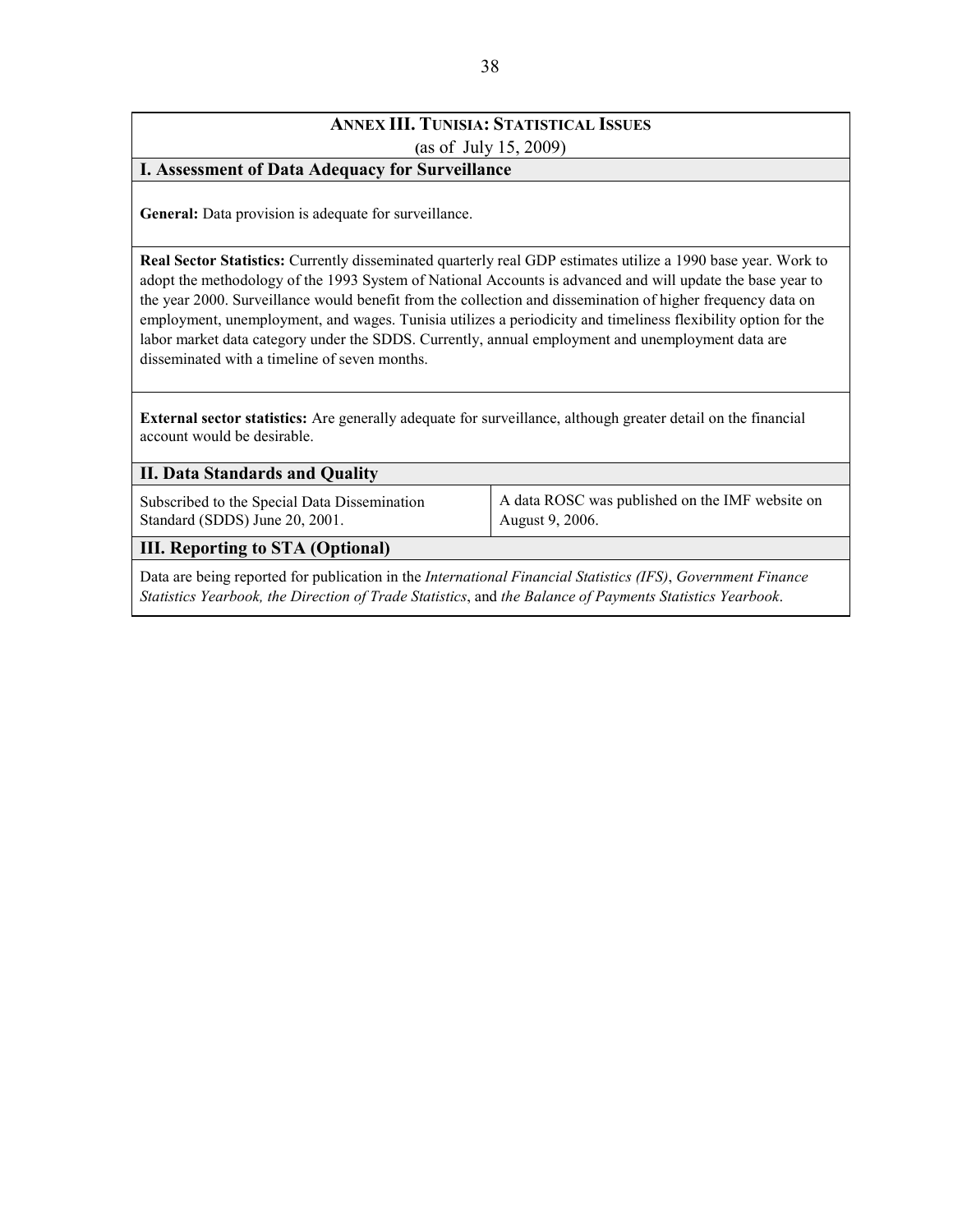# **Table of Common Indicators Required for Surveillance As of July 15, 2009**

|                                                                                                                 | Date of<br>latest<br>observation | Date<br>received | Frequency<br>of<br>Data <sup>7</sup> | Frequency<br>of<br>Reporting <sup>7</sup> | Frequency<br>of<br>Publication <sup>7</sup> | Memo Items:<br>Data Quality-<br>Methodological | Data Quality -<br>Accuracy and |
|-----------------------------------------------------------------------------------------------------------------|----------------------------------|------------------|--------------------------------------|-------------------------------------------|---------------------------------------------|------------------------------------------------|--------------------------------|
| <b>Exchange Rates</b>                                                                                           | Current                          | Current          | D                                    | D                                         | D                                           | soundness <sup>8</sup>                         | reliability <sup>9</sup>       |
| International Reserve Assets and<br>Reserve Liabilities of the Monetary<br>Authorities <sup>1</sup>             | June 2009                        | Jul. 2009        | M                                    | M                                         | M                                           |                                                |                                |
| Reserve/Base Money                                                                                              | May 2009                         | 6/17/09          | M                                    | M                                         | M                                           |                                                |                                |
| <b>Broad Money</b>                                                                                              | May 2009                         | 6/17/09          | M                                    | M                                         | M                                           |                                                | LO, O, O, O,                   |
| Central Bank Balance Sheet                                                                                      | May 2009                         | 6/17/09          | M                                    | M                                         | M                                           | LO, O, LO, LO,                                 | LO                             |
| Consolidated Balance Sheet of the<br><b>Banking System</b>                                                      | May. 2009                        | 6/17/09          | M                                    | Q                                         | ${\bf Q}$                                   |                                                |                                |
| Interest Rates <sup>2</sup>                                                                                     | Current                          | Current          | D                                    | D                                         | D                                           |                                                |                                |
| Consumer Price Index                                                                                            | June 2009                        | 7/19/09          | M                                    | M                                         | M                                           |                                                |                                |
| Revenue, Expenditure, Balance and<br>Composition of Financing <sup>3</sup> –<br>General Government <sup>4</sup> | 2008                             | Mar. 2009        | A                                    | A                                         | A                                           |                                                | 0, 0, 0, 0,                    |
| Revenue, Expenditure, Balance and<br>Composition of Financing <sup>3</sup> – Central<br>Government              | Apr. 2009                        | June 2009        | M                                    | M                                         | I                                           | LO, LO, LO, O                                  | LO                             |
| Stocks of Central Government and<br>Central Government-Guaranteed<br>Debt <sup>5</sup>                          | Q4 2008                          | Feb. 2009        | $\mathbf Q$                          | $\mathbf Q$                               | Q                                           |                                                |                                |
| <b>External Current Account Balance</b>                                                                         | O1 2009                          | May 2009         | Q                                    | Q                                         | Q                                           |                                                | 0, 0, 0, 0,                    |
| Exports and Imports of Goods and<br><b>Services</b>                                                             | Q1 2009                          | May 2009         | Q                                    | Q                                         | ${\bf Q}$                                   | LO, O, LO, LO                                  | LO                             |
| GDP/GNP                                                                                                         | O <sub>4</sub> 2008              | Apr. 2009        | $\mathbf Q$                          | $\mathbf Q$                               | Q                                           | LO, O, LNO,<br><b>LNO</b>                      | LO, O, LO, O,<br><b>LNO</b>    |
| Gross External Debt                                                                                             | Q4 2008                          | Mar. 2009        | A                                    | A                                         | A                                           |                                                |                                |
| International Investment Position <sup>6</sup>                                                                  | 2008                             | Jun. 2009        | A                                    | $\mathsf{A}$                              | M                                           |                                                |                                |

<sup>1</sup> Any reserve assets that are pledged or otherwise encumbered should be specified separately. Also, data should comprise short-term liabilities linked to a foreign currency but settled by other means as well as the notional values of financial derivatives to pay and to receive foreign currency, including those linked to a foreign currency but settled by other means.<br><sup>2</sup> Both market-based and officially determined, including discount rates, money market rates, rates on treasury bills, notes and b

<sup>3</sup> Foreign, domestic bank, and domestic nonbank financing.

<sup>4</sup> The general government consists of the central government (budgetary funds, extra budgetary funds, and social security funds) and state and local governments.

 $<sup>5</sup>$  Including currency and maturity composition.<br> $<sup>6</sup>$  Includes external gross financial asset and liability positions vis-à-vis nonresidents.</sup></sup>

<sup>7</sup> Daily (D), weekly (W), monthly (M), quarterly (Q), annually (A), irregular (I); and not available (NA).

<sup>8</sup> Reflects the assessment provided in the data ROSC Substantive Update (published on August 9, 2006, and based on the findings of the mission that took place during April 7–22, 2005) for the dataset corresponding to the variable in each row. The assessment indicates whether international standards concerning concepts and definitions, scope, classification/sectorization, and basis for recording are fully observed (O); largely observed (LO); largely not observed (LNO); not observed (NO); and not available (NA).

<sup>9</sup> Same as footnote 7, except referring to international standards concerning (respectively) source data, assessment of source data, statistical techniques, assessment and validation of intermediate data and statistical outputs, and revision studies.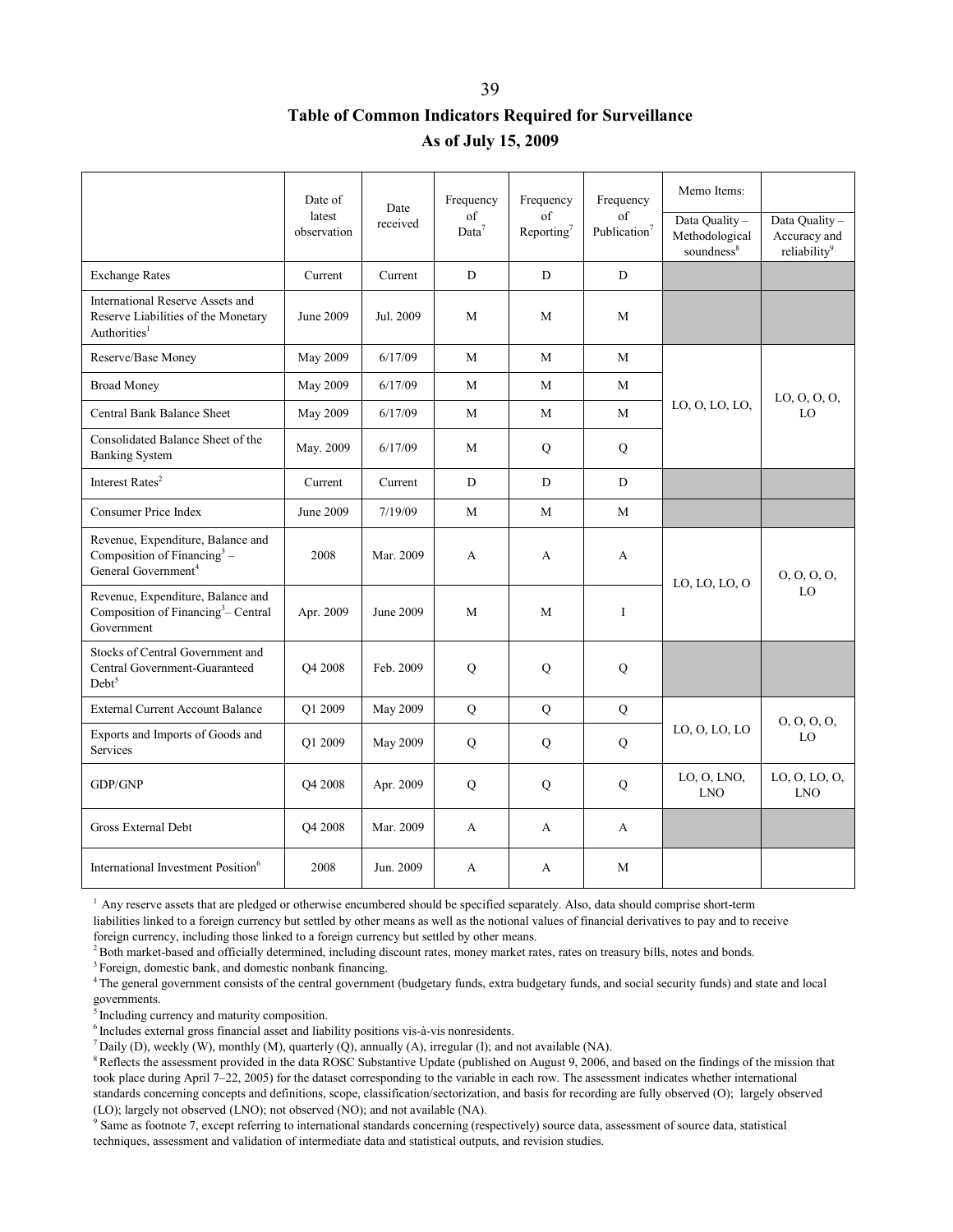

INTERNATIONAL MONETARY FUND **Public Information Notice** 

**EXTERNAL RELATIONS DEPARTMENT** 

Public Information Notice (PIN) No. 09/134 FOR IMMEDIATE RELEASE December 14, 2009

International Monetary Fund 700 19<sup>th</sup> Street, NW Washington, D. C. 20431 USA

# **IMF Executive Board Concludes 2009 Article IV Consultation with Tunisia**

On September 1, 2009, the Executive Board of the International Monetary Fund (IMF) concluded the Article IV consultation with Tunisia on a lapse of time basis.<sup>[1](#page-40-0)</sup>

## **Background**

j

Sound economic policies and structural reforms underpinned by increasing trade openness allowed Tunisia to record higher growth in recent years and strengthen its footing to face the current global crisis. Tunisia enhanced its resilience with reduced public and external indebtedness and a largely improved reserves position. The Tunisian economy was relatively insulated from international financial contagion but is exposed to a slowdown in economic activity in its partner countries, particularly in Europe.

Although affected by the current crisis, Tunisia has weathered its impact relatively well so far. Real GDP growth slowed down from an average of 4.6 percent in 2008 to 0.5 percent in the first quarter of 2009, reflecting mainly a fall in exports of manufactured goods to EU countries. This drop was partially offset by buoyant growth in the mining and energy sectors and in some services. Domestic demand was sustained by investment and strong consumption fueled by salary increases. Inflation declined from an average of 5 percent in 2008 to 3<sup>1/2</sup> percent (yearon-year) in June 2009 due to the fall in global food and fuel prices and an appropriate monetary policy.

The current account deficit, after widening in 2008, contracted in the first quarter of 2009 thanks to lower import prices and resilient tourism and remittances receipts. Despite somewhat smaller

<span id="page-40-0"></span> $1$  Under Article IV of the IMF's Articles of Agreement, the IMF holds bilateral discussions with members, usually every year. A staff team visits the country, collects economic and financial information, and discusses with officials the country's economic developments and policies. On return to headquarters, the staff prepares a report, which forms the basis for discussion by the Executive Board. At the conclusion of the discussion, the Managing Director, as Chairman of the Board, summarizes the views of Executive Directors, and this summary is transmitted to the country's authorities. This year's Article IV consultation was concluded on a lapse of time basis. Under the IMF's lapse of time procedures, the Executive Board completes Article IV consultations without convening formal discussions. An explanation of any qualifiers used in summings up can be found here:<http://www.imf.org/external/np/sec/misc/qualifiers.htm>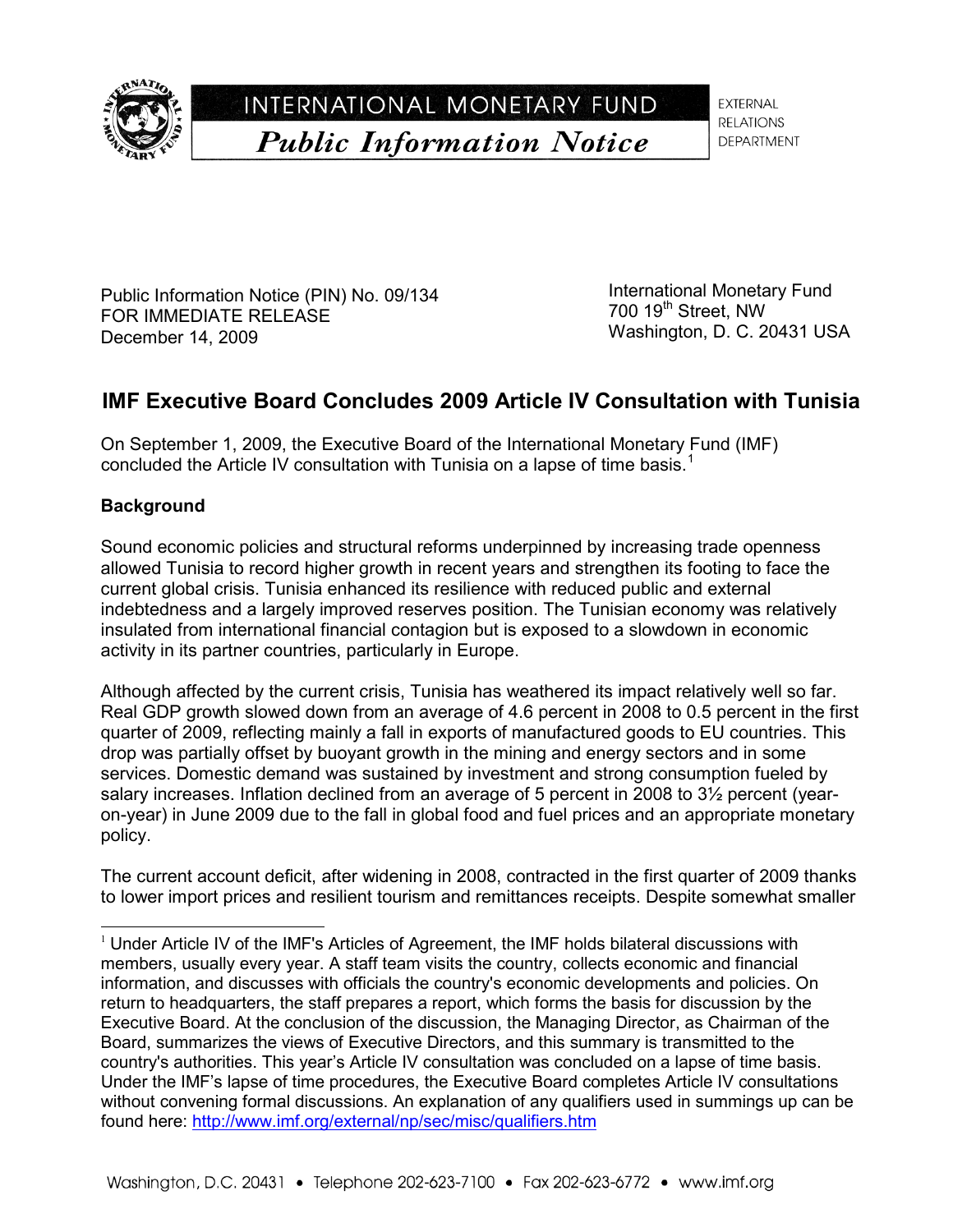foreign investment inflows in early 2009, reserves reached US\$9 billion at end-May 2009 (5.6 months of projected imports).

The fiscal deficit declined markedly in 2008 to 1.2 percent of GDP and the public debt-to-GDP ratio was further reduced from 50 percent in 2007 to 47½ percent in 2008. Revenue was boosted by buoyant customs duties levied on higher priced imports and strong corporate income tax receipts from high 2007 profits. Combined with lower interest payments, this more than offset expenditure overruns on subsidies for staple foods and petroleum products due to higher world prices.

Banks were not directly affected by the global financial crisis since they rely only slightly on external financing and their profitability increased in 2008, which contributed to a buoyant stock market. Credit to the economy further increased in the first quarter of 2009. Banks' soundness indicators continued to improve in 2008, but the level of non performing loans (NPLs) remains relatively high.

The authorities promptly deployed measures to contain the impact of the global crisis, including with the recently adopted fiscal stimulus package of about 1.4 percent of GDP and a more accommodating monetary policy by the Central Bank of Tunisia (BCT) in 2009, with the objective to reach a 3 percent real GDP growth this year. The medium-term outlook is favorable, based on the projected global economic recovery.

### **Executive Board Assessment**

Executive Directors commended the authorities for the good performance of the Tunisian economy in the context of the global crisis, due to strong fundamentals resulting from sound policies implemented over the years. Directors considered that the growth outlook is favorable but that Tunisia still faces downside risks—pertaining to the transmission of the recession in Europe and the speed of impact of fiscal stimulus—and challenges related to the still high level of unemployment.

Directors supported the authorities' temporary expansionary fiscal stance to mitigate the impact of the global crisis and recommended that the fiscal stimulus be executed rapidly and have welltargeted expenditure in order to be most effective. They encouraged the authorities to consider extending the fiscal stimulus into 2010, given the still weak outlook anticipated in partner countries.

Directors welcomed the authorities' steadfast resolve to revert to fiscal consolidation once growth firms up and bring the public debt-to-GDP ratio back to a declining trend. They noted that a key pillar of the strategy should be the reduction in subsidies, through the continued effective implementation of the new oil price adjustment mechanism and improved targeting of measures to support the poorer segment of the population. They also supported a timely reform of the pension system to avoid a future burden on the budget.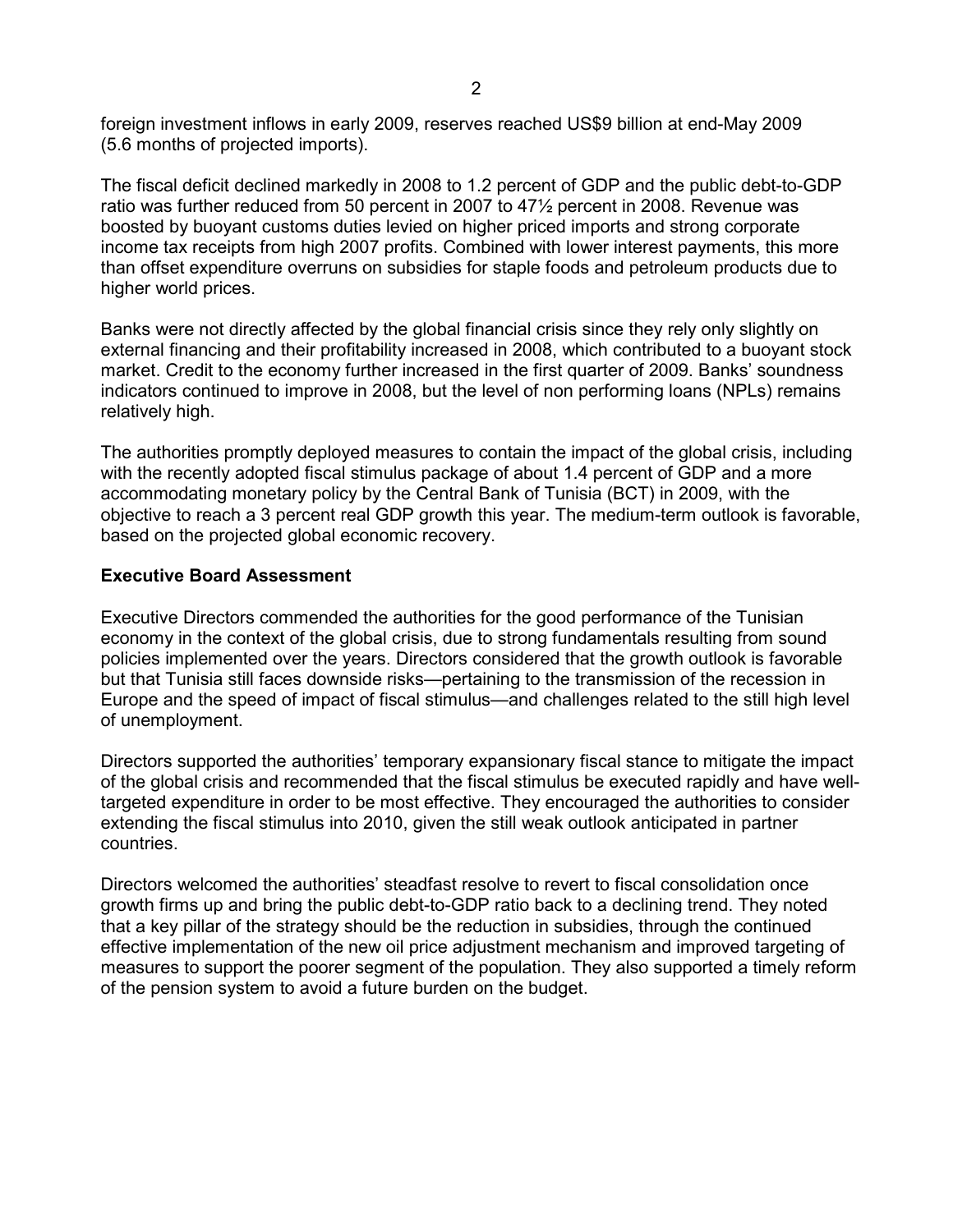Directors considered that the BCT's monetary policy stance has been appropriate, with a cautious easing in 2009 to accommodate demand support. They recommended close coordination with fiscal policy and a gradual approach in further monetary easing, taking into consideration potential renewed inflationary pressures and risks of deteriorating prudential indicators of the banking system. They encouraged the authorities to continue implementing the building blocks for the planned inflation-targeting framework.

Directors noted that the exchange rate remains broadly aligned with its fundamentals and the authorities policies are consistent with external stability. They encouraged the authorities to continue anchoring the exchange rate policy to their medium-term objective of a freely floating exchange rate.

Directors observed that prudential indicators of the banking sector continued to improve but that the level of NPLs remains relatively high. They commended the authorities for implementing regulations that prevented the emergence of new NPLs, but encouraged them to make more resolute efforts to reduce the older stock in order to further strengthen the banking system's resilience, particularly given the gradual opening of the capital account. They recommended continued close monitoring of individual banks and supported the authorities' plans for further enhancing the quality of bank services.

Directors recommended that the regulatory and supervisory frameworks continue to adapt to financial sector developments. They favored a more forward looking approach to banking supervision, including in the context of future implementation of Basel II. They considered that systematic and comprehensive stress testing was needed to better assess the potential vulnerabilities of the banking system and to prepare appropriate contingency plans.

Directors congratulated the Tunisian authorities' for their pragmatic and steadfast approach to trade and financial integration, despite the currently adverse global environment. They noted that negotiations with the EU to extend the Association Agreement to services could become a key anchor for a gradual overhaul and liberalization of the services sectors and welcomed Tunisia's active participation in the regional integration effort. They recommended reducing the most-favored nation tariffs to prevent trade diversion and enhance geographic diversification. Directors welcomed continued improvement in the business climate through ongoing tax and customs administration reforms and programs supported by International Financial Institutions.

*Public Information Notices (PINs)* form part of the IMF's efforts to promote transparency of the IMF's views and analysis of economic developments and policies. With the consent of the country (or countries) concerned, PINs are issued after Executive Board discussions of Article IV consultations with member countries, of its surveillance of developments at the regional level, of post-program monitoring, and of ex post assessments of member countries with longer-term program engagements. PINs are also issued after Executive Board discussions of general policy matters, unless otherwise decided by the Executive Board in a particular case.

 $\overline{a}$